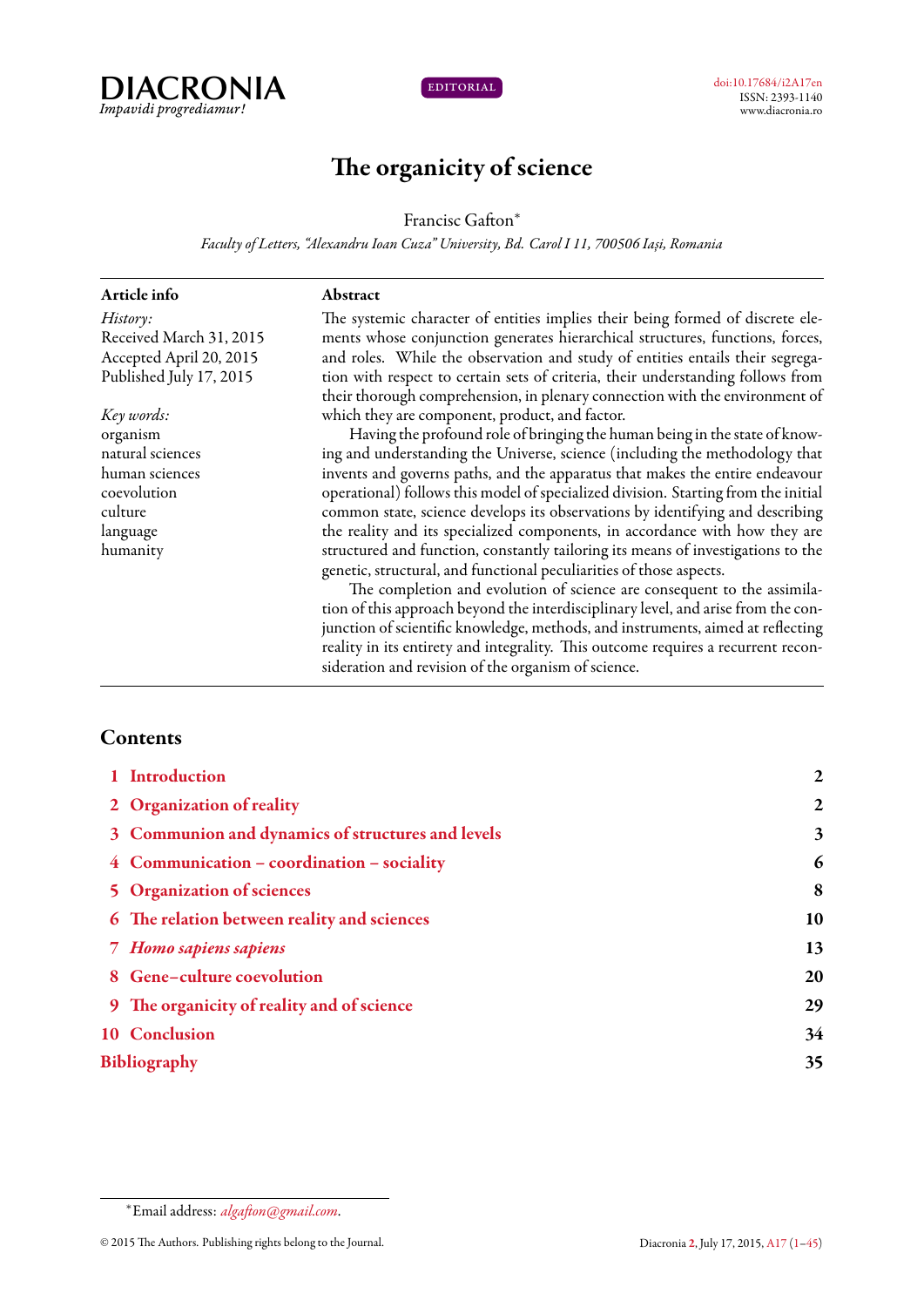*"The enemy of science is not religion [...]. The true enemy is the substitution of thought, reflection, and curiosity with dogma."* (Frans de Waal, *The Bonobo and the Atheist*)

# <span id="page-1-0"></span>**1. Introduction** (*In principio erat principium*)

The evolutionary path of the human brain and cognition reflects the survival needs of the human being, rather than purely intellective needs. As a spatio-temporally limited being, having to process and handle a reality which he thus circumscribes and whose sources transcend him, man is able to fathom only parts of the reality of which he himself is part, a fact that does not change even after the **gene–environment coevolution** develops complex phenotypical paradigms.

The limits of the human mind to comprehend, the modalities in which it operates, and the needs to which it normally answers compel—and have probably always done so—the human being, in its attempt to understand reality, to engage in its **division**, **description**, **definition**, and **classification** on **empirical**, **intuitive** and **rational** grounds .

### <span id="page-1-1"></span>**2. Organization of reality** (*Totum est prius partibus*)

The observation and investigation of reality reveal its **hierarchical character**, each level being constitutive for the next. By virtue of rather unknown **tendencies**, **forces**, and **laws**, subatomic particles tend to aggregate in **functional structures**, and consequently form atoms whose behaviour is governed by forces, laws, and physical and chemical properties. In turn, by virtue of partially known affinities, atoms exhibit the same gregarious behaviour, the resulting molecules sometimes being able to attain the ability to autoreplicate, interact, and form organisms such as the cells.

As a consequence of interactional processes, subatomic particles form the constitutive elements of the atom: protons and neutrons, which, in turn, will constitute the nucleus, and electrons. **Atoms** may interact and form **molecules**—components of the **cell**[1](#page-1-2) .

Cells may interact structurally and functionally with other cells, becoming elements in structurally more complex organisms, forming tissues, organs, organ systems, organisms, individuals, communities. Along this progression, as the complexity increases and the hierarchical character becomes stronger, the laws and requirements of inferior levels progressively interfere, and in conjunction with the requirements of the superior levels evolve to laws accommodated to the latter, but without deviating from the fundamental principles. Therefore, on the one hand, the initial **structuring** of the simplest elements generates **forms of organization and complex functions**, while on the other hand the structures and functions of reality interact **causally and hierarchically**, by virtue of **forces** obeying fundamental **principles** from which laws derive<sup>[2](#page-1-3)</sup>.

<span id="page-1-2"></span><sup>&</sup>lt;sup>1</sup>The cell is a useful model for any analysis and extrapolation because it has a hierarchical structure (the nucleus—an incredibly complex entity, especially in eukaryotes, with an inconceivable structural and functional intricacy, considering that, among other things, it contains a complete set of chromosomes and controls the cellular activity by regulating gene expression—, the cytoplasm—containing numerous organelles with differentiated, complex, and conjunct functions—and the membrane—a phospholipidic biological envelope endowed with chemical and electrical selectivity) and experiences internal and external molecular interactions.

<span id="page-1-3"></span><sup>&</sup>lt;sup>2</sup>The ability of natural mechanisms (including those of nature itself) to generate macroscopic order from microscopic disorder, at both biological and geological levels, is illustrated by A. Turing's model([Ball,](#page-34-1) [2015\)](#page-34-1).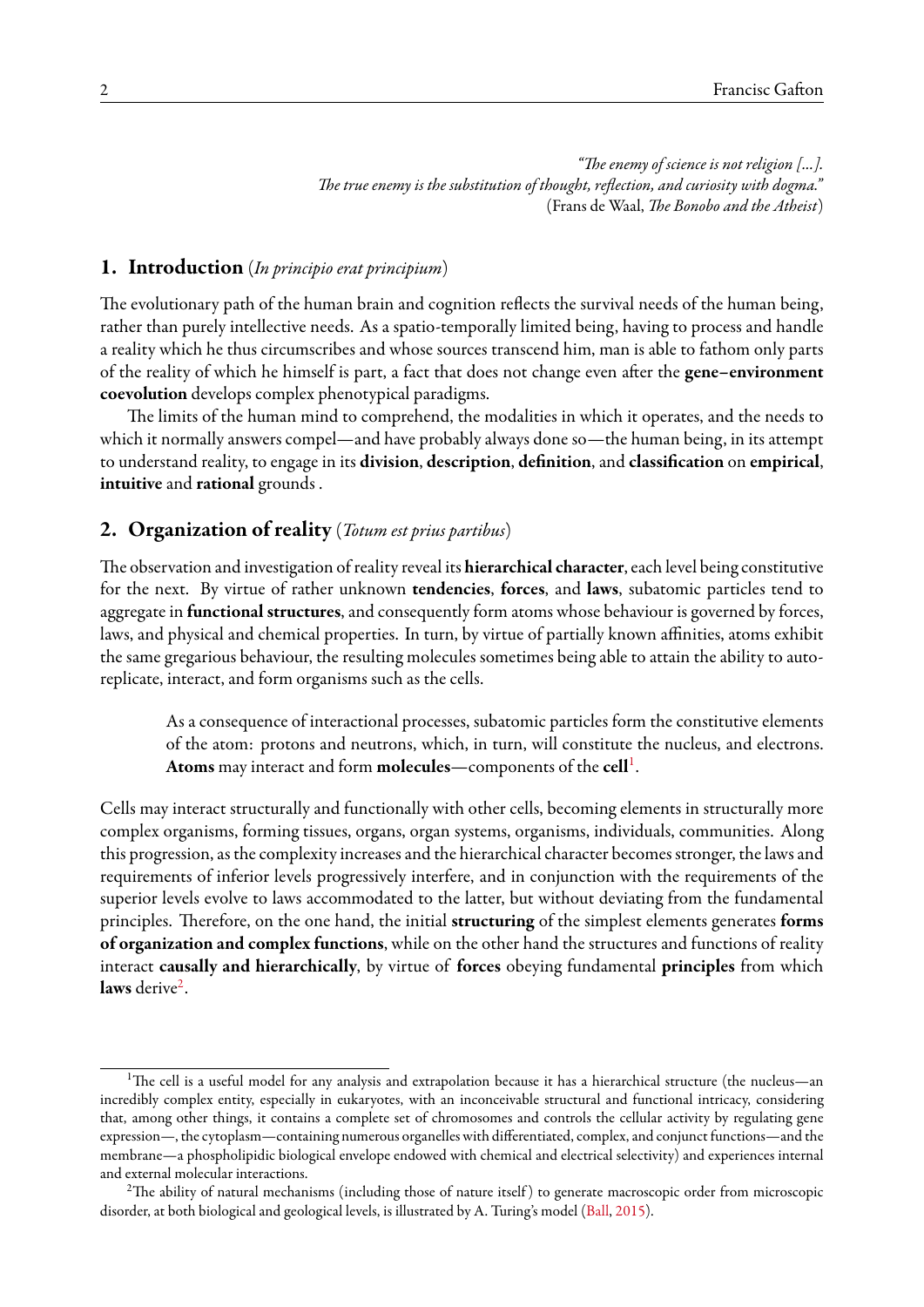Both the heart and the solar system, for instance, are unitary functional structures with laws that govern their constitution, restructuring, regeneration, operation, relation with other components, evolution, and decay. These attributes ensure internal coherency, necessary for their own survival and for the fulfilment of their roles within the functional structures of which they are part. Both are**structured** in the image of the whole,**function** by responding to some of its needs, and obey its **laws**, since **structural integration**, **integrated functioning**, and **compliance with the general laws** constitute not only the "rationale", but also the condition of their existence.

The attributes that determine survival and autoregulation within the system are means by which the latter ensures the synergy and evolutive dynamics of its parts, since the laws of each level derive from essential, universally-obeyed principles achieved in increasingly complex ways, from the element towards the whole.

From the subatomic level to the level of its whole, the physical Universe is and remains constituted of the same matter, obeying the same principled constants, the dynamics of the universal acts reflecting faithfully the traits of matter, its capabilities, and the proportions, hierarchy and necessary character of the causes.

As the formative basis of the Universe, **anorganic matter** is auto-identical, immuable and unevolving (this being, at least, the level of certainty at which human knowledge has so far arrived). Structures that constitute themselves into instrumental-functional ensembles are based on universal laws of matter aggregation. **Organic matter** is relatively stable, structurable, and adaptable to the clusters it constitutes and to its functions—the latter stemming from the relation between structures and the environment and from all the consequences thus generated—, and the transmission of information (of any kind, whether it refers to structural-functional traits, to behaviours, to the mechanisms and modalities necessary for survival, sustenance, competition, etc.) takes place within certain limits, frameworks, and proportions having the force of law and which are structurally and interactionally determined $^3\!\!$  $^3\!\!$  $^3\!\!$  .

# <span id="page-2-0"></span>**3. Communion and dynamics of structures and levels** (*Ergo materia in se considerata, est una tantum omnium corporalium*)

The structures of living matter are established, function, adapt, and evolve differently, depending on the complexity of the organism and the longevity of its life cycle<sup>[4](#page-2-2)</sup>, both depending on the persistence and complexity of the interactions. The inferior levels of organization may be relatively stable (in situations of modest genetic complexity, or when external demands are insignificant for the given organism) or dynamic (in the case of high mutation rates or of a highly demanding environment). At superior levels of biological organization the situation is different due to the complexity of DNA (the opportunity for mutation being directly proportional to the complexity of the genetic material). Moreover, the aggregation of structures and functions generates new types of requirements of internal organization, and the possibility for new types of answers to the environmental demands<sup>[5](#page-2-3)</sup>.

The pace of evolution of natural environments and organisms is relatively constant and slow, the energy invested in adaptation being proportional to the compulsory character of the external

<span id="page-2-1"></span><sup>&</sup>lt;sup>3</sup>Going back to classical antiquity, the anorganic / organic division—with the observation that the former realm is governed by physical laws, while the latter by the final cause—is explained by Kant, evidently in teleological terms.

<span id="page-2-2"></span><sup>4</sup>Organisms with short life cycles, such as bacteria, are subject to intense demands and have the ability to "fragment" the action of the environment through the superposition of successive generations on the same situation in which they are involved, which boosts their group adaptability. Under the condition of normal demands, other organisms with short life cycles (aside from cases such as those of aphids, which in some periods of the year reproduce through parthenogenesis) evolve only within the limits prescribed by the interactions with the environment and by genetic mutations.

<span id="page-2-3"></span><sup>&</sup>lt;sup>5</sup>For this relation and for the concept of 'biosemiotics', see, amongst others, [Rothschild](#page-42-0) ([2000](#page-42-0)).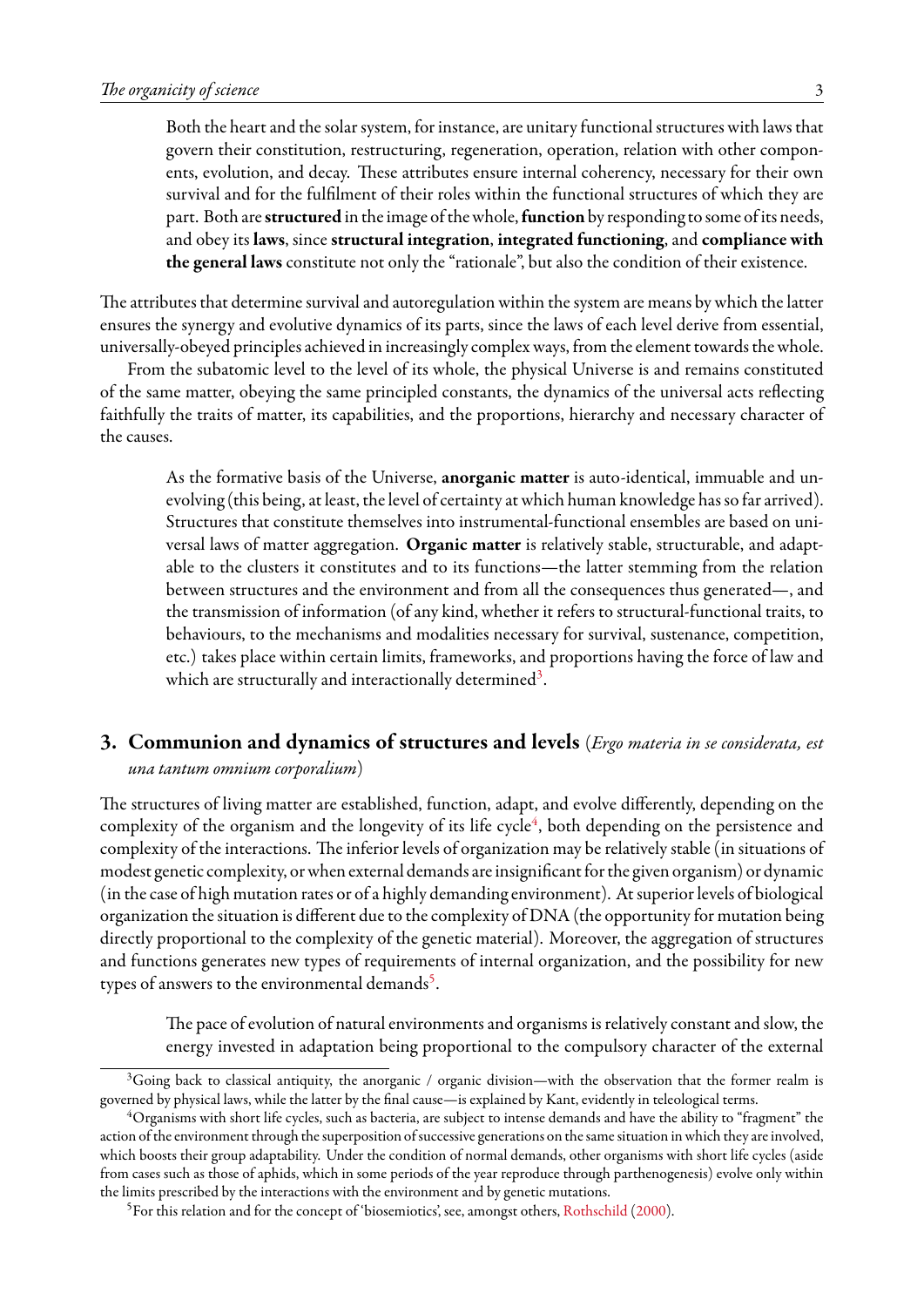demands and of the internal pressures: since investments of energy in the direction of satisfying and sustaining complex functions through complex structures are expensive, they only occur as a result of a persistent, imperative need; in general, the prompt solution is to endow existing structures with new functions that are able to adequately respond to the demands.

The answer to interactional **demands** does not necessarily lead to their fulfilment or mitigation; it may generate new, nuanced demands, possibly followed by internal **pressures** related to the need for reequilibration and calibration of the organism and its parts—but always oriented towards and by the demands of the environment to which the organism must accommodate<sup>[6](#page-3-0)</sup>. The responses may induce changes in the environment itself([Irons](#page-39-0), [1998](#page-39-0)), resulting in increased demands, more sophisticated responses, more pressing internal needs, with possible implications on the evolutionary dynamics. The act of responding to the demands imposes the adaptation of the organism to the environment (with or without internal reequilibration), while the response to the environment results in its posing new demands. In such a case, the rule is that of *becoming*, based on the mechanisms of quasi-mimetic imitation and adaptation.

As the progression of (external) demands and (internal) pressures entangled in a "dialogue" unfolds, the ever increasing demands of the environment intertwine with the ever more supple and efficient adaptations of the organism (to the environment and to its own dynamics). In this process evolve the organism and the environment, their responses and demands, but also the complexity of the levels, which bring with them new demands and new pressures, all enmeshed in a game of concurrent forces.

In the first stages of childhood, the human being exhibits the tendency to produce various muscular movements as the body is training, in various ways and directions, the organs with which it has come to be equipped<sup>[7](#page-3-1)</sup>. Due to the anatomo-physiological relation between lungs, larynx, buccal cavity, and nasal cavity, mammals have the ability to naturally emit sounds $8$ —as consequence of the simple act of moving and positioning these organs, possibly in conjunction with certain physiological and/or affective-emotional states. These sounds consist of a fundamental tone with a given pitch, which may be accompanied by harmonic vibrations (overtones) of various intensities. From an evolutionary perspective, the simple ability to produce such sounds is converted (by use) to sociality, with sounds becoming symptoms and signals for other organisms. As part of certain patterns and successions, the acoustical characteristics of these sounds may acquire, on a linguistic level, the quality of distinctive traits. The anatomo-physiological aggregates in question, in addition to being components of the respiratory and/or digestive systems, acquire the role of components of the phonatory system. Upon becoming operational, sounds induce responses in the receiver and response-awareness in the emitter. The ability of the generating organs continuously co-increases in this direction, the sounds and the successions they form become increasingly accurate, both in a physical and a linguistic-functional sense,

<span id="page-3-0"></span><sup>6</sup>As evolution generates (phenotypical) possibilities of answering demands, the phenotype is what provides means of answering the challenges posed by the environment [\(Alexander,](#page-34-2) [1979](#page-34-2)). In such a situation, the environment may determine, stimulate, and offer—in this mediated way—instruments of response. The question, then, is whether the environment poses challenges according to its means of challenging and offering solutions, or it poses challenges in order to establish structures and functions. Since, for now, what we know and can test cannot precisely reflect reality, the answer is not based on reality but rather on the model of reality built mentally by the human being, and therefore is either deterministic or teleological.

<span id="page-3-1"></span> $^7$ In fact, all movements, from the tiniest cell to the level of the entire organism, from the voluntary ones to those that will remain outside voluntary control, stem from the very life of the cells and of the superordinate structures, from their or the organism's inherent, acquired, or mixed needs. Initiated by the very existence of living matter, movements become **actions** through which living matter autoregulates and adapts to life, then **reactions**through which structures answer to internal needs and external demands, while at the same time being **exercises** through which structures efficiently master their functions and roles, and **activities** through which the structures and functions are kept in tune with the level of ongoing demands.

<span id="page-3-2"></span> $8$ The movement and vibration of atoms is a universal constant; in the terrestrial domain, air flows are able to produce "sound", a consequence that may be observed as following from the actions of countless species, even if it does not stem from the action of the same anatomical parts.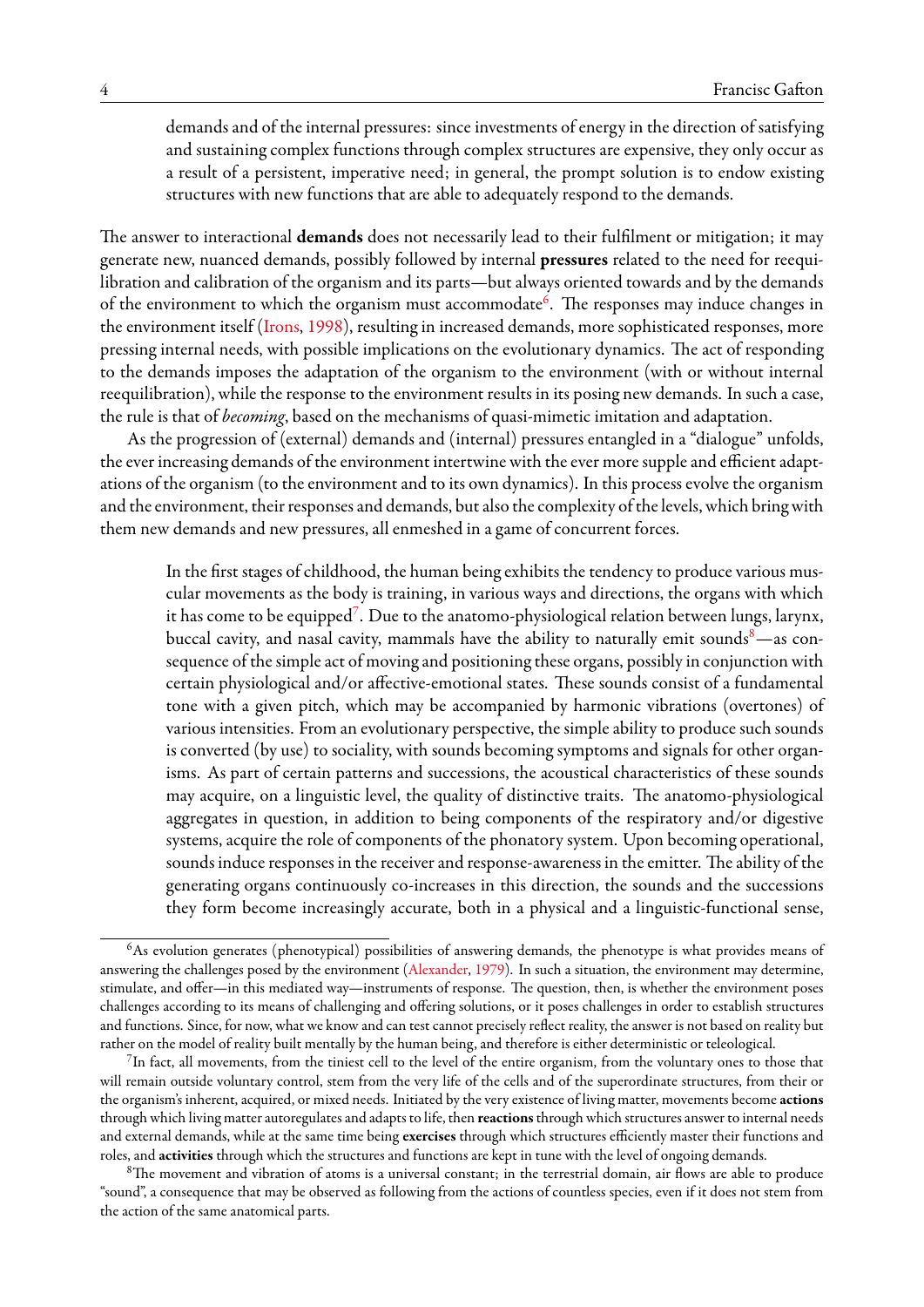and the awareness increases and diversifies its forms of manifestation $^{\circ}$ . This natural attribute is exercised by the individual in a social context, through imitation and contact, such that sounds join together in syllables, which become morphems and give rise to lexical words; the continuous exercise of language, correlated with the usages of other individuals, gives rise to grammatical rules; the speaker always notices the effects of this process, since the perception of relevant differences gives awareness and a tendency towards compatibility with the environment, i.e., to adjust to the linguistic norm of the community to which one belongs. Later on, the social (i.e., group) usage of language may be diversified and refined in the context of adaptability to various norms, and may induce a certain relation between language and thought; eventually, a refined and nuanced usage of the literary norm may be acquired, leading to the development of rhetorical (even manneristic) means of linguistic expression.<sup>[10](#page-4-1)</sup>.

The simple instinctual manifestation of a range of physical possibilities at a moto-sensorial level becomes, through continuous biological feedback, automated activity and usage; following the linguistic, social, intellectual, and æsthetic awareness and feedback, the results then become components of language. Thus, a physical entity set in motion by innate tendencies of living matter becomes a functional structure and generates an activity. The structural-functional product acquires needs, evolves in the direction of both fulfilling these needs, and of its own operation and structural and functional consolidation, becomes active and acquires both the status of an individual and active entity and that of an instrument. In turn, the activity exerted through this functional structure tends to improve by continuous monitoring of its successive images and results, in relation with the possibilities of the functional structure and with the other activities and responses of the environment. The concurrent game between these two elements (the functional structure and its activity), each of which interacts with itself, with the other, and with the environment, is subject to evolution and may become an evolutionary factor.

This process can only be fully understood when examined in the details of its gradual becoming, from the complex perspective of all the levels involved (physical, biological, linguistic, social, psychical)—a path that accounts not only for the shift from the physical to the anthropic value of the entity, function and value, but also for the concordant and collaborative-evolutive connection / tendency of the elements, structures, functions, and products of the entire complex.

This "arms race" in which the dynamics stems not only from competitiveness, but also from anticipating the dynamics itself, determines individuals to develop and acquire mechanisms that are increasingly capable to process, integrate, and use information in the most efficient way, in order to devise and execute adaptive and survival strategies, anticipating and manipulating an increasingly demanding environment. As the dynamics of the environment determines and shapes the social dynamics, and the response of the latter stimulates the environment (the environment and the organism do not only coexist, but are truly equivalent, as the environment of a certain level may itself be an organism at a superior level), it follows that the environment becomes increasingly demanding and generates both competitiveness([Flinn,](#page-37-0) [1997;](#page-37-0) [Alexander,](#page-34-3) [1989\)](#page-34-3) and synergic action and collaboration, which brings about sociality<sup>[11](#page-4-2)</sup>.

<span id="page-4-0"></span><sup>&</sup>lt;sup>9</sup>This co-increase refers to the relation between: a) the elements of the phonatory system and its ability to generate increasingly more accurate outputs; b) the auditive system and its ability to discern increasingly finer features, which become endowed with relevance for the final process; c) the emitted sounds, the received sounds, their configuration and response values; d) the elements of the entire ensemble: the phonatory system, the auditive system, and the corresponding cortical areas.

<span id="page-4-1"></span> $10$ Similarly to how intense collisions between hydrogen atoms lead to the formation of helium, and subsequent collisions generate increasingly complex chemical elements, to the point where further interactions and effects require quantities of energy that are difficult to obtain, in the case of living matter, the structural complexity—as a response to internal needs and to external demands—is amplified in a rhythm that may become accelerated on the higher levels of complexity. On the other hand, regardless of how complex the results are, the hydrogen atoms (or, at a deeper level, the subatomic particles of which they are formed) and the principles that govern their behaviour are perpetual and self-identical.

<span id="page-4-2"></span><sup>&</sup>lt;sup>11</sup>When two individuals detect the same pray, both initially want it for themselves. After a while, however, and especially when the pray is abundant, the two may notice that the economy of collaboration is morefruitful than the waste of competition,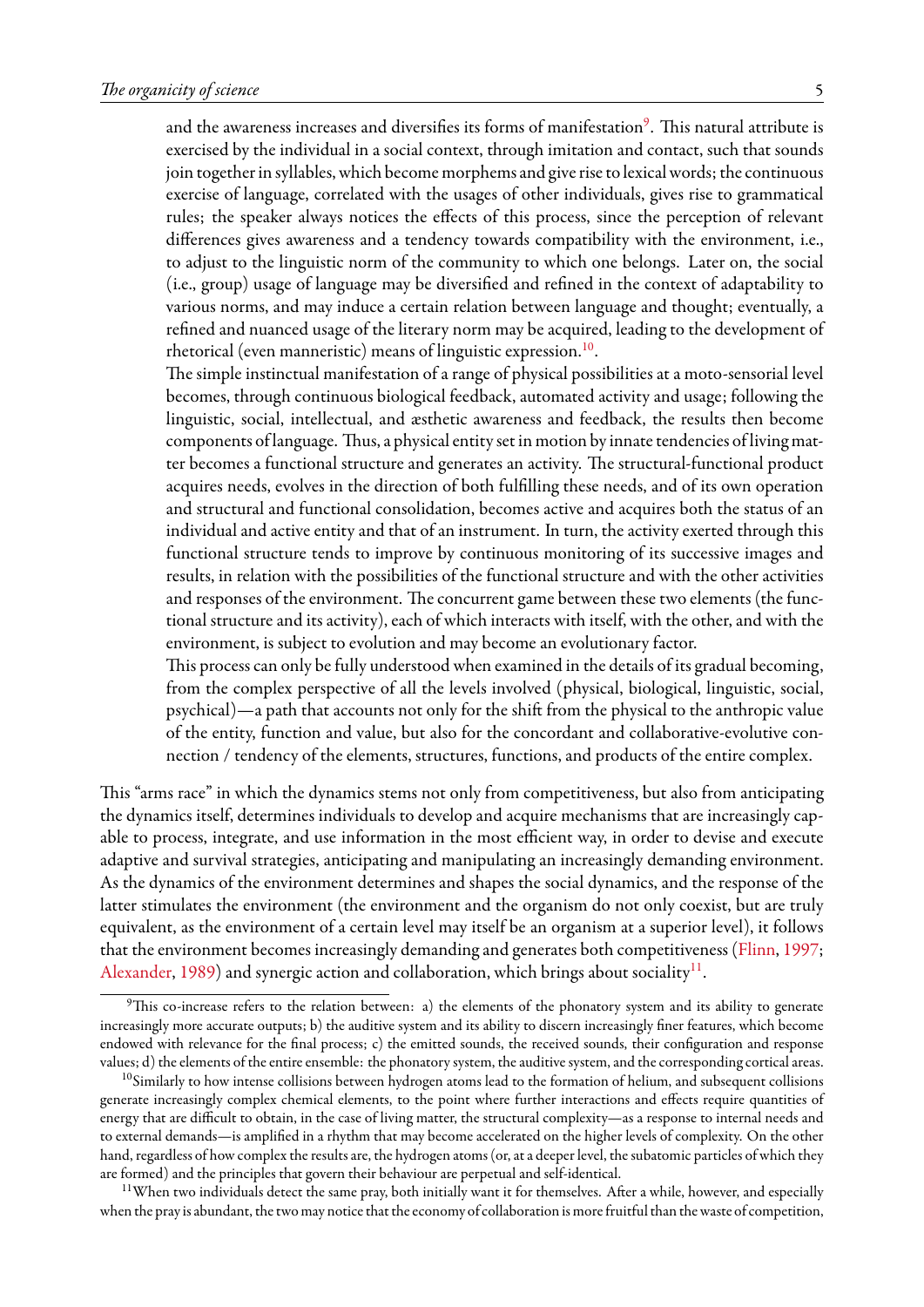### <span id="page-5-0"></span>**4. Communication – coordination – sociality** (*Communication leads to Community*)

Although a typical attribute of organisms that are part of environments, **communication–coordination**[12](#page-5-1) is not an exclusive property (of class, order, family, genus, or species, for instance), and possible differences in nuance do not strictly and exclusively rely on the evolutionarily acquired traits of the organisms that exhibit this attribute [\(Choe & Crespi](#page-36-0), [1997](#page-36-0)).

One of the reasons for the early success<sup>[13](#page-5-2)</sup> of the human being was **collaborative intercommunication**. While not a human invention (under this aspect, the living cell, or, at a different level, the nerve cell offer and constitute the most typical model for all societies of organisms), it is extremely efficient since it provides—at first sight to an individual, in fact to the entire group the possibility to: a) achieve, on a relatively short time scale, knowledge and abilities that have been acquired along multiple generations; it would be rather unlikely for many of these elements to be acquired by a single individual through the "events" of its life alone; b) share numerous attributes that none of the members of the society possess in their entirety. In this way, the student acquires pieces of knowledge discovered before him, without going through them as effective processes and without possessing the competency or the science necessary for arriving at them independently, his only effort being that of mental understanding (imagination and reconstruction, and possibly abstractization and/or empathization, all based on experience and on exercising the acquired mental abilities) $^{14}.$  $^{14}.$  $^{14}.$ 

In turn, microorganisms (such as prokaryotic and eukaryotic bacteria, yeast, fungi, etc.) may exhibit complex social behaviours, such as communicating and cooperating towards increasing their chances for survival (e.g., searching for and obtaining nutrients, efficient spreading, building elements necessary for life) and for reproduction. This behaviour occurs in both multicellular and unicellular bacteria (in the case of the latter being a much more significant and instructive fact), between different species of bacteria, even prokaryotic and eukaryotic, akin or not, and stems from the ability to perceive the co-presence of other microorganisms and whether they reach a critical mass, or quorum([Hagen](#page-38-0), [2015](#page-38-0)). In this way, a phenotypical adjustment occurs through positive feedback at the individual level, as a response to the change in the concentration of "pheromones", while at a group level organisms communicate with each other and acquire the ability to produce a coordinated response<sup>[15](#page-5-4)</sup>. Investigations into the molecular mechanisms at the foundation of their genetics, which allow and generate such behaviours([Wilson](#page-44-0), [1975](#page-44-0); [Brown](#page-35-0), [1983](#page-35-0); [Camazine](#page-36-1)*et al.*, [2001;](#page-36-1) [Hammerstein](#page-38-1), [2003](#page-38-1); [Maynard Smith & Harper](#page-40-0), [2003;](#page-40-0) [West](#page-44-1) *et al.*,

and may shift from competition, through synchronization, to collaboration. Still, the actual conditions of various kinds are variables that generate a permanent interplay between competition and collaboration, such that it is often difficult to point out which one dominates, and often one includes, substitutes, or assimilates the other, without any of them to ever truly and completely vanish.

<span id="page-5-1"></span> $^{12}$ Communication–coordination is a fundamental attribute of matter, with an accelerative influence. Even if it stems from a certain kind of materialized energy, the simplest material element, the "atom", is communicative and communicatory through its mere existence, and from the moment it enters a relation—however simple—with a homologue, a certain kind of coordination with its homologue and with the environment arises.

<span id="page-5-2"></span><sup>&</sup>lt;sup>13</sup>We point out that although many innovations and acquisitions have contributed to the success of the human species, since they are not restricted or exclusive to the human being, their real success does not stem from their appearance and functioning, but from their conservation and development within an efficient constellation.

<span id="page-5-3"></span> $14$ At a technological level, the pilot of a space shuttle benefits from all the science and technology of those who designed and built the ship; at a more spectacular but superficial level, those with an earplug will benefit from the (intelectual, socialbehavioural, psychological, etc.) competencies of those connected to the system.

<span id="page-5-4"></span><sup>&</sup>lt;sup>15</sup>A study documented through research of unicellular microorganisms such as bacteria and fungi, and concerning their means of communication, is presented by [Wuster & Babu](#page-44-2) [\(2007\)](#page-44-2). Applied analyses of the means by which cell colonies evolve and interact with the environment are presented by: [Ben-Jacob](#page-35-1) *et al.* ([1998](#page-35-1)); [Crespi](#page-36-2) ([2001\)](#page-36-2); [Bassler & Losick](#page-35-2) ([2006\)](#page-35-2); [Keller](#page-39-1) [& Surette](#page-39-1) [\(2006\)](#page-39-1); [Dubern & Diggle](#page-37-1) [\(2008\)](#page-37-1); [Nadell](#page-40-1) *et al.* ([2013\)](#page-40-1); [Gloag](#page-37-2) *et al.* [\(2015\)](#page-37-2).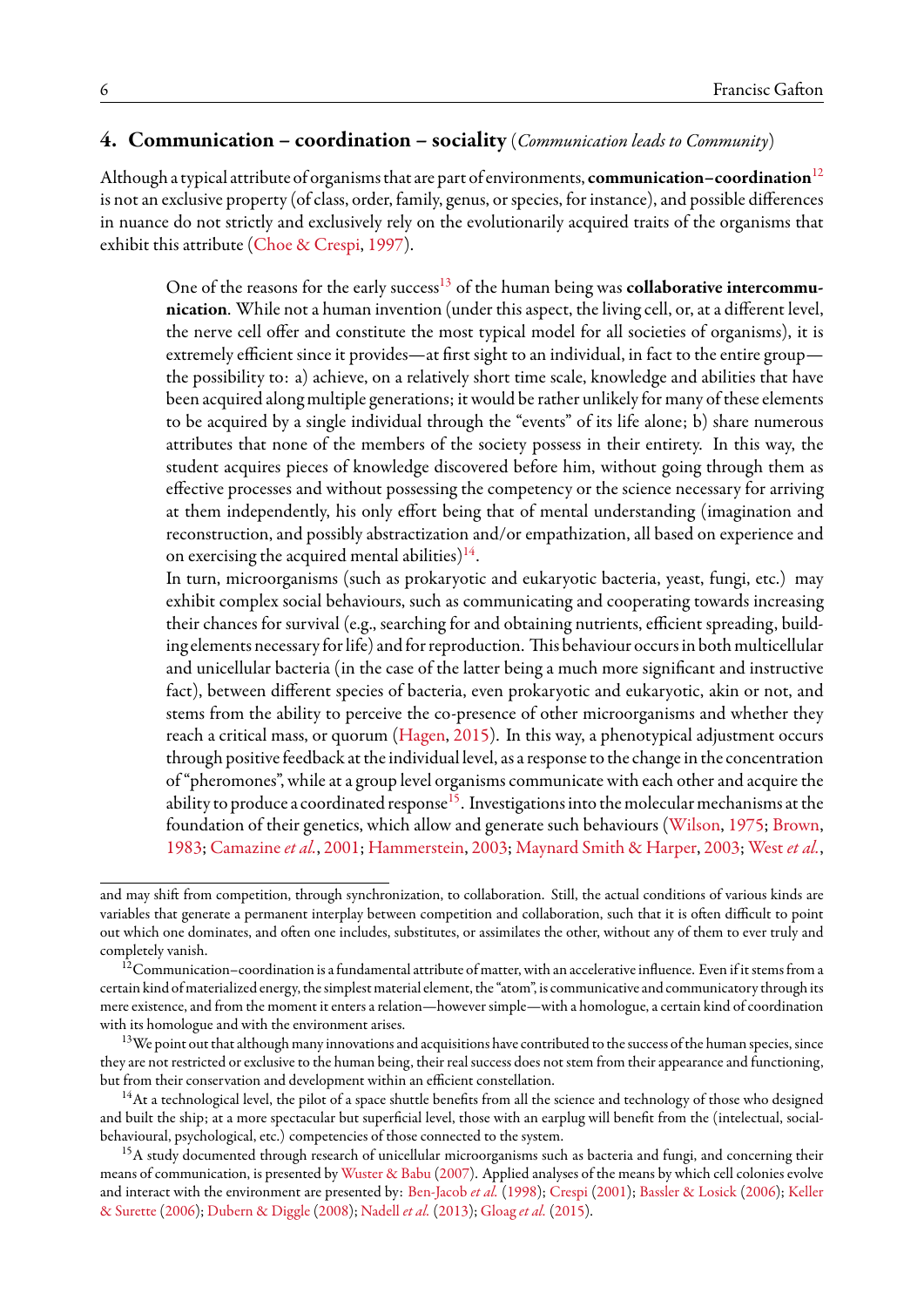[2006](#page-44-1); [West](#page-44-3) *et al.*, [2007b;](#page-44-3) [Joyce](#page-39-2) *et al.*, [2013](#page-39-2)), reveal implications at a socio(micro)biological level [\(Parsek & Greenberg,](#page-41-0) [2005](#page-41-0)), able to advance and bring new perspectives to the theory of evolution. In this framework it is relevant that, on the background of the existence of an ability for communication and cooperation in microorganisms, just like in other living beings, one can identify the existence of parasites, i.e. of individuals that "cheat" the game by solely benefiting from the cooperation without investing in it. Since (for efficiency reasons) certain group actions do not commence until the number of individuals reaches a critical mass, a quorum, which is detected based on chemical communication, there are individuals who do not contribute (proportionally or at all) to the communal effort, while reaping the benefits, or, more sophisticatedly, transmit quorum signals without a quorum being actually achieved([Czárán & Hoekstra,](#page-36-3) [2009](#page-36-3)). A corresponding type of intercommunication (very approximately, though still comparable) is also present at the anorganic—and actually quantum—level, in what is known as *entanglement*[16](#page-6-0) .

Within the environment, the relation between the individual and the group is centred around **survival** and **adaptation** conducive to survival. These simultaneously represent stakes, causes, means, and effects, the perspective of this duality being pivotal to the understanding of the elements and of their structural organicity, of the functioning and creation of the mechanisms and instruments of an efficient, structuralphysiological and adaptive evolution $^{17}$  $^{17}$  $^{17}$ .

The existence and survival of an individual within an environment depend on its ability to adapt, to modify the demands and constraints of the environment, and on the fact that the latter may stimulate and determine the appearance of new means of adaptation to its variety of challenges, some of these means—such as **sociality**—bringing along consistent modifications, in regard to both the capacity for development and the need for new customs, accommodated to the interactional and evolutionary state of the individual and of the community. As a result of such needs, individual and communal customs emerge at the articulation between the functional structure of the living organism and the demands of the environment, such that the adaptive tendencies and capabilities, together with the sociality of living beings $^{18}$  $^{18}$  $^{18}$ , constitute premises for their evolution.

In the case of microorganisms (such as those discussed above), the gene that triggers, stimulates, and maintains communication and the cooperative behaviour is synergic (that is, it stimulates behaviours that are advantageous for all the individuals that spend energy in the benefit of the group, but does not stimulate altruistic behaviours<sup>[19](#page-6-3)</sup> through which some individuals expend

<span id="page-6-0"></span><sup>&</sup>lt;sup>16</sup>The term (rendering Germ. *Verschränkung*), created by E. Schrödinger in 1935, refers to the tendency and ability of two or more physically separated particles to have a conjunct behaviour, a fact with deep implications on the nature of time, information, and energy in general. Apart from the famous thought experiment of the cat (in fact, identical to the illustration given by [Hume](#page-38-2), [1987,](#page-38-2) §70, where the Scottish philosopher discusses about necessity by using the image of a purse full of gold left for an hour on the pavement at Charing Cross), the subsequent researchers theorized and experimentally proved the initial intuition, with such experiments being more advanced than the scientific explanations regarding the phenomenon itself: [Bell](#page-35-3) ([1987](#page-35-3)), [Kohlstedt & Kaiser](#page-39-3) [\(2003](#page-39-3)), [Matthew](#page-40-2) ([2012\)](#page-40-2).

<span id="page-6-1"></span> $17$ The set of traits that, both at a structural and a behavioural level, refers to fulfilling the primary needs (food, security, reproduction) has suffered adaptations and evolutions reflected at a behavioural level.

<span id="page-6-2"></span><sup>&</sup>lt;sup>18</sup>Regarding the human being, one may argue that it is eminently social; however, a better insight into the nature of reality reveals that sociality is a defining characteristic of all living matter.

<span id="page-6-3"></span><sup>&</sup>lt;sup>19</sup>Collaboration may result in altruism as a side effect—as a mechanism of preventing extreme differentiation. Altruism, however, does not exist in a pure state, and it does bring a reward even in situations of an apparently inefficient investment of energy. When promoted to the point of being implied, embedded mentally and behaviourally, it loses its nature and role until it generates the isolation of what is normal, its de-selection and anti-selection, the result affecting not only individuals (the apparent "beneficiary" who receives an undeserved amount of energy, and the altruist, rewarded mostly socially and psychologically), but also the community, which thus modelled arrives at inherent disequilibria owing to the breaking of the natural laws—the engine of evolution and existence, which the human being cannot truly manipulate.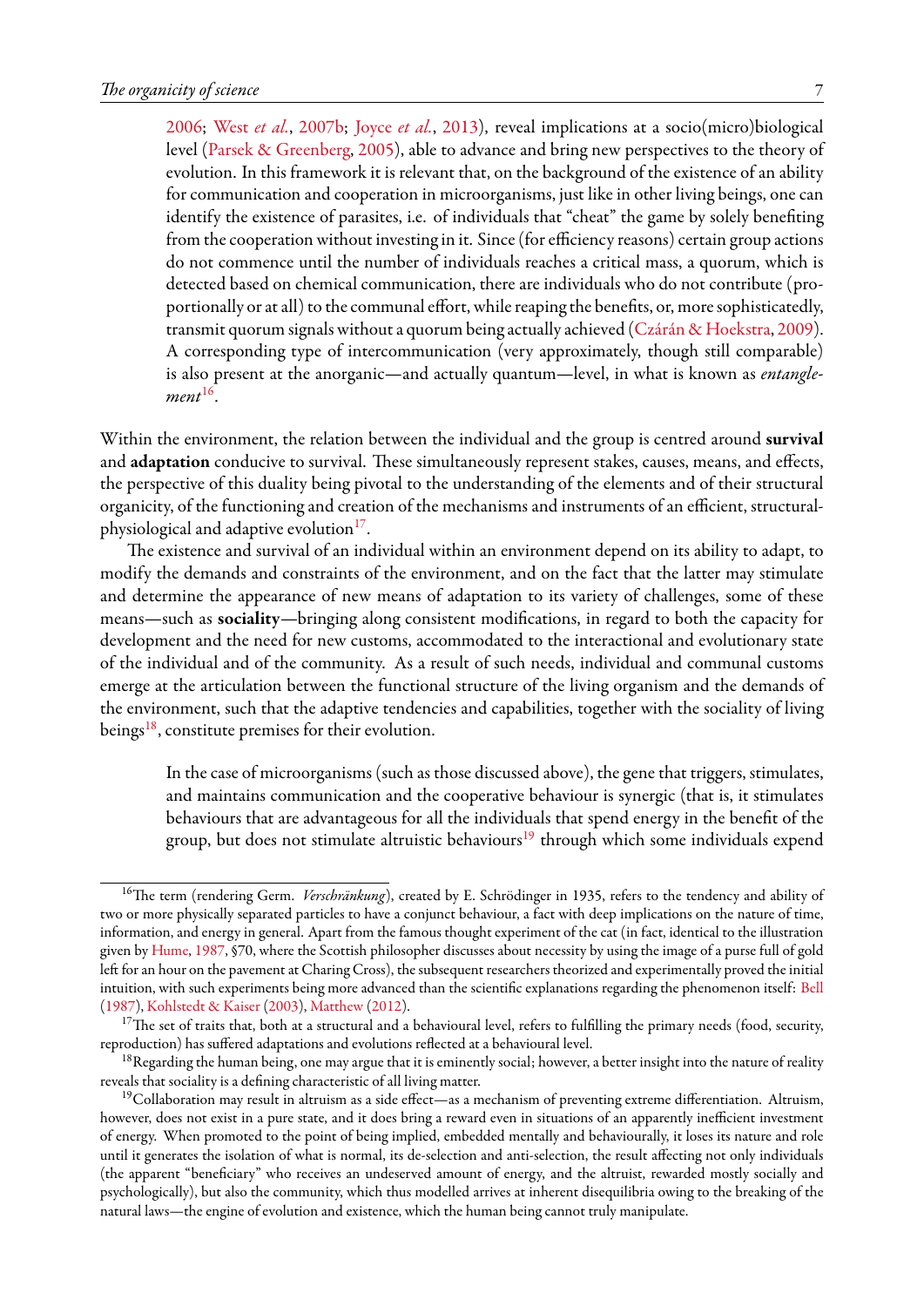energy, while others benefit from the results) and generates efficient behaviours in akin organ- $\mathrm{isms}^{20}$  $\mathrm{isms}^{20}$  $\mathrm{isms}^{20}$ . Social evolutionism in microorganisms goes from rewarding cooperation and the degree in which organisms participate in it, to punishing opposite situations. In general, such situations show quite clearly that the interplay and the battle between individual and group may be profitable for both sides, as long as the principle of natural selection functions normally. While the supremacy of the group is the rule, its absolute domination on the individual is harmful to the group's abilities to develop supple and efficient mechanism for adaptation to the dynamics of the environment. On the other hand, the undermining of selection, the anti-selection, and the domination of the individual are disastrous not only for the group as an entity, but ultimately for its elements as well. Similarly, the modifications—in any direction—induced in the environment are quite naturally outside the control of its inhabitants, the long-term effect being potentially catastrophic<sup>[21](#page-7-2)</sup>.

### <span id="page-7-0"></span>**5. Organization of sciences** (*Grammatica una et eadem est secundum substantiam in omnibus linguis, licet accidentaliter varietur*)

The mental habit of sectioning reality according to certain formal, material, or functional criteria, or according to certain social-human perspectives and needs, constitutes a means of tackling reality and of solving problems developed as a consequence of evolutionary pressures. In turn, the study of reality offers the best results when operating from multiple perspectives, generated by complex modalities and instruments, created in the image of reality and not necessarily as it is perceived and conceived by the human intuition and experience<sup>[22](#page-7-3)</sup>. On the other hand, the illusion of dividing reality into pieces ought to avoid forgetting that**sections**and **classes**are created by the human mind, and **definitions**are constructed as if reality has already been fully understood; in fact, they are "working" theories, generated by trial and error and not by absolute knowledge. Useful for the understanding of the structures and purpose of the **parts** in relation with the **whole** whom they serve, the effort of making these divisions ought to be followed by the **reunification of sequences** within the functioning whole. In fact, the very object of research requires a mixture of approaches: fragmented and integral, synchronic and diachronic, special and general, adapted to the possibilities offered and imposed necessarily by reality, the adaptation to the object being the intermediate step between the **general view** and the **detailed analysis**, along the path of the **unifying synthesis**.

#### *5.1. Interdisciplinarity*

When issues arise that are claimed by multiple sciences, or that cannot be clarified by the instruments of a single science, it becomes apparent that such interferences reflect the complex nature of reality—with the difficulties deriving not so much from the inadequacy of the perspectives and of the instruments to this nature, but from the inextricable character of reality, and from the lack of a parallel existence of a science endowed with the conceptual and methodological complexity of reality itself.

Emerged as a necessity, interdisciplinarity exceeds the analyses and syntheses of the sciences centred on their own object of study, on their own methods and instruments, and interconnects elements and procedures pertaining to different sciences, especially the ones at the **boundary** of different domains

<span id="page-7-1"></span><sup>&</sup>lt;sup>20</sup>For the relation between genetic kinship and cooperation, and for the promotion of gene cooperation, see [Ackermann &](#page-34-4) [Chao](#page-34-4) ([2004](#page-34-4)), [Foster](#page-37-3) *et al.* ([2007](#page-37-3)).

<span id="page-7-2"></span> $^{21}$  For the situation of a complex organism with a state of normality different from that of a colony of unicellular organisms, see [Michod & Roze](#page-40-3)([2001](#page-40-3)). For the change from unicellular to multicellular organisms, and the associated shift in the emphasis of natural selection, from the individual to the group and to the cooperation of the cells, with all the ensuing consequences, see [Rainey & Rainey](#page-42-1) [\(2003\)](#page-42-1); for the social life of microorganisms, see [West](#page-44-3) *et al.* [\(2007b](#page-44-3)). For inter-species cooperation, see [Thompson](#page-43-0) ([1999](#page-43-0)).

<span id="page-7-3"></span><sup>&</sup>lt;sup>22</sup>We understand *experience* in the sense of the intellective process of knowing reality, from the perspective of [Hume](#page-38-2) ([1987](#page-38-2)).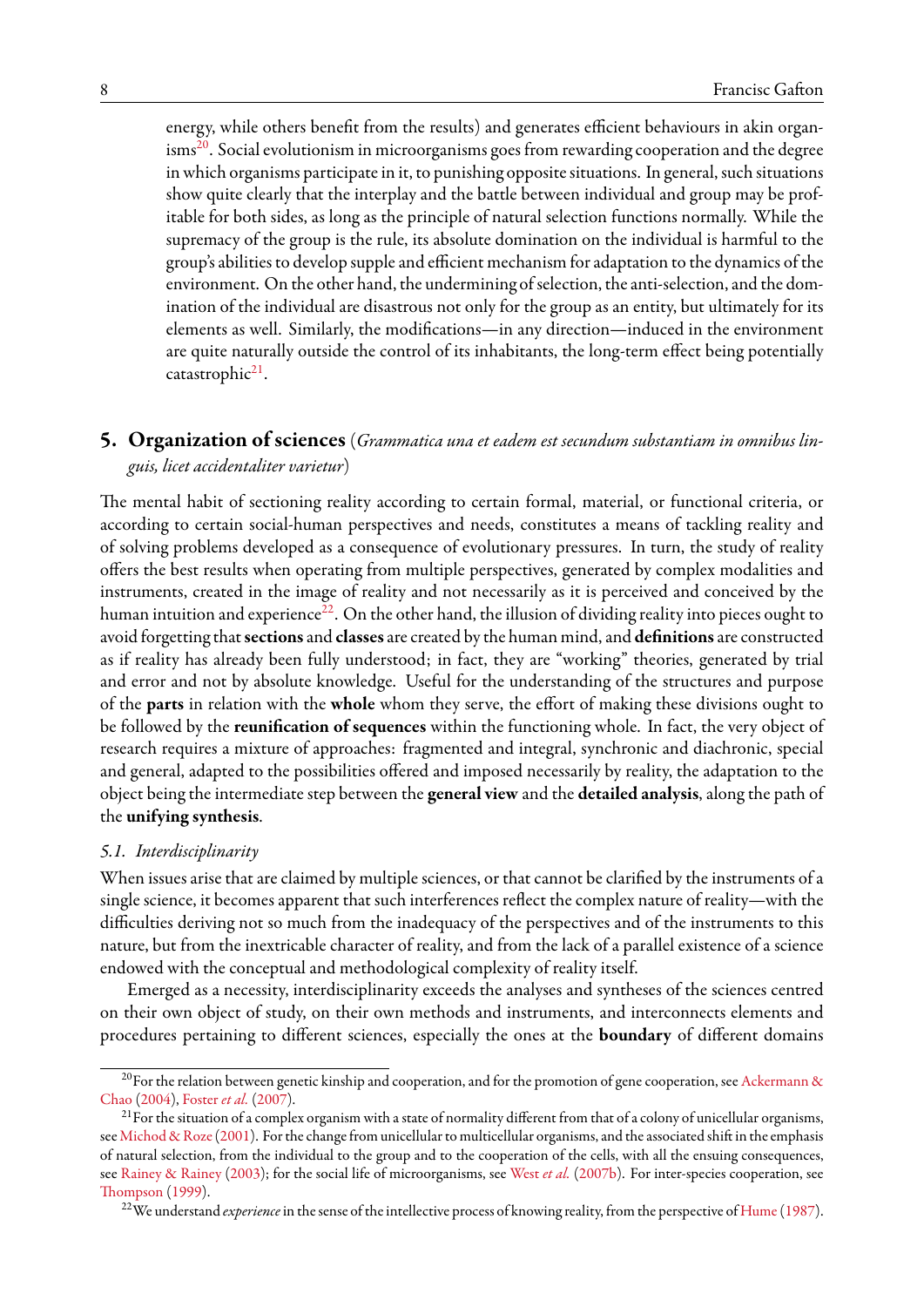#### *The organicity of science* 9

(*[Interdisciplinaritatea](#page-39-4)*; [Thompson Klein](#page-43-1), [1990,](#page-43-1) [1996](#page-43-2)). The palliative effects are inherently overcome by the same tendency to partition reality, since the approach is no longer concerned with the internal unity of the object on scrutiny—though it does respect the unity of the various disciplines by not operating on their real conjunction—and naturally tends to only inspect the interconnected areas, to relate sections of the various sciences, devising the so-called "boundary disciplines". In this way, sciences acquire friable regions, the perspectives interfere in a somewhat unrealistic way, and such sciences become paths on which one may rather observe the areas of juxtaposition or of relation, than the vision of the parts and of the whole. The existence of crossing areas further separates the central zones, creating highly contrasting distinctions that can yield the illusion of a clear definition of concepts—the senses and the mind perceiving and grasping contrasts much easier, which is also the result of an evolutionary acquisition—, but with an increasing neglect of the true constitutive-functional nature of reality. On the other hand, the application to the perimeter thus isolated of perspectives, methods, and instruments belonging to both or all disciplines involved is a welcome collaborative exercise between sciences.

Interdisciplinarity in natural sciences usually operates rather efficiently, which is an indicator of the high level of interconnection and depth reached by the knowledge and methodology of these communicating vessels. The refinements of human (i.e., social and cognitive) sciences is rather an indicator of the speculative and confused level into which they have withdrawn, as a consequence of the analyses—with their own methods and instruments—of a material that does not exclusively belong to them, and, in particular, whose nature and functional structure they do not fully apprehend from the mandatory perspective of the sciences that initially discovered and brought forth that material $^{23}$  $^{23}$  $^{23}$ .

### *5.2. As if*

The shortcomings of the receptors and of the analysers, the significant possibilities of flawed interpretation and reasoning, the continuous reciprocal accommodation of the elements in this conjunction constitute weaknesses that call to be corrected through rigorous means, based on empirical certainties and verified by mathematical and logical arguments. The sinuous path that science must often travel cannot hinder it from constituting (itself into) an accurate and faithful reflection of reality. In addition to the numerous serendipitous discoveries (of realities, phenomena, and ideas), and to the correct intuitions and inferences—some abandoned or cast into the shadows—, the last 2500 years of human sciences often produced extremely coherent ideaistic constructions.

The way in which reality appears to be constituted and to function reveals that the perspectives of the **natural sciences** and those of the **human sciences** are sometimes intertwined in ways that are not naturally prone to segregations. The **consubstantiality** and **synergism of reality** are thus revealed, together with the need for, on the one hand, the sciences concerned with its study to reflect this at the level of their conclusions, and on the other hand, the structures, actions, methodologies, and instrumentary to be guided by this model<sup>[24](#page-8-1)</sup>. The adoption of this direction could derive from the understanding and

<span id="page-8-0"></span><sup>&</sup>lt;sup>23</sup>It is noteworthy that, quite often, biologists advise anthropologists and psychologists to start off from the solid ground of the natural sciences, instead of ignoring the actual measurable data and therefore conceiving experiments and theories that illustrate preconceptions [\(Morris,](#page-40-4) [1999](#page-40-4); [Boesch,](#page-35-4) [2012](#page-35-4); [Deacon,](#page-36-4) [2012](#page-36-4)). This is one of the situations in which it is evident that the methods and conceptual dominants of particular sciences influence thought in every aspect.

<span id="page-8-1"></span> $24$ This approach of understanding things arises even in the arts (which are not the concern of our discussion), where a recurrent opinion is that they should reflect reality and/or express it with their own means. Since this discussion is exclusively focused on the sciences, we are not concerned with the authors that programmatically apply Darwinism in judgements outside therealm of science, a situation that has been occurring since the end of the 20<sup>th</sup> century ([Nesse](#page-41-1), [1995;](#page-41-1) [Carroll](#page-36-5) *et al.*, [2015](#page-36-5)).

The endless capability of the theory of evolution to stand as solution in all fields of science, the amplitude and suppleness with which it contains them, its universality—stemming precisely from its indication of the principles that generated the dynamics and variety of life—have been noticed early on, a fact that—apart from the scientific criticisms—was reflected through the improvements brought by those who had understood Darwinism [\(Baldwin](#page-34-5), [1909](#page-34-5)) . But there is a trap. Since, **in essence**, all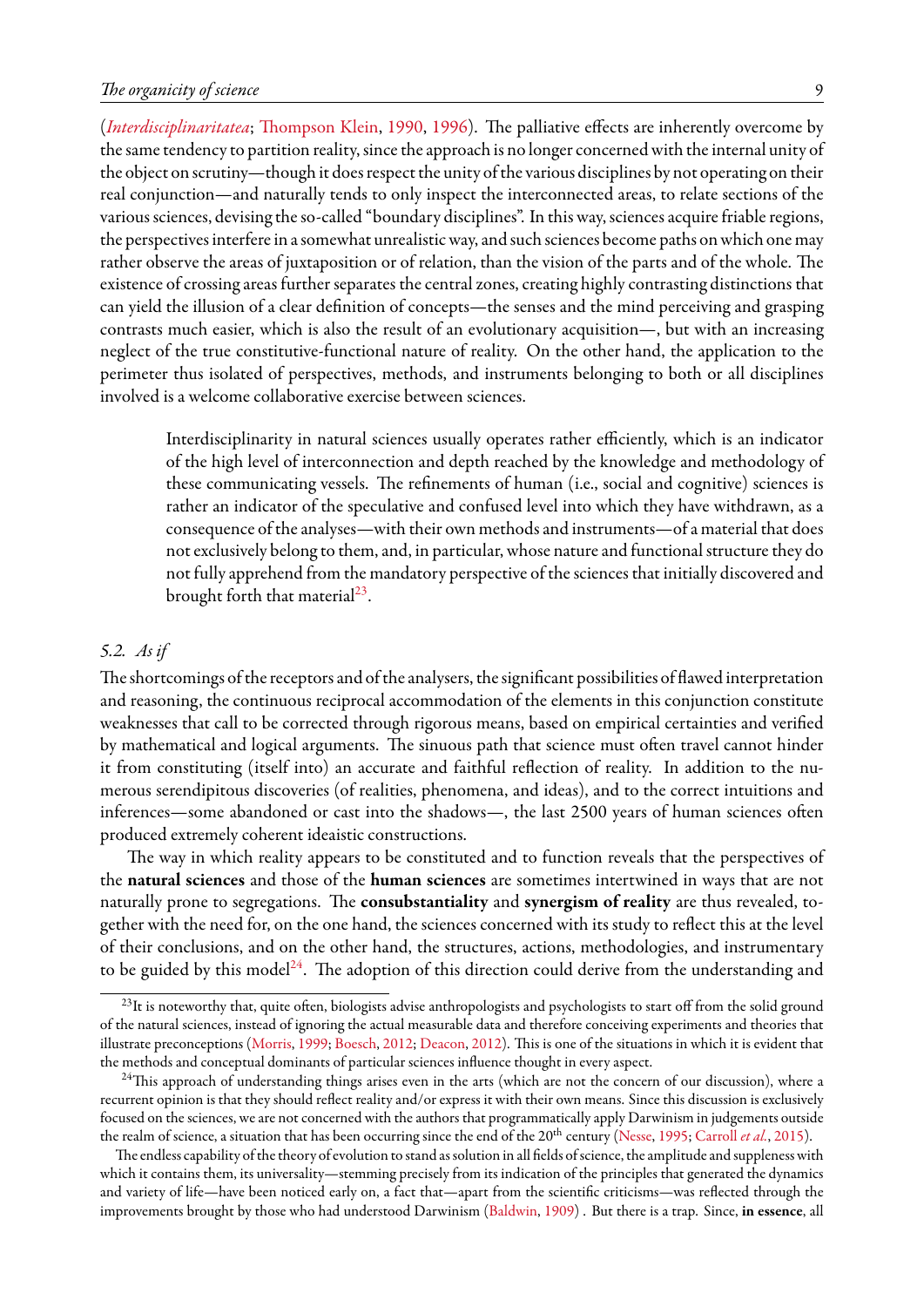acceptance of the need for close collaboration between sciences, for their **reconfiguration** in the image of the reality which they aim to comprehend [\(Prigogine & Stengers,](#page-41-2) [1984](#page-41-2); [Wilson](#page-44-4), [1998;](#page-44-4) [Jung & Pauli](#page-39-5), [2012;](#page-39-5) [Popper](#page-41-3), [2002,](#page-41-3) [2012\)](#page-41-4).

The result of not carrying out the task of comprehending, tackling, and understanding reality in its own ways—without the reification of science—is the establishment by man, aside from the natural edifice of reality, of an ideal edifice that becomes a beacon for all human thought and action<sup>[25](#page-9-1)</sup>, with the double effect that man intervenes in evolution without comprehending it—and without being a superordinate factor of its fundamental principles—and that he interferes with reality and deforms it<sup>[26](#page-9-2)</sup> to the point where it reacts.

Between the unitary character of reality, its infinity of nuances, its frequent lack of formal differentiation—contrasts and asperities being located within its divisions rather than between them—, on the one hand, and the partial way in which the human receptors and mind can perceive and process reality $^{27},$  $^{27},$  $^{27},$ together with the defective and imperfect character of the scientific methods and instruments, on the other, there is a rift which can, perhaps, be overcome with two resolute steps: a cognitive-mentalitary one, and a methodological one.

# <span id="page-9-0"></span>**6. The relation between reality and sciences** (*Veritas est adæquatio rei et intellectus*)

Although at the level of a given science, certain pieces of information and knowledge, conclusions, methods, and instruments must evidently precede others, and must be handled in certain ways, characterized amongst other things—by **successivity**—the understanding of the system following observation, experiment, and theoretical assimilation, but also stemming from the understanding of its evolution—, in the case of science as a whole this fact is no longer as evident.

The causality and hierarchy that dominates the structures, functions, genetics, and evolutionary dynamics of reality ought to be reflected in the realm of science, which preoccupies itself with reality in a differentiated and specialized manner, as it is circumscribed by the human mind and tailored to the contemporary human understanding. Considering how (natural) reality is constituted, perhaps the best and most correct way to understand the elementary and the complex processes of its constitution and functioning is to observe the structure, functions, and abilities of its elements and principles, and to process them rationally. Emerging from the **need** converted to **instinctive curiosity** (easily elevated to a **reflective**, **ideal**, **non-physiological** activity), the disciplines of human scientific knowledge have to follow the organization of reality.

<span id="page-9-2"></span><span id="page-9-1"></span><sup>25</sup>For the principle of fictionalism see [Vaihinger](#page-43-3) [\(2001\)](#page-43-3).

<sup>26</sup>This is an area that periodically swells and recedes—that last such period starting in the '60s-'80s—, together with an entire ideology centred on 'anti-selection', which can be somewhat spectacularly illustrated by the ideas of the Neo-Darwinist [Dawkins](#page-36-6) ([2001](#page-36-6); [2009](#page-36-7)), who considers himself a militant for an anti-Darwinian society (in an ideological and behavioural sense). This fact is tantamount to the attempt to take over nature by one of its elements, to the rejection of natural laws and the attempt to institute laws conceived by the neurological processes of the tiny human being; however, by eliminating the filters of natural selection that have actually led to the emergence of the human civilization, this cannot further evolve, but only regress.

<span id="page-9-3"></span><sup>27</sup>The human mind normally perceives and understands far easier the correlation between the formal differentiation and that of content, and has an enormous propensity for definitions, classifications, and interpretations that make nearly absolute distinctions (even if they are ultimately just mental constructs).

products of reality have the same underlying principles of structure and function, as well as the same underlying elements the structural-functional complexity and the transformation of complex structures into elements not invalidating the initial essence of the principle and the element, and the various levels of complexity remaining pervaded by (or acquiring) the nature of the essences—, it is easy to confuse the prime principle and element with its derivatives. Hence, while observing how the prime element becomes by evolutionary means, and how the principle successively animates increasing levels of complexity, it is possible to forget that this occurs by virtue of the overarching action of the principle—the entire variety of reality reflecting the fertile potential of the starting point, its force of erecting increasingly complex structures, endowed with functional capabilities based on those structures and obeying the laws that derive from them—and to consider that at successive levels there are successive principles, or that the process of becoming brings with it such profound transformations (qualitative leaps) that it could possibly generate new starting points.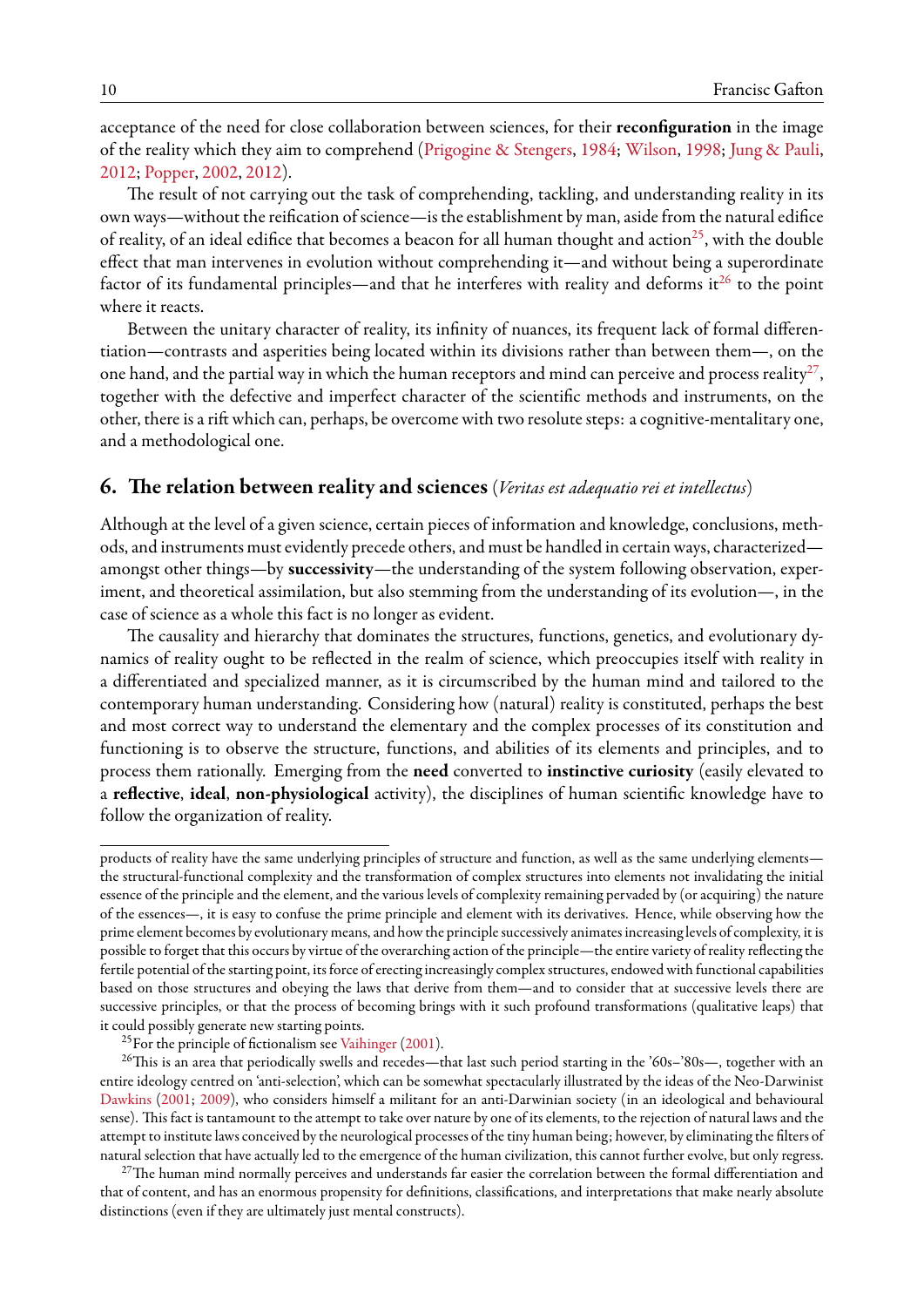The bedrock of all sciences and of the entire human understanding is **physics**(*physis*), as it explains the fundamental means by which the constitutive particles of reality are structured, interact, form hierarchies, and become to the level of the Universe, fulfilling the fundamental forces by obeying them. Here are the elements and principles that govern existence and lack thereof. In turn, **chemistry** explains how these particles interact, form hierarchies, and become from an atomic and molecular perspective, while biology observes how living entities interact, form hierarchies, and, in contact with the environment, acquire the defining capability for organic becoming. Established on the grounds laid by physics and chemistry, **biology** connects the foundation of science (the natural sciences) with its derivatives [the human sciences (social, of mind, of language, etc.)] that directly or indirectly arise from it, endowing them with guiding concepts and principles founded on the most certain reality([Worms,](#page-44-5) [1895](#page-44-5)). This is the model that optimally reflects the organic character of reality and of science, as well as the likewise organic relation between the former and the latter.

In light of this, the scientific flux should be constituted and should navigate in the order of reality, and the means of the human sciences of approaching it, as well as their functioning, should unfold according to those of the natural sciences, while their judgements should not be flawed as compared to the correctly grounded conceptions of the basic fields([Degler](#page-36-8), [2011](#page-36-8); [Barkow](#page-34-6) *et al.*, [1992](#page-34-6)); that is, the fulfilment of the needs of the secondary sciences should not damage neither the principles and valid conclusions of the primary ones, nor the integrity of the entire scientific system.

During their evolution, some of the sciences have stagnated, regressed, or suffered for not understanding the necessity to reflect reality and assume a role proportional to their perspective, such that the mental construction of reality has reflected the perspective of that domain, as opposed to the organism of science reflecting that of reality. Although unrealistic, the claim of philosophy to the title of "queen of sciences" was understandable, as—one way or another—all sciences emerged from it (philosophy encompassing at one point *physics* and *gnoseology* with all their branches). Tearing apart sections of the common trunk, the sciences have inevitably arrived at the situation of handling aspects outside of their nature (as they had defined it), and which they could not manage. The development and expansion of knowledge have led to the expansion of the body of science and brought about specialization, which imposed the strategic need to operate divisions that would allow accurate and efficient approaches. The whole, however, was far from being understood, and was merely intuited. Even though there may have been a certain organic vision, it could not be efficient because organic knowledge and understanding were lacking; although the articulated vision was starting to take shape, the level of knowledge was hindering it from producing effects. The division, therefore, could not have been adequate, and the sciences participating to this schism came into the possession of foreign elements. On the other hand, regardless of the path that would have been taken, the result could not have been better since the object of division was a complex organic reality—an economical and efficient organism, inextricably structured, with multiple overlapping functions, with collaborative and hierarchically integrated elements—, an accurate partitioning being an impossibility. The separation may have been done correctly only by possessing knowledge that the separation itself would have provided, a vicious circle that could only have been broken by separation. In turn, the drawbacks of various means and instruments remained a constant weakness, leaving imprints both on the division and on the subsequent activities. In spite of the obvious discrepancy between the separation of sciences and reality, this path started to become the realistic solution to the needs brought by special research in various subfields and of components of various widths and  $depths<sup>28</sup>$  $depths<sup>28</sup>$  $depths<sup>28</sup>$ .

<span id="page-10-0"></span><sup>&</sup>lt;sup>28</sup> Agnosticism and scepticism cannot get past the reaction of rejection, as they are forms of renunciation and inaction, a fact that profoundly contradicts any vital principle. They may, at best, generate a compassionate respect, akin to that felt for an anchorite.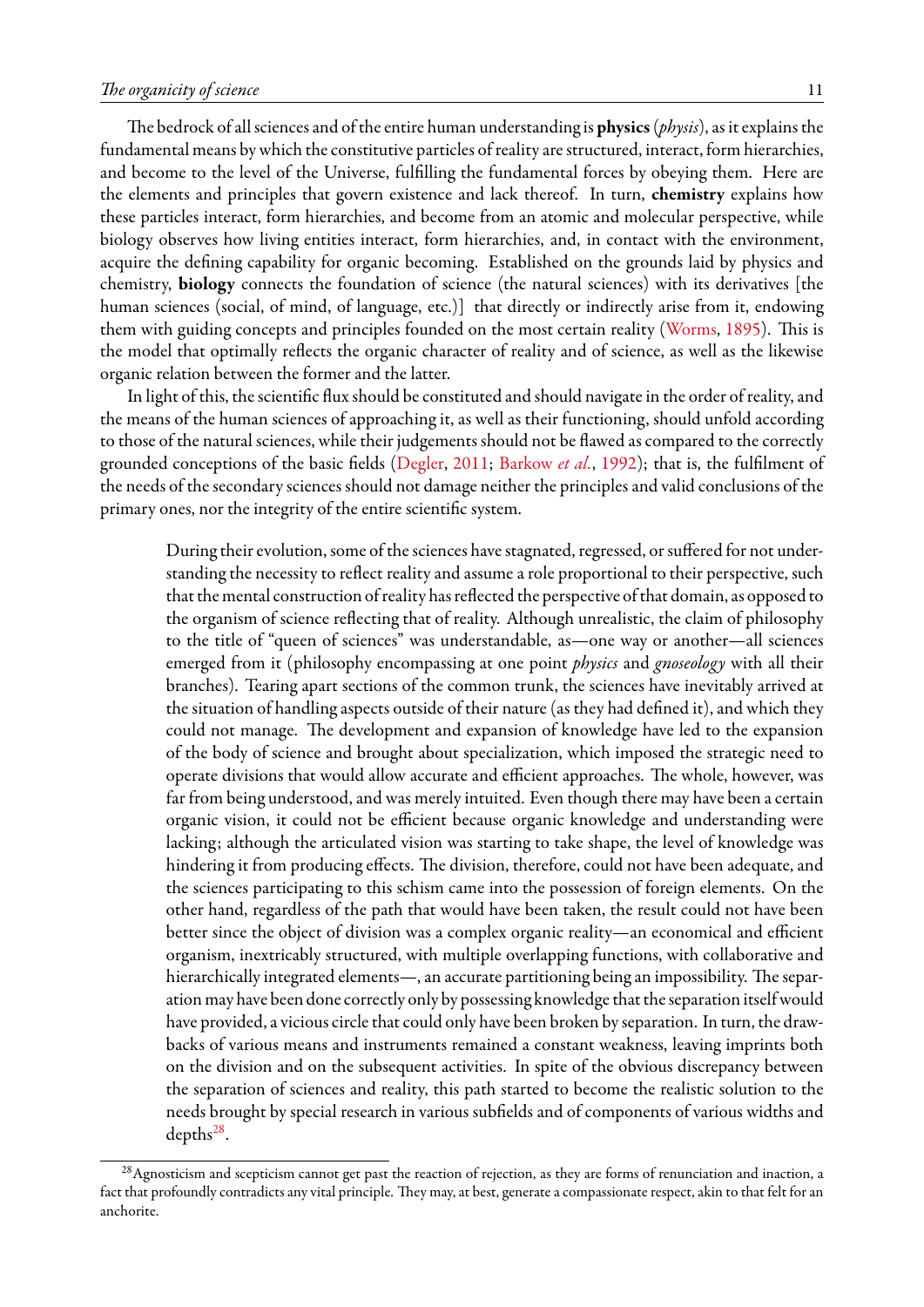The coherence and benefits generated by philosophy stem from the essence of its object and from its central concerns: the cognitive processes, methods and instruments, the structure, functions and interactions of the elements of reality; in fact, the sciences have been generated by its need to accurately understand the complexity of the world. The shortcomings arose, of course, from the unnatural imposition of a guiding role, its (not just epistemological) principles sometimes being prioritized over any results or realistic needs of the other sciences.

The rule of philosophy marked the sciences, the domination of theology marked the scientific research. Being an ideology, theology positioned itself ahead of knowledge. In a sense, whether Omar pronounced or not the words attributed to him by Bar-Hebræus Abu al-Faraj ("If those books are in agreement with the Quran, we have no need of them; and if these are opposed to the Quran, destroy them"), the action of religion has been—though not always and not in each and every cultural-human space—exterminatory with any form or means of existence (concrete, behavioural, mentalitary, even natural) different from itself. What has driven the mistical-religious mentality was precisely the annihilation of alterity, either by elimination or by total conversion. Being areas of freedom par excellence, neither reality nor science were able to develop under the domination of such a mentality, since "There is no method of reasoning more common, and yet none more blameable, than, in philosophical disputes, to endeavour the refutation of anyhypothesis, by a pretence of its dangerous consequences to religion and morality" ([Hume](#page-38-2), [1987](#page-38-2), §75). Since, regardless of its name, appearance, or any other sensible attribute, an ideology naturally tends towards rejecting any form of genuine freedom, the surrounding entities being only slaves that exist exclusively to serve it, whose lives are to be strictly and entirely controlled according to its needs, such a condition disturbs, deforms, and blocks the relation between thought and reality, being destructive for thought and even for reality $^{29}\!.$  $^{29}\!.$  $^{29}\!.$ 

Just like the reality which they observe, sciences evolve in breadth and depth. At the expense of longer communication paths between them and of impeded information exchange and processing, they become increasingly complex and nuanced, which amplifies their bases of development, and sometimes forces them towards both segregation into subdomains and fusion of their parts, which, among others things, leads to the emergence of interdisciplinary sciences. All these forms of evolution impose periodic adjustments, aimed at inhibiting the hypertrophy of their body, the suspension of intercommunication, and their mutual isolation and isolation from reality.

Apart from their own research concerning specific situations, the efficient effort should be aimed towards the **connection** and **collaboration** between sciences, in the sense of the exchange of information at the level of content, principles, methods, and instruments—with necessary adjustments to the research of the specific situations at hand. This fact would be capable of improving the entire conceptual-methodological construction of the human sciences<sup>[30](#page-11-1)</sup>. Just as important, however, is for partial results not to be withheld within the various fields, and for general conclusions to be emitted jointly—to the extent that is possible—after the correlation offered by research done by different sciences $^{31}$  $^{31}$  $^{31}$ .

<span id="page-11-0"></span>As always when human will is exerted upon nature, actions with dire consequences may ensue. As

<sup>&</sup>lt;sup>29</sup>The presence and involvement of ideological stakes cannot be rationally explained by anything but evolutionary calculations on periods that are increasingly shorter in relation to the evolutionary dynamics. Nonetheless, such stakes are harmful and aberrant since they prompt and enact actions as if human beings were all-knowing and capable of manipulating reality in all respects.

<span id="page-11-1"></span> $30$ Quite often, even the act of borrowing and using methods and instruments—while constantly monitoring the relation between their means of manifestation in other sciences and the morpho-physiological particularities of the science by which they are imported—is looked upon with hesitation, or even downright discouraged. One should, of course, make a distinction between: a) the refuse to operate in a field with improper or deforming methods and instruments; b) the rejection of a preoccupation for understanding knowledge specific to other fields, aimed at maintaining an illusory autonomy; c) the acceptance of methods and instruments belonging to certain fields, but which prove useful in other fields as well [\(Degler,](#page-36-8) [2011\)](#page-36-8).

<span id="page-11-2"></span><sup>&</sup>lt;sup>31</sup> Syntheses always emerge, though not everyone participates in them. Adopting conclusions by general consensus would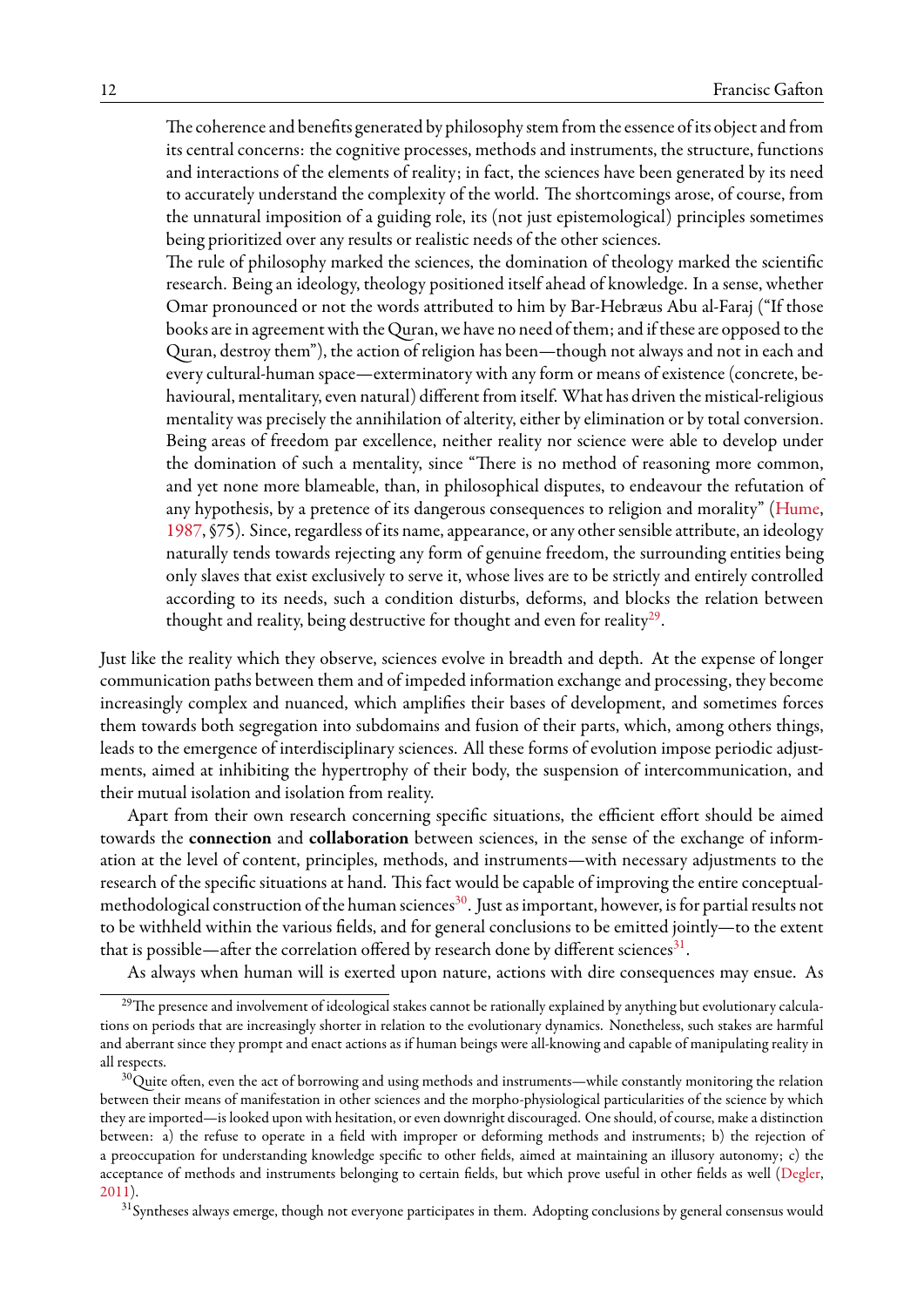always when human conscience guided by rational-moral principles intervenes, the situation may improve. In general, human (social and cognitive) sciences tend to disregard the foundation of reality procured by the natural sciences, while the latter—calculating and examining the verifiable and reproducible observations and experiments—tend to let themselves be guided only by the inertia of their own progress.

Regardless of how thought-provoking or fruitful they may seem, the products of human sciences cannot disregard the material body and the natural laws. Regardless of how real and profitable the basis constituted by the natural sciences is, since scientific research is ultimately a human activity and product of the human brain, this form of liberty ought to bow to the understanding and assumption of necessity, science not being a means to follow all theoretical possibilities that arise. Both domains have to regard the consequences (in a natural, not ideological sense) for humanity of some of their actions. It is true that such a selective process is difficult and entails great responsibility, and the danger of repressing beneficial paths is real—as proven by multiple centuries and pivotal historical moments. Nevertheless, this is a place where the usefulness of one of the products of science—the ability to develop human conscience—becomes apparent<sup>[32](#page-12-1)</sup>, this product of matter being an excellent model of **symbiosis**. As science is an activity of the human mind through which one attempts to understand reality in order to act within and upon it, both natural and human sciences may participate and be involved together in the task of reining in negative tendencies and of balancing the entire process, the existence or activity in itself and for oneself not being a beneficial goal, regardless of its practicality.

One of these groups should not think while ignoring **matter**, the others should not think against the order of the **natural laws**they themselves discover, and both the ideas and the actions should be overseen. Ultimately, natural sciences teach that survival and reproduction are the central stakes, consistent with the observation that when humans and ideas enter into irreconcilable conflicts without the possibility of cohabitation, the path is not to give up the humans, but the ideas [\(Wald](#page-43-4), [1970,](#page-43-4) [1983\)](#page-43-5). Recognizing themselves in their most noble product, the **human conscience**, humans may ground their lives as moral beings upon the **principles of reason**, herein lying the binding material and the beacon for any modality of human existence.

#### <span id="page-12-0"></span>**7.** *Homo sapiens sapiens* (*Prima sum: primatum nil a me alienum puto*)

Although **animals** have always been studied<sup>[33](#page-12-2)</sup>, and the anecdotal evidence is abundant, **humanity**, regarding itself as profoundly different from the other animals, has not yet found scientific means to fathom their language and neuronal processes<sup>[34](#page-12-3)</sup>, their ethology, sociality, and culture, except after the middle of the 20<sup>th</sup> century, and coordinated, relevant, and valid applied studies—that connect the intellectual and empirical knowledge, without omitting the inductive method—have only appeared in the last few decades.

People have studied, amongst others: insects such as bees([Buchmann & Reppelier](#page-35-5), [2006](#page-35-5); [Win](#page-44-6)[ston,](#page-44-6) [2014\)](#page-44-6) and ants [\(Hölldobler & Wilson,](#page-38-3) [1990;](#page-38-3) [Rico-Gray & Oliveira](#page-42-2), [2007](#page-42-2); [Keller & Gor](#page-39-6)[don,](#page-39-6) [2009](#page-39-6); [Hölldobler & Wilson](#page-38-4), [2009](#page-38-4); [Gordon,](#page-37-4) [2010\)](#page-37-4), mollusks – especially gastropods and

bring progress to the science of humankind, at a rate warranted by the real value of the scientific community, but this may be hindered by a lack of debates in a common space (a shortcoming that the contemporaneous scientific world of the US, Western Europe, and Southeastern Asia tends to eliminate—at the moment in an efficient way). As the "council room" is half-empty, those who participate in the syntheses draw conclusions from the perspective of their own space, while their knowledge in various fields that should have participated to the synthesis is, at best, mediocre. At the level of the entire scientific research, these types of situations generate disagreements with reality, and consequently the inefficient or deficient functioning of the sciences.

<span id="page-12-1"></span><sup>&</sup>lt;sup>32</sup>Human perfectibility represents the possibility of its becoming, after accepting the limits and errors as intrinsic attributes, followed by a search for means of improvement, especially in the context of accepting that the human being belongs to an evolutionary sequence, individuals and generations having responsibilities towards future generations.

<span id="page-12-2"></span><sup>&</sup>lt;sup>33</sup>From the rich literature since the emergence of Darwinism, we refer our reader to [Romanes](#page-42-3) [\(1884](#page-42-3); [1900](#page-42-4)) and [Thorndike](#page-43-6) ([1911](#page-43-6)). For the earlier situation, see [Osborn](#page-41-5) ([2014\)](#page-41-5).

<span id="page-12-3"></span><sup>&</sup>lt;sup>34</sup>Non-neuronal organisms may still take complex decisions in regard to possible alternatives related to food, environment, or reproduction (Reid *[et al.](#page-42-5)*, [2015](#page-42-5)).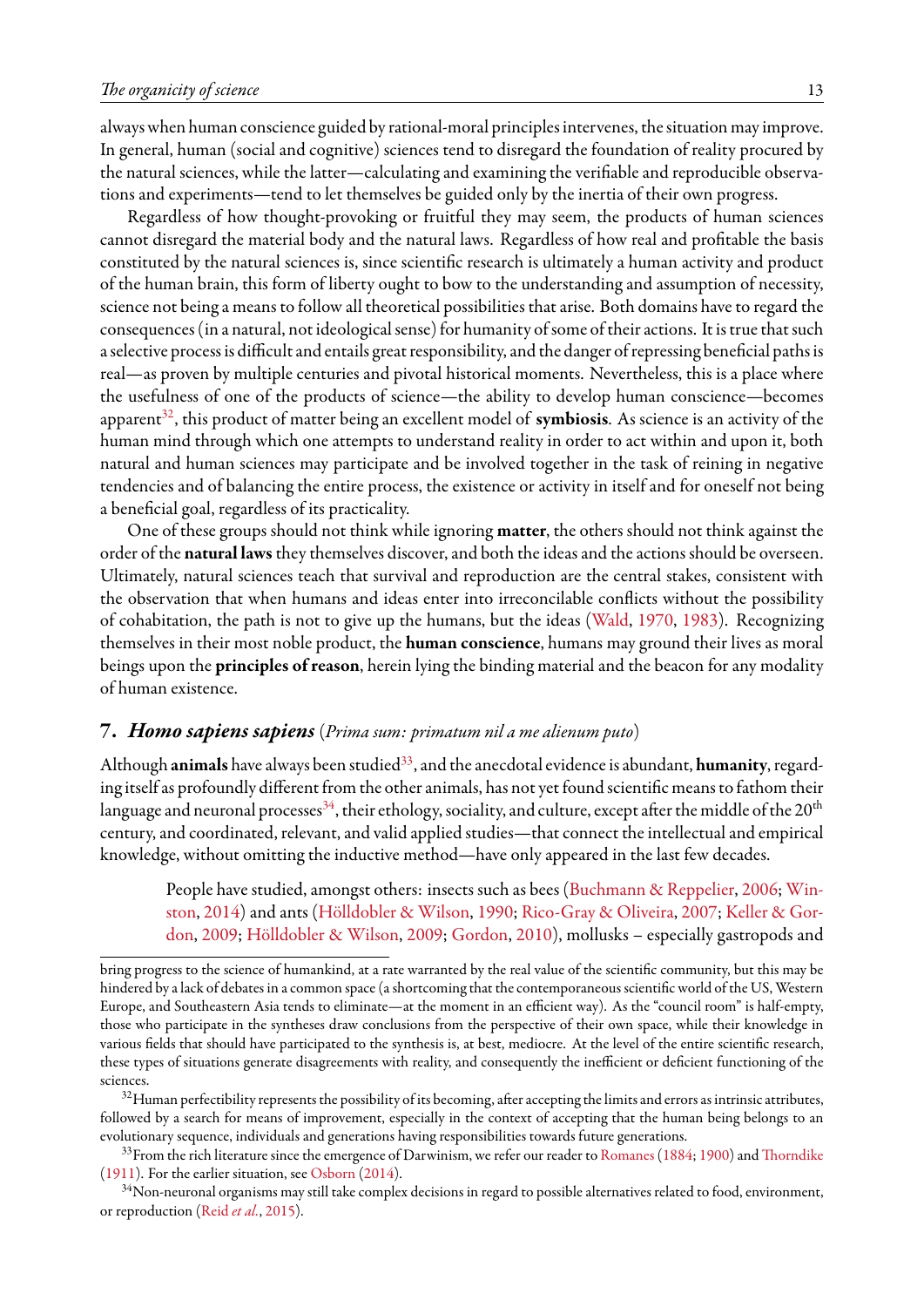cephalopods [\(Hochner](#page-38-5) *et al.*, [2006](#page-38-5); [Wollsen](#page-44-7) *et al.*, [2009](#page-44-7); [Alves](#page-34-7) *et al.*, [2013\)](#page-34-7), amphibians, fish<sup>[35](#page-13-0)</sup>, reptiles such as lizards and snakes, birds such as woodpeckers([Tebbich](#page-43-7) *et al.*, [2001\)](#page-43-7), jays([Clayton,](#page-36-9) [2007](#page-36-9); [Emery & Clayton,](#page-37-5) [2008](#page-37-5); [Watanabe](#page-43-8) *et al.*, [2014](#page-43-8)), crows([Hunt,](#page-39-7) [1996;](#page-39-7) [Hunt & Gray](#page-39-8), [2003a](#page-39-8); [Hunt & Gray](#page-39-9), [2003b;](#page-39-9) [Taylor](#page-43-9) *et al.*, [2012](#page-43-9)) and parrots([Auersperg](#page-34-8) *et al.*, [2012](#page-34-8); [2014](#page-34-9)), mammals such as elephants([Moss,](#page-40-5) [1988\)](#page-40-5), cetaceans([Kopps](#page-39-10) *et al.*, [2014;](#page-39-10) [Krützen](#page-39-11) *et al.*, [2014](#page-39-11)), caniforms, feliforms, rodents, and, evidently, apes (chimpanzees and bonobos, gorillas, orangutans, and gibbons) and monkeys (baboons, macaques) [\(Goodall,](#page-37-6) [1964;](#page-37-6) [2010;](#page-37-7) [deVore](#page-43-10), [1965;](#page-43-10) [Nishida,](#page-41-6) [1968](#page-41-6); [Premack](#page-41-7), [1971](#page-41-7); [Fouts,](#page-37-8) [1973](#page-37-8); [Terrace](#page-43-11), [1979;](#page-43-11) [Patterson & Linden,](#page-41-8) [1981;](#page-41-8) [Savage-](#page-42-6)[Rumbaugh](#page-42-6) *et al.*, [1985](#page-42-6); [Savage-Rumbaugh](#page-42-7) *et al.*, [1986](#page-42-7); [Wallman,](#page-43-12) [1992;](#page-43-12) [McGrew,](#page-40-6) [1992](#page-40-6); [2004;](#page-40-7) [Parker & Gibson,](#page-41-9) [1990;](#page-41-9) [Savage-Rumbaugh & Fields](#page-42-8), [2000](#page-42-8); van Schaik & Knott, [2001](#page-42-9); [Ladygina-](#page-39-12)[Kohts & deWaal,](#page-39-12) [2002](#page-39-12); [deWaal](#page-43-13), [2006;](#page-43-13) [van Schaik](#page-42-10) *et al.*, [2003](#page-42-10); [Hobaiter & Byrne,](#page-38-6) [2011](#page-38-6); [Boesch](#page-35-4), [2012](#page-35-4); [Schrier](#page-42-11)*et al.*, [2013](#page-42-11), etc.). Because these studies—numerous, well-documented and grounded in well-designed and carefully executed observations and experiments—are relatively recent, they are to be found mostly in research papers, the syntheses being still rare and more cautious in making firm statements than the original research $^{36}\cdot$  $^{36}\cdot$  $^{36}\cdot$ 

Without the mysteries of language, thought, culture, civilisation, or human psychology having been already unveiled<sup>[37](#page-13-2)</sup>, this is precisely the basis on which the human being defined and established its most defining and exclusive attributes: the ability to conceive, build, and use tools [\(Goodall](#page-37-6), [1964](#page-37-6); [Lefebvre](#page-39-13)*et al.*, [2002;](#page-39-13) [Kenward](#page-39-14) *et al.*, [2005;](#page-39-14) [Bania](#page-34-10) *et al.*, [2008](#page-34-10); [Furlong](#page-37-9) *et al.*, [2008;](#page-37-9) [Herrmann](#page-38-7) *et al.*, [2008;](#page-38-7) [Lefebvre,](#page-39-15) [2013;](#page-39-15) [Pruetz & Bertolani](#page-41-10), [2007;](#page-41-10) [Whiten](#page-44-8) *et al.*, [2005](#page-44-8)) [38](#page-13-3), the capacity for memory, imagination, and cognition ([Russon](#page-42-12) *et al.*, [1996;](#page-42-12) [Whiten](#page-44-9) *et al.*, [2004;](#page-44-9) [Hare](#page-38-8) *et al.*, [2000;](#page-38-8) [Hare](#page-38-9) *et al.*, [2006\)](#page-38-9) [39](#page-13-4), the ability to make associations<sup>[40](#page-13-5)</sup> and to be aware<sup>[41](#page-13-6)</sup>, to learn<sup>[42](#page-13-7)</sup>, to plan, that is, to forecast and construct the future [\(Bugnyar](#page-35-6)

<span id="page-13-6"></span><span id="page-13-5"></span> $^{40}$ Naturalselection favours associative learning ([Leadbeater](#page-39-16), [2015\)](#page-39-16).

<span id="page-13-0"></span><sup>&</sup>lt;sup>35</sup>[For learning abilities, social organisation, and personality in fish, see](#page-35-6) Crown *et al.* [\(2011\)](#page-36-10). For the sharks' ability to make associations and behave accordingly, to learn, memorize, use tools, and for the ability of young sharks to use socially-acquired information about new elements in the environment, see [Guttridge](#page-38-10)*et al.* [\(2009;](#page-38-10) [2013](#page-38-11)), [Guttridge & Brown](#page-38-12) [\(2014\)](#page-38-12), [Schluessel](#page-42-13)  $(2015).$  $(2015).$  $(2015).$ 

<span id="page-13-1"></span><sup>&</sup>lt;sup>36</sup>The syntheses seldomly belong to field researchers, though when that happens they are, in general, more assertive. As a rule, theoretical researchers are more reticent to new perspectives, and to re-evaluations with major implications.

<span id="page-13-2"></span><sup>&</sup>lt;sup>37</sup>There is truth in the statement that, in general, we know less than we affirm, we define without having sufficient scientific data, and we judge in an anthropocentric way even though humans are too little understood by humans([Boesch,](#page-35-4) [2012](#page-35-4)).

<span id="page-13-3"></span><sup>&</sup>lt;sup>38</sup>For the neurological basis of tool use and the stages of this process (the development of the brain area that controls grabbing and holding objects, of an area specific for instruments, and the subsequent understanding of the relation between a tool and the goal of its use), see [Orban & Caruana\(2014\)](#page-41-11).

The use of tools is commonplace in at least three phyla and seven classes of animals. For the inheritance and individual or social acquisition (especially via imitation) of tools, see e.g. [Auersperg](#page-34-9) *et al.* [\(2014](#page-34-9)); for their spontaneous creation, see [Auersperg](#page-34-8) *et al.* ([2012](#page-34-8)). A history of the attempts to define tool use in animals—with the observation of the particularities of their usage by different classes and families of animals—and of the categories of tools and the correlated types of behaviours is given by [Bentley-Condit & Smith](#page-35-7) ([2010](#page-35-7)).

<span id="page-13-4"></span> $39$  For imagination and thought (with the ensuing consequences: consolidation of experience, projection of the future, translation of solutions) developed by various cerebral structures that appear historically and procedurally in order to answer the needs of beings that are part of a social life, see [Walker](#page-43-14) [\(1983\)](#page-43-14), [Emery & Clayton](#page-37-10) ([2004](#page-37-10)), [Taylor & Gray](#page-43-15) [\(2014\)](#page-43-15).

 $^{41}$ For behaviours of collecting—in a discriminate manner, according to the sources (N.B.)—information needed in order to solve problems, a fact that points towards the presence of metacognition, see [Watanabe](#page-43-8)*et al.*[\(2014](#page-43-8)); see also [Nelson](#page-40-8) ([1992](#page-40-8)), Dall *[et al.](#page-36-11)* ([2005](#page-36-11)), [Beran](#page-35-8) *et al.* ([2010](#page-35-8)).

<span id="page-13-7"></span> $42$ Being an ability developed as a phenotypical trait, learning stems from natural selection, its processes being coupled to genetic and biological adaptation, its mechanisms being products of natural selection, which it reflects. Being a consequence of interactions with other individuals, learning and transmission are not exclusively human attributes, and are in fact remarkably common in all social beings [\(Heyes,](#page-38-13) [1994](#page-38-13); [Csibra & Gergely](#page-36-12), [2009](#page-36-12); [Cheke](#page-36-13) *et al.*, [2011,](#page-36-13) [Whiten](#page-44-10) *et al.*, [2011](#page-44-10)). Starting from the physiological reactions to the environment, going through the trial and error process, reaching observation and imitation, individuals acquire increasingly efficient means of both functional and behavioural adaptation to increasingly demanding environments [\(Rendell](#page-42-14) *et al.*, [2010](#page-42-14)). Social learning, having various degrees of complexity, specificity, and function([Lumsden](#page-40-9) [& Wilson](#page-40-9), [2005](#page-40-9)), allows not only the observation of reactions and behaviours in others, the creation of a mental image, and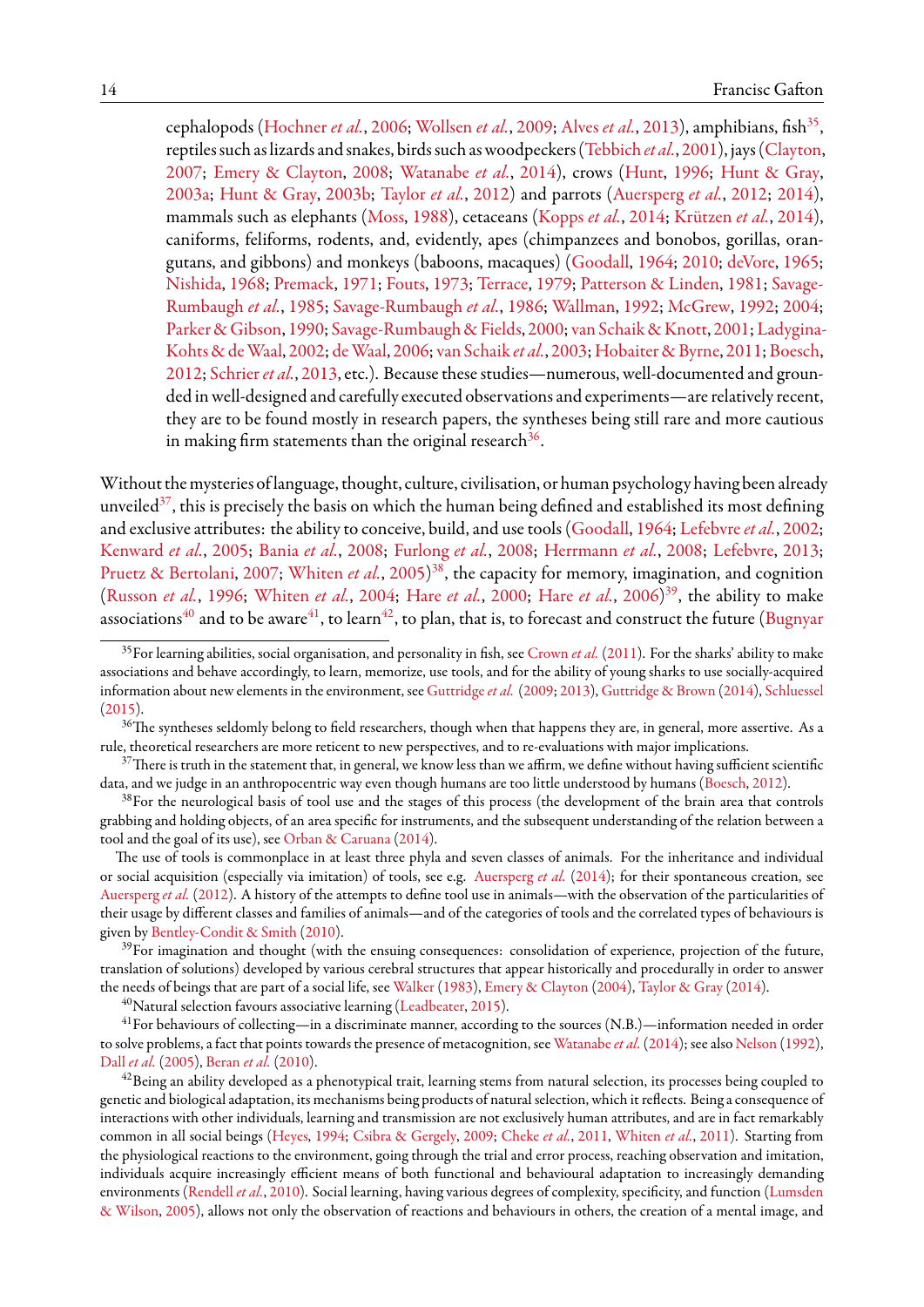*et al.*, [2007\)](#page-35-6)<sup>[43](#page-14-0)</sup>, to empathize, to establish a culture [\(Bonner,](#page-35-9) [1980;](#page-35-9) [McGrew](#page-40-6), [1992;](#page-40-6) [Rendell & Whitehead](#page-42-15), [2001;](#page-42-15) [van Schaik](#page-42-10) *et al.*, [2003](#page-42-10); [McGrew,](#page-40-7) [2004;](#page-40-7) [Sapolsky](#page-42-16), [2006](#page-42-16); [Matsuzawa,](#page-40-10) [2008;](#page-40-10) [Laland & Galef](#page-39-17), [2009](#page-39-17)), to develop language [\(Hockett](#page-38-14), [1960;](#page-38-14) [Lenneberg,](#page-39-18) [1971;](#page-39-18) [Gardner](#page-37-11) *et al.*, [1989;](#page-37-11) [Savage-Rumbaugh & Fields](#page-42-8), [2000;](#page-42-8) [Théoret & Pascual-Leone](#page-43-16), [2002](#page-43-16)) and creativity $^{44}$  $^{44}$  $^{44}$ .

After over a century from the formulation of the theory of evolution—the first great step that rescued humanity out of a millenary illusion by describing the unity of living matter and the modalities in which it evolves—, it is still unclear for many people that all the attributes in the above sequence can be observed in numerous species of animals, from the smallest to the largest<sup>[45](#page-14-2)</sup>. The fact that some of these attributes are expressed differently than how they are defined by humans—who themselves established criteria according to their own species—is only sometimes concordant with reality, and even in such cases the differences do not modify the rank of the respective attribute ("If man had not been his own classifier, he would never have thought of founding a separate order for his own reception", [Darwin](#page-36-14), [1875;](#page-36-14) see also [Penn](#page-41-12) *et al.*, [2008;](#page-41-12) [Mesoudi](#page-40-11), [2011](#page-40-11))<sup>[46](#page-14-3)</sup>.

the reproduction of behaviour, but also learning from the experience of others, the construction of mental scenarios able to modify behaviour, which requires space to store all the information; at the same time, it enables faster adaptations than genetics, and new cultural forms of evolution([Whiten](#page-44-11) *et al.*, [2007b](#page-44-11)). The differences between various species in learning and the ensuing behaviours and results are phenotypical adaptations generated by natural selection, the transmission of facts acquired by learning depending on their usefulness at an evolutionary level [\(Flinn](#page-37-0), [1997\)](#page-37-0). Unlike other animals, humans have an extremely long period of learning and specialization (a fact that leads to specialization and depth of activities, to the development of their variety, and to the differentiation of mental requirements). They are capable of focusing on the process, not just on the goal, and to build upon something pre-existent: new upon old, unknown upon known.

Evidently, the difficulty of distinguishing with accurate instruments and based on sound principles, beyond any interpretation, between social and asocial learning, and between the various types of social learning, remains very much a reality, but the (in)existence of these aspects cannot be presumed for one or other of the species.

<span id="page-14-0"></span> $43$ For the occurrence, at some animals, of episodes that reveal (through behaviours linked to hiding food) the ability to adjust behaviour based on past events and on possible future needs suggested by past events, and for the planning and prediction of future events—an attribute that is neither innate, nor exclusively human—experimentally tested in some species of jays, through the observation of the ability to anticipate by making food deposits in (spatiotemporal) conditions of famine, see [Clayton](#page-36-15) *et al.* [\(2003\)](#page-36-15). Even more interesting is the fact that these actions may be—just like in humans—spontaneous and not linked to the current state([Corella](#page-36-16) *et al.*, [2007;](#page-36-16) [Raby](#page-42-17) *et al.*, [2007\)](#page-42-17). An opinion on this ability is also given by [Suddendorf](#page-43-17) [& Corballis](#page-43-17) ([2007](#page-43-17)). This research prompts deeper reflection on an aspect well highlighted by Hume, namely that the only scientifically provable ability is that of observing causality relations based on recurrence, i.e., on experience [\(Hume](#page-38-2), [1987\)](#page-38-2), a fact that has to be weighted in conjunction with observation, analysis, and memory.

<span id="page-14-1"></span><sup>44</sup>For aspects related to the ethology of animals, their moral traits, some cultural evolutions, cognition and metacognition, senses and consciousness, see [Bateson & Hinde](#page-35-10) [\(1976\)](#page-35-10), [Koehler](#page-39-19) ([1976\)](#page-39-19), [Premack & Woodruff](#page-41-13) [\(1978](#page-41-13)), [Griffin](#page-38-15) ([1984](#page-38-15)), [Burghardt](#page-35-11) [\(1985\)](#page-35-11), [Alexander](#page-34-11) [\(1987\)](#page-34-11), [Byrne & Whiten](#page-36-17) [\(1988\)](#page-36-17), [Eibl-Eibesfeldt](#page-37-12) ([1989](#page-37-12)), [Povinelli](#page-41-14) *et al.* ([1990\)](#page-41-14), [Metcalfe &](#page-40-12) [Shimamura](#page-40-12)([1994](#page-40-12)), [Runciman](#page-42-18) *et al.*([1996](#page-42-18)), [Vauclair\(1996](#page-43-18)), [Dugatkin](#page-37-13) ([1997](#page-37-13)), [Boehm](#page-35-12) ([1999](#page-35-12); [2012\)](#page-35-13), [van Schaik](#page-42-19) *et al.*([1999](#page-42-19)), [Zuckerman](#page-44-12) ([1999\)](#page-44-12), [Brooks\(2001\)](#page-35-14), [Suddendorf &Whiten](#page-43-19) [\(2001](#page-43-19)), [Griffin](#page-38-16) [\(2001](#page-38-16)), [deWaal\(2003;](#page-43-20) [2006](#page-43-13)), [Bekoff](#page-35-15)([2003;](#page-35-15) [2007](#page-35-16)), [Griffin & Speck](#page-38-17) ([2004](#page-38-17)), [Herrmann & Tomasello](#page-38-18) ([2006\)](#page-38-18), [Moll & Tomasello](#page-40-13) ([2007](#page-40-13)), [Gangestad & Simpson](#page-37-14) [\(2007](#page-37-14)), [Hardy](#page-38-19) ([2009](#page-38-19)), [van Riel & Destrée](#page-42-20) ([2009](#page-42-20)), [Baumeister](#page-35-17) ([2010\)](#page-35-17), [Couchman](#page-36-18) *et al.* ([2010](#page-36-18)), [Bourke](#page-35-18) ([2011](#page-35-18)), [Bowles & Gintis](#page-35-19) ([2011](#page-35-19)), [Bonnie & de Wall](#page-35-20) [\(2012\)](#page-35-20), [Beck](#page-35-21) [\(2013](#page-35-21)), [de Waal](#page-43-21) *et al.* ([2014\)](#page-43-21), [Andrews](#page-34-12) ([2014\)](#page-34-12).

<span id="page-14-2"></span> $45$  For the depth of behavioural traditions preserved by social means in animals other than humans, see [Fragaszy & Perry](#page-37-15) ([2003](#page-37-15)), [Laland & Galef](#page-39-17) [\(2009\)](#page-39-17).

<span id="page-14-3"></span><sup>46</sup>The development of the ability to communicate, for instance, does not imply hierarchisations as long as the forms that are already present possess equivalent degrees of complexity and efficiency. Language is a means of communication innate to living matter, the human language being only one of its forms of manifestation. Generated like any other function transformed into instrument, language becomes stable as an enacted instinct, and evolves under the stimulation of increasingly demanding social needs. Although very important in the development of humanity, language is only an amplifier, not a condition [\(Majid](#page-40-14) *[et al.](#page-40-14)*, [2004](#page-40-14); [Astington & Baird](#page-34-13), [2005;](#page-34-13) [Fitch,](#page-37-16) [2010](#page-37-16)).

The narrative, as a form and as an informative act [\(Gottschall,](#page-37-17) [2012\)](#page-37-17) is not exclusively human, the waggle dance of bees being another similar example [\(Beekman](#page-35-22) *et al.*, [2015;](#page-35-22) [Schürch & Grüter](#page-42-21), [2014\)](#page-42-21), together with the behaviour of many species, in which some individuals produce and use technology, while others observe. Ritualization (which develops as a consequence of interactions with others), elaboration, manipulation, imagination, or patience—that is, the ability to differentiate between the stringency of the present and the prospect of the future (the bibliography on mental time travel is fairly rich and illustrates both positions: it is only possible in humans / multiple animal species possess this, but we only refer the reader to [Clayton](#page-36-15) *et al.*, [2003\)](#page-36-15)—, all are traits that have elaborated forms and roles in the world of other species. For a study of how human language is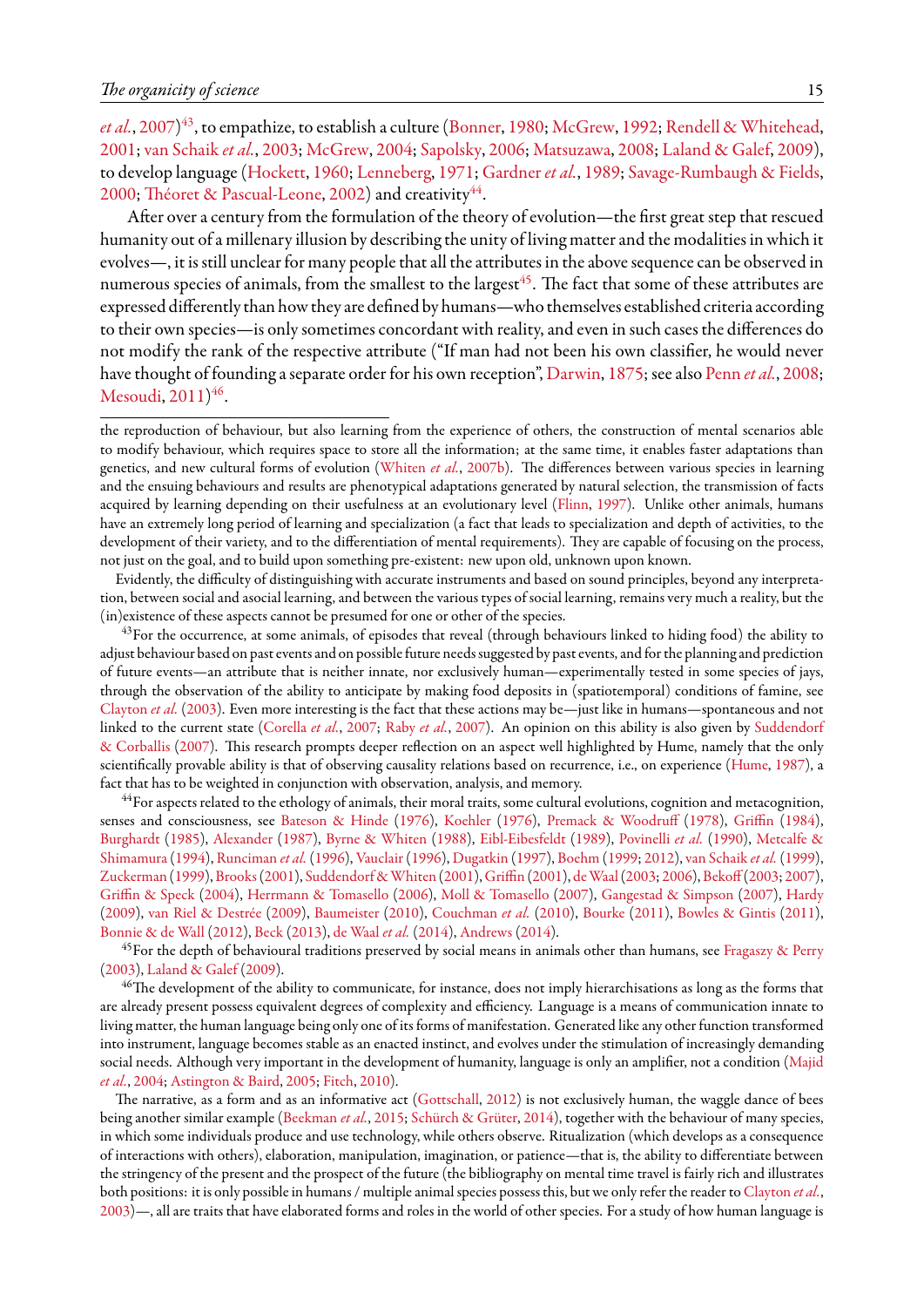The answer given by Louis Leakey to his student, Jane Goodall, upon her discovery that chimpanzees are able to conceive and use tools, is representative for the way in which human beings, in general, relate to such matters. The phrase "We must now redefine man, redefine tool, or accept chimpanzees as human!" contains two acceptable alternatives on the one side of the disjunction, and threatens with a third, inadmissible one on the other side. It does not seem to encourage an effort towards understanding reality in itself, but towards finding a solution that would preserve the privileged status of the human being, since redefining either tool or man does not necessarily imply a better knowledge of either—but rather a narrowing of the spheres of notions—, and certainly not of the chimpanzee; it therefore does not generate progress on the path of knowledge $47$ . In general, as science shows that man is not what ideologies claimed him to be, and that humankind certainly does not possess, in its integrality, the potential for what ideologies alleged that each individual of the species possesses, humanity abandons the bastions it built for itself, on the one hand retreating under increasingly narrower criteria but without clarifying the unknowns, and on the other hand not encompassing the thought of those philosophers who maintained, for instance, the lack of free will $^{48}\!.$  $^{48}\!.$  $^{48}\!.$ 

A group of superior primates, or of crows<sup>[49](#page-15-2)</sup>—which use tools, transmit knowledge and possess a culture, count<sup>[50](#page-15-3)</sup>, solve problems, know, practice and transmit social and behavioural rules, take care of their future, etc.—cannot be considered as driven by instinct alone, if for the same actions the same concession is not made for the human being. Apart from the prejudice stemming from precarious anatomical differences and from the impossibility of knowing whether the individuals of other species do "think", there are no discriminating scientific criteria for one and the same action arisen in two different species<sup>[51](#page-15-4)</sup>. At the same

understood by other animals, see [Savage-Rumbaugh](#page-42-22) *et al.* [\(1993\)](#page-42-22).

<span id="page-15-0"></span> $47$  Since then, it has been proven that other animals conceive, build, and use tools. The consequence has not been the redefinition of tools or of man, nor the classification of those animals as human, but only the expansion of human knowledge. This also means that such fears do not belong to scientific knowledge or to reason.

<span id="page-15-1"></span><sup>48</sup>Amongst the dissonant voices—treated as such in this regard—are Helvetius, Spinoza, Hume, Schopenhauer, and a thinker such as Stephen Hawking, who is not well known for his categorical statement "free will is just an illusion"; see, amongst others, [James](#page-39-20) ([1879](#page-39-20)), [Bohr](#page-35-23) ([1933](#page-35-23)), [Wooldridge](#page-44-13) ([1963\)](#page-44-13), [Nisbett & Wilson](#page-41-15) [\(1977\)](#page-41-15), [Hofstadter](#page-38-20) [\(1982\)](#page-38-20), [van Inwagen](#page-39-21) ([1983](#page-39-21)), [Libet](#page-40-15) [\(1985\)](#page-40-15), [Searle](#page-42-23) ([2005](#page-42-23)), [Banks](#page-34-14) *et al.* ([2006\)](#page-34-14), [Megill](#page-40-16) [\(2007](#page-40-16)), [Gazzaniga](#page-37-18) [\(2011\)](#page-37-18), [Gregg](#page-38-21) [\(2012\)](#page-38-21).

<span id="page-15-2"></span><sup>&</sup>lt;sup>49</sup>Perhaps, after humans, crows are the best and most dedicated builders of tools; the youngsters learn by observation and imitation, and by trial and error, and the social system stimulates the vertical transmission and inhibits the horizontal one (N.B.). This learning is gradual, within a certain period of time (approximately a year), and the technological evolution is cumulative([Holzhaider](#page-38-22) *et al.*, [2010\)](#page-38-22).

<span id="page-15-3"></span> $50$ The concept of 'number' is so abstract that although the majority of people possess the ability to count and to make calculations, they are incapable of understanding the concept—even at a mediocre level—, their actions of "counting" and "computing" being merely a series of learned behaviours. This is not the only situation where a human being may know how to do something without actually understanding what it does, and without knowing what the essence of the concept and of reality is, a statement that also holds true for the most human attribute: language ("We know how to use a word to mean something and to refer to something. We know how to coin new words and to assign new meanings to them. We know how to create codes and artificial languages. Yet we do not know how we know how to do this, nor what we are doing when we do. Or rather, we know on the surface, but we do not know what mental processes underlie these activities, much less what neural processes are involved", [Deacon,](#page-36-19) [1997](#page-36-19)). Considering the entire population of speakers of a natural language, a careful study would easily show that the majority of speakers use the language far beneath the level at which it is used by a minority of speakers, in that the former use language by emitting speech sounds rather than by articulating, and by signifying with an inventory of objects rather than by recreating concepts and relations. Beyond this consideration, however, it is remarkable that the majority of people use language in a rather rudimentary manner, both at a lexical-semantic and a grammatical and phonetic-phonological level. In other words, language functions within below-mediocre parameters in those complex compartments where language relates to thought, and its functioning at a phonetic level shows that the overwhelming majority of speakers remain under the weight of sensorial-motor habits, lacking the ability to control their phonation and conform to certain standards. This state is remarkably similar to that of other beings.

<span id="page-15-4"></span><sup>&</sup>lt;sup>51</sup>Social and cognitive sciences know that different effects may emerge from similar or identical causes, and that similar or identical effects may be due to different or little related causes. Each time, however, there is a need for meticulous research—to find out what really happens, and what that process signifies within the reality in which it occurs, not within the mentality,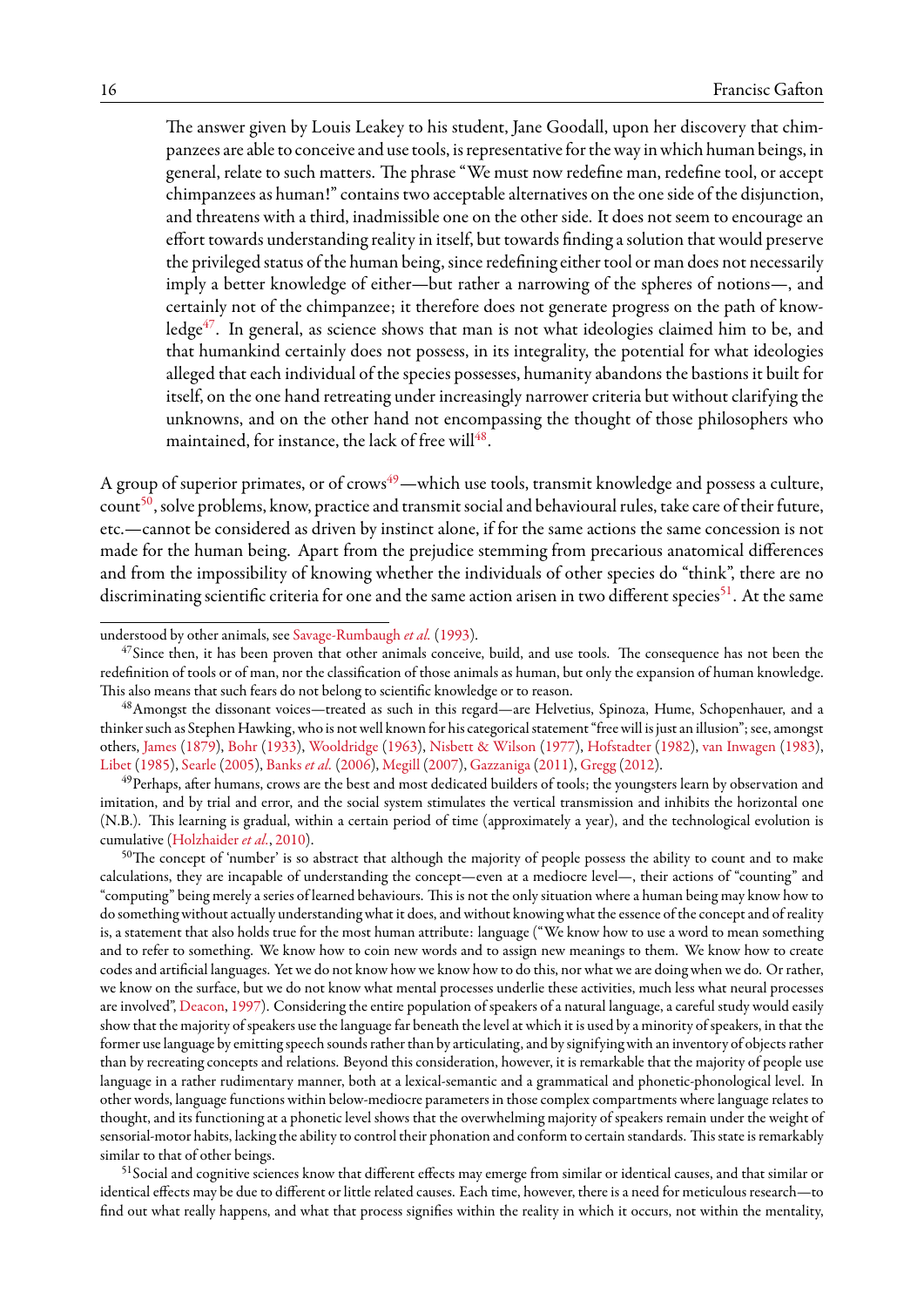time, since consciousness and memory are not knowns in the equation, they cannot be arguments for a presumed difference at the level of the action itself. In general, not understanding the others is not a proper basis for their judgement, classification, and definition [\(Deacon,](#page-36-19) [1997;](#page-36-19) [Boesch](#page-35-4), [2012](#page-35-4); [Beck,](#page-35-21) [2013](#page-35-21))<sup>[52](#page-16-0)</sup>.

Since reality—through the evidence it provides—is as binding as possible, such adjustments are operated at a conceptual—and especially linguistic—level by means of interpretation. Humans employ a fundamental survival strategy of the living world: the elimination from their own universe of anything seemingly hostile (potentially by casting it into oblivion). Syntagms constructed for this purpose seem to refine concepts, make fine distinctions, and observe reality in nuanced ways; in fact, they merely draw fictitious distinctions within a forged reality, creating apparently unconquerable positions, as part of a discourse and a mental effort that mimic or obstruct reality. At a linguistic level, one notices that the terminology referring to the human being is entirely anthropocentric, the terms that humankind created for itself being aimed at reflecting a special variety of reality. This is how one can explain the fact that terminology referring to other beings is doubled by that referring to humans, with the differences being much less scientifically-than ideologically-based. This situation does not result from scientific research, but from preconceptions that predate and determine the research, the conceptual level, and the terminology<sup>[53](#page-16-1)</sup>.

If remarkably fine and precise "instincts"—the biochemistry of the nervous systems, the "biological mechanisms", or, more exactly, the result of the action of physical (mechanical, optical, thermodynamic, electrical, etc.) and chemical laws, manifested at a biological level—make animals what they are, it still has to be proven that humanity, in its entirety—having lost the habit of at least some of these instincts<sup>[54](#page-16-2)</sup>—has truly gained a superior attribute, able to elevate it from the sequence of all other animals, where it still is from a genetic point of view<sup>[55](#page-16-3)</sup>. In fact, "rational humanity" refers, at most, to certain levels in the refined area of certain abilities, since: a) not all humans succeed in acquiring and possessing the same abilities in

imaginary, or human hermeneutics—in order to reach the knowledge of reality, not of a *quod erat demonstrandum*.

<span id="page-16-0"></span> $52$  Even more telling is that, starting from denying any common attributes shared with the human being, going through the successive acceptance of certain traits as being present in other animals, then as being defining for them, nowadays the evidence provided by research is accepted, but continues to be tempered by interpretations founded on different grounds. For instance, it may be accepted that animals have culture, but *probably*(less than half a century ago it was certain) they do not realize it since there is no proof of metarepresentation([Gruber](#page-38-23) *et al.*, [2015](#page-38-23)). Beyond the fact that, in such cases, the refinement of conceptual contents is not real, such a statement (and one of the more reasonable at that) is in line with those who enumerate attributes belonging to the pinnacles of humanity, attribute them to the entire humanity, and then demand them from other primates. In fact, the similarities between the human being and other animals are so abundant and fundamental that for any attribute it is enough to carefully study humans, then some animals, in order to discover that the presumed differences do not exist, the peculiarities being only quantitative. For the confusions and disputes regarding some aspects of human consciousness, see [Block](#page-35-24) ([1995](#page-35-24)).

<span id="page-16-1"></span><sup>53</sup> For that matter, research on animals is quite often not aimed at knowing and understanding them in themselves or within the living world, but are indirect means of finding more about humans—with double-edged implications.

<span id="page-16-2"></span> $54$ As the human being acquires awareness (of itself and of the environment)—by acquiring the ability to store information, to compare data, and to correlate the results of its actions with experience and with the environment, according to the level of abilities it possesses—instincts are somewhat doubled, or the information that reaches them is subject to an additional "check" by a new instance. Without cancelling instincts or the neural pathways, the emergence of the neocortex (a material structure that developed relatively fast and at an accelerated pace) modified the effects of the interactions with the environment and generated new types of internal interactions, with the neural pathways becoming more complex, and the existence of self- and environmental-awareness generating acts with volitional appearance.

The conscious following (and even speculation) of the laws, through acts that do not harm them or prevent their action, leads to predictable results, intended based on—and suggested by—past experience; this, however, is not "control", but rather compliance with the very path upon which matter is forced by external constraints. The same (or even more accurate) results are obtained in the absence of awareness, when instincts are so finely-tuned that everything takes place in perfect order.

<span id="page-16-3"></span><sup>55</sup>Such instances give rise to questions such as: What exactly defines the affiliation to a species, if the morpho-physiological traits are demoted and replaced with psycho-social traits lacking rigorously verifiable grounds? Is the rigour of intra- and interspecies judgements the same? What are the traits that are automatically inherited by the descendant, and what are the traits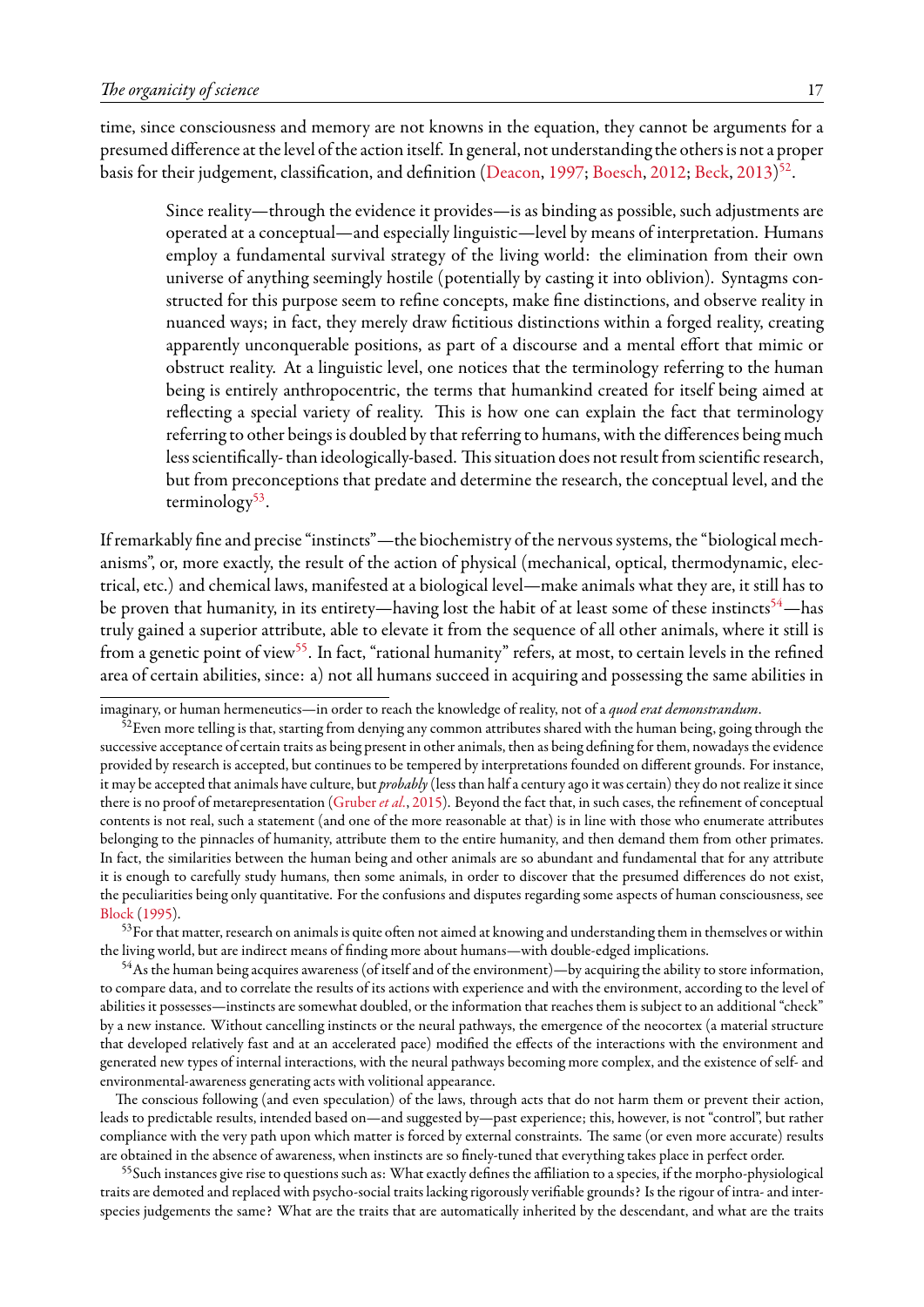the same degree, b) those who do possess them are not entirely distinguished from the others, and from the point of view of the general traits of the species they do belong to a common (unique, genetically determined) class [\(Tomasello & Call,](#page-43-22) [1997;](#page-43-22) [Geary](#page-37-19), [2005\)](#page-37-19)<sup>[56](#page-17-0)</sup>. The investment is not guaranteed, since the human being that acquires an ability does not constantly and necessarily use it for maintaining and acquiring behavioural patterns [\(Flinn](#page-37-0), [1997](#page-37-0); [Deacon](#page-36-4), [2012](#page-36-4)).

For various reasons, man tends to overemphasize his differences from other animals. These distinctions are neither old enough, nor stable enough, his biological basis remaining not only dominant but also exclusive. Regardless of the results of evolution at a cultural level, the human civilization is more fragile than the fundamental biological needs, since—even if humankind believes to have found the meaning of its existence in culture—its real existence takes place at a biological level([Morris](#page-40-4), [1999](#page-40-4)). At the same time, the human being is not a "rational" one, unless this means that some humans, in certain situations, may make calculations and even exhibit behaviours according to certain principles deducted from previous experience or calculations, and which are already stored in memory (which has not only the ability to store, but also to correlate, process, and quickly access suitable answers). On the other hand, although based solely on the level of culture developed in other animals it cannot be inferred that they completely lack reason, the "instinct" or nature provided them with infallible means, often infinitely more accurate that those developed by human reason, through which they enter into optimal conjunctions with nature, adapt to the environment, and fulfil all their functions and activities as part of the environment and of nature.

There is probably more truth in the statement that, often, various other animals have intellectual, cognitive, and psycho-social abilities equal to many human individuals and groups—even integrated in society whose humanity should not be asserted exclusively on morpho-physiological grounds. In the same way, the pinnacles of humanity cannot represent the entire species, and animals that exhibit "human" traits and have accomplishments of the same kind cannot be regarded as standing out of the normal sequence of the species, due to their contact with humans (either since animals imitate humans, or since humans interpret anthropocentrically)<sup>[57](#page-17-1)</sup>, and not due to differential evolutions within their species. The statement that human actions are, in general, on a superior level than those of animals, or that animal actions are on an inferior level than the same actions in humans, is yet to be proven<sup>[58](#page-17-2)</sup>, in spite of the fact that between the two types of social organisms there are obvious qualitative differences.

forbidden to a species? Which mutations are stabilized? May traits and attributes be presumed? Can Aboriginals who have not constructed an Euclidean, Newtonian, or quantum system, and who do not use computers, be considered human? Are exalted attributes exclusively human, or are they just arbitrary distinctions within a set of common traits?

<span id="page-17-0"></span><sup>&</sup>lt;sup>56</sup>For the evolutionary success of the human species, owing to its abilities of cultural accumulation and continuity, as well as to its propensity for sociality, presumably turned genetically coevolutive, see [Dean](#page-36-20) *et al.* ([2012](#page-36-20)).

<span id="page-17-1"></span><sup>&</sup>lt;sup>57</sup>Anthropomorphism is a tactic employed by anthropocentrists by which they ignore or interpret actual facts or data, through which human abilities are required of animals, the realities and situations in question being reduced to an anthropocentric perspective [\(Morris,](#page-40-4) [1999](#page-40-4); [Keeley,](#page-39-22) [2004](#page-39-22); [Barrett](#page-35-25) *et al.*, [2007](#page-35-25); [Boesch,](#page-35-4) [2012\)](#page-35-4). Nevertheless, even though different from human societies—in that they lack both a social framework elaborated on moral-rational principles, and elevated intellectualbehavioural models present in some humans—, animal societies manage to attain average behaviours superior to those that may be noticed in some humans. See also [Wrangham](#page-44-14) *et al.* [\(2006](#page-44-14)).

<span id="page-17-2"></span><sup>58</sup> Hence both Pascal's position and the entire debate on awareness warrant reconsideration in the context of altruism. To begin with, it should be clarified whether human actions can be the result of free will (a proportional rigorism would here require either a proof that there are realities outside determinism, or that the entire Universe is governed by the necessity of the fulfilment of a universal law, nothing being left to chance or not driven by necessity), that is, based on reasoning that does not exclusively originate in biological processes, primarily and ultimately determined by physics and chemistry([Miller](#page-40-17) *et al.*, [2002;](#page-40-17) [Linden](#page-40-18), [2007](#page-40-18); [Merker,](#page-40-19) [2007;](#page-40-19) [Shubin](#page-42-24), [2008](#page-42-24); [Cochran & Harpending](#page-36-21), [2009](#page-36-21); [Lane,](#page-39-23) [2009;](#page-39-23) [Damasio](#page-36-22), [2010](#page-43-23); [Thagard](#page-43-23), 2010; [Calcott & Sterelny,](#page-36-23) [2011;](#page-36-23) [Gottschall](#page-37-17), [2012](#page-37-17); [Morris](#page-40-4), [1999](#page-40-4); [Preuss,](#page-41-16) [2012;](#page-41-16) [Pross](#page-41-17), [2012](#page-41-17)). The mere passing through awareness of thoughts and of other resultants of biological processes within the brain, in other words, the conscious realization, is a form of internal feedback, not of rational participation in the decision-making process. At the same time, the human mind struggles to devise experiments that could clearly prove or disprove the existence of self-awareness in other animals, the mirror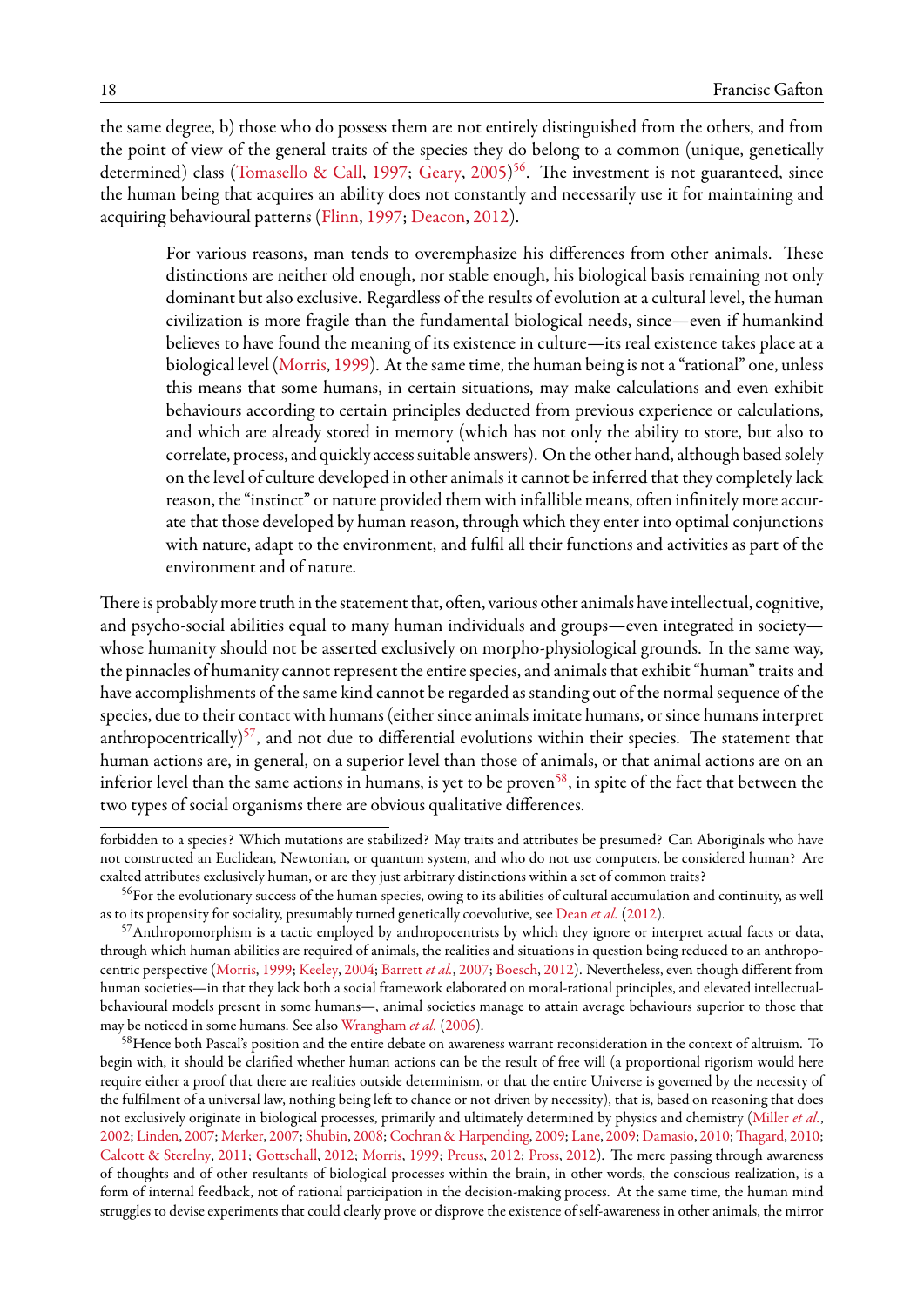The acquisition of the ability to refer to reality in linguistic terms (that is, the partial passage of reality from a sensorial-intuitive level to a linguistic level) using certain linguistic signs acquired by social means is considered a defining and quintessential human trait, believed to have triggered a range of developments that generated attributes considered exclusively human [\(Green](#page-37-20)[field,](#page-37-20) [1991;](#page-37-20) [Deacon](#page-36-19), [1997](#page-36-19); [Hauser](#page-38-24), [2000;](#page-38-24) [Weber & Depew](#page-43-24), [2003;](#page-43-24) [Hinton & Nowlan](#page-38-25), [1987](#page-38-25), but also [Kaznatcheev](#page-39-24), [2014](#page-39-24)). Other primates may issue such references by vocalization, though not in a controlled way, but as a consequence of certain emotional states. Recently, a group of chimpanzees moved from the Netherlands to Scotland, faced with the situation of having to socially integrate themselves into the preexisting group, were capable of learning different "grunts" from those they already possessed in order to refer to already-known realities [\(Watson](#page-43-25) [et al.](#page-43-25), [2015](#page-43-25)). In human terms, this is equivalent to learning a new language<sup>[59](#page-18-0)</sup>. Because such a result contradicts the established knowledge, if these observations will be confirmed by future experiments, one might keep in mind<sup>[60](#page-18-1)</sup> that other primates also: a) have control of their vocal production and emission, these not being necessarily and always the direct effect of the presence of an emotional factor, but also the result of social learning (just like in humans); b) possess the necessary mental and physiological flexibility to learn new vocal fluxes. At the same time, the following question arises: setting aside the spatially erratic character of animal communities (families, clans, tribes), is the system of vocal fluxes used by a generation, within one and the same community, not transmissible to the next generation, albeit with inherent changes of a certain kind and within certain limits?

Until know, it has been sustained that: a) human intelligence is flexible, while that of other anim-als is specialized<sup>[61](#page-18-2)</sup>; b) the tendency towards efficient and economical communication diversified the functions, making them more supple, with the evolution of human consciousness following the direction of its adaptability; c) the evolution of language was the primordial condition for conscious thinking, a distinctive trait from all other beings [\(Lakatos & Janka](#page-39-25), [2008\)](#page-39-25).

It seems that the attributes through which humankind wishes to define itself as different from other animals are in fact much more common, with the differences being mostly of intensity or degree, and in no case essential<sup>[62](#page-18-3)</sup>. The scientific research from an evolutionary perspective, starting from the material identity of all living things and following the evolution of the

<span id="page-18-0"></span> $59$  For the change by evolutionary means of whale songs, and for the intra- and inter-individual variability, with dramatic changes in the songs that are not yet understood by humans, see [Noad](#page-41-20) *et al.* ([2000](#page-41-20)), [Payne & Payne](#page-41-21) [\(1985](#page-41-21)).

<span id="page-18-1"></span> $^{60}$ Of course, experience teaches us that following the—already present—reactions that deny the accuracy, relevance, and correct interpretation of the observations, there will be intense intellectual efforts not to understand what actually happens, but to prove that humans must remain alone on the field of linguistic abilities, which—if unsuccessful—will be followed by others that will strive to show, for instance, that if this field is indeed a common one then humanity actually consists of something much deeper.

<span id="page-18-2"></span><sup>61</sup>In general, specialized individuals and groups are much less prone to acquiring abilities outside of the occupied niche, while those not specialized are opportunistic and exhibit exploratory tendencies.

<span id="page-18-3"></span> $62$ Recent research on the habitats and lives of animal communities (modelled on the study of humans) show that some functions are not exclusively linked to certain structures, that they preceded the appearance of our species, and that their development is the result of specialization rather than creation on the way. Thus, by revealing traits that were refused to animals, or that were not known to appear in them—and consequently considered exclusively human—, our picture of the dynamics of reality becomes more complete, the lack of understanding of animals turns into knowledge, and we surpass the mental and linguistic denial of the community and identity of attributes by recognizing them.

test [\(Povinelli](#page-41-18) *et al.*, [1993](#page-41-18), [1997](#page-41-19); [Hyatt,](#page-39-26) [1998](#page-39-26); [Delfour & Marten,](#page-37-21) [2001](#page-37-21); [Reiss & Marino,](#page-42-25) [2001;](#page-42-25) [Broom](#page-35-26) *et al.*, [2009](#page-35-26)) and other similar experiments being more rudimentary than many of the instruments created by animals, and just as irrelevant as other human inventions. On the other hand, with the understanding that altruism is a constituent mechanism of the animal world, which is related to the nature of living matter, it would be worth reflecting on the belief that altruism passed through the filter of consciousness is superior to the "natural" or "instinctual" one characteristic to animals. Besides the obstacles discussed so far, there still are two questions to be answered: a) how unnatural or cultural can a product or subproduct of a natural product be? and b) how does the fact that one and the same effect (altruism) emerges or not from an action that has been brought into consciousness generate a hierarchical relation?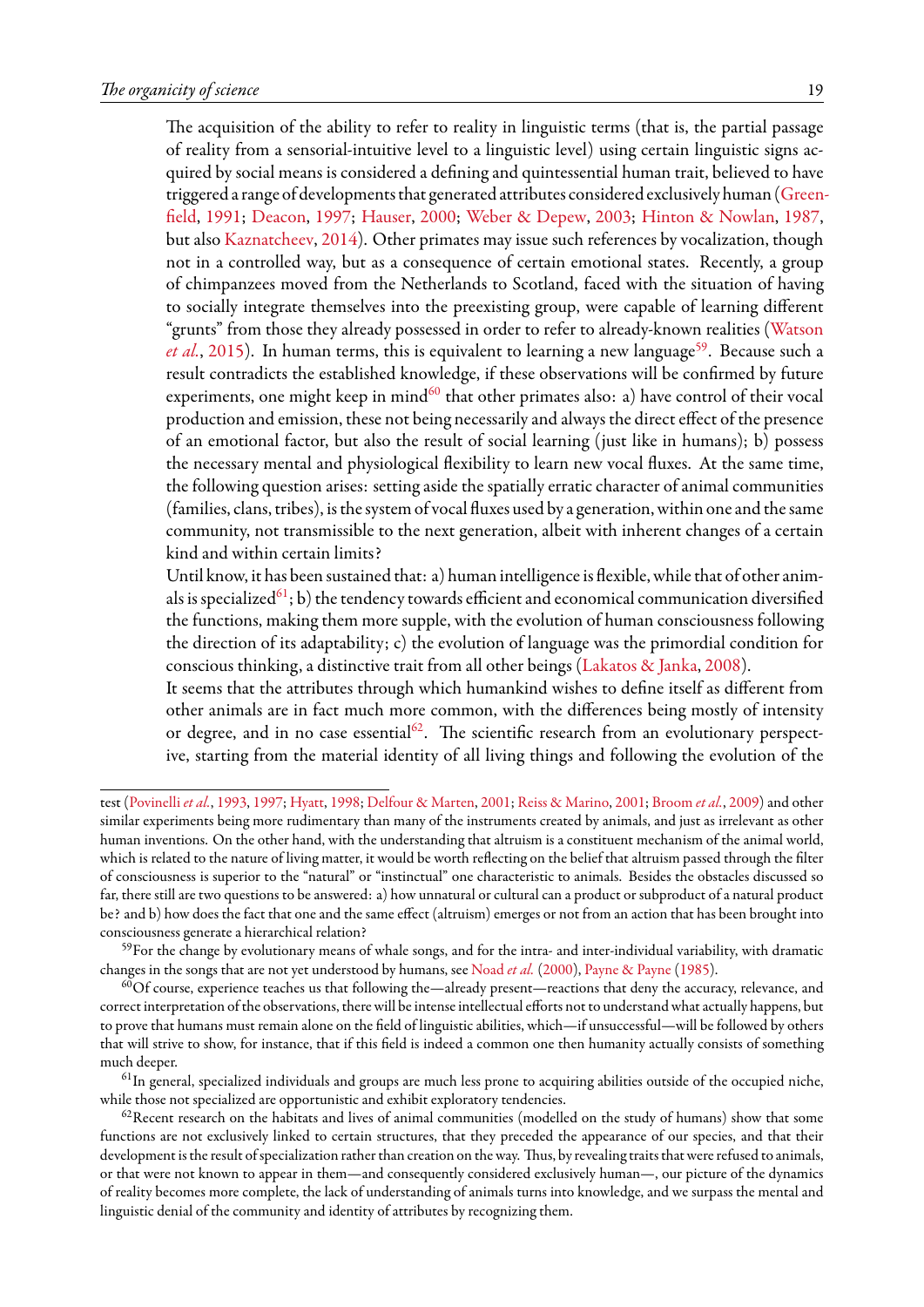phylogenetic tree from ribosomal RNA to the most evolved species, with the observation of their respective evolutionary branches and the development of the taxonomical, functional, etc. particularities of the entities, offers solid grounds for all sciences, placing human knowledge under the authority of reason and of its instruments, and leads to a deep understanding of reality, capable of supporting a conception that truly reflects it.

Just as evolution forges its way as it unfolds, without following predetermined paths, human knowledge is what emerges from scientific research and from proofs of reason based on the knowledge of material reality, not from dogmatic reflection or from assertions placed on the illusory ground of thesist constructions $^{63}.$  $^{63}.$  $^{63}.$ 

# <span id="page-19-0"></span>**8. Gene–culture coevolution**[64](#page-19-2) (*Nihil potest ordinari in finem aliquam nisi præexistat in ipso quædam proportio ad finem*)

Any entity can be both element and structure, organism and environment, product and factor, etc., which indicates not only the hierarchisation and interdependency of material entities, but also their community. The particular way in which they evolve is by being subjected to adaptive processes resulting from interactions with the environment. The structures of an organism (from the most to the least restrictive meaning of the word) emerge and exist in correlation.

We strongly stress the fact that only by looking at an organism in isolation can one talk about its interaction with the environment, as if they were two **distinct entities**, when, in fact, **everything is environment**, even this term being unsuitable as it is predicated on a separation made within a unitary reality. Organisms are products of the "environment", coadaptation and coevolution being the very condition for the existence of living matter, and being, in fact, a most natural process.

In fact, at the organic level, the properties of anorganic matter become functions, and the assimilative and adaptive actions through which the living matter ensures its existence (starting from the transformation of energy into "food") are interactional with the environment, therefore adaptive, reflecting the natural tendency to re-balance the "competitive" relation between organism and environment, which is a form of evolution.

Even though they may exhibit different degrees (and even elements) of separation and autonomy (probably exclusively in areas that do not directly affect the correlated organism or the superordinate system), this fact does not imply a formal isolation, a functional independence, autosufficiency, or autarchy. It is thereby not only **natural**, but also **advantageous** (that is, economical and efficient) for structuring processes to grow together and become mutually accommodated from the very beginning, evolution being a process of **accommodated correlation and adjustment**, from a single element, from a simple form, and under the control of a principle. Although important, the mere remark of the fact that living matter evolves is not enough for the profound understanding of this complex of processes.

<span id="page-19-1"></span> $63$ This attitude is not limited to the domains outside of science. In this aspect, the way of advocating and defending August Weismann's theory is exemplary([Bailey,](#page-34-15) [1894/2015\)](#page-34-15).

<span id="page-19-2"></span><sup>&</sup>lt;sup>64</sup>For this concept (introduced almost half a century ago) and its evolution, see [Alper & Lange](#page-34-16) [\(1981\)](#page-34-16), [Campbell](#page-36-24) ([1988](#page-36-24)), [Mellars & Stringer](#page-40-20)([1989](#page-40-20)), [Durham\(1991](#page-37-22)),[Wilson](#page-44-15) [\(1992](#page-44-15)),[Thompson](#page-43-26) ([1994](#page-43-26), [2002](#page-43-27), [2005](#page-43-28), [2013](#page-43-29)), [Soltis](#page-43-30)*et al.*[\(1995](#page-43-30)); [Feldman](#page-37-23) [& Laland](#page-37-23) [\(1996\)](#page-37-23), [Pinker](#page-41-22) [\(1997](#page-41-22)), [Klein & Blake](#page-39-27)([2002](#page-39-27)), [Heinrich & McElreath](#page-38-26) ([2003](#page-38-26)), [Heinrich](#page-38-27) ([2004](#page-38-27)), [Lumsden & Wilson](#page-40-9) ([2005](#page-40-9)), [Richerson & Boyd](#page-42-26) [\(2005\)](#page-42-26), [Tomasello](#page-43-31) *et al.* [\(2005\)](#page-43-31), Bell *[et al.](#page-35-27)* ([2009](#page-35-27)), [Klein](#page-39-28) [\(2009](#page-39-28)), [Cochran & Harpending](#page-36-21) ([2009](#page-36-21)), [Gintis](#page-37-24) [\(2011,](#page-37-24) [2014](#page-37-25)), [Laland & Brown](#page-39-29) [\(2011\)](#page-39-29), [Boyd & Silk](#page-35-28) ([2012](#page-35-28)). The intensity with which this concept is supported varies from acknowledging it as a real resultant and factor of evolution, yet decoupled from the genetic factor, to the near elimination of the latter in a process almost as exaggerated as denying coevolution altogether. Often, the attempts to approach and discuss it seem rather tarnished by various stakes, rather than aiming to accurately reflect reality (see [Lycett](#page-40-21) *et al.*, [2007](#page-40-21), and on the other hand [Boesch,](#page-35-4) [2012;](#page-35-4) then [Christiansen](#page-36-25) *et al.*, [2009](#page-36-25), [2011\)](#page-36-26). A pertinent, high-quality analysis is undertaken by [Flinn](#page-37-0) ([1997](#page-37-0)).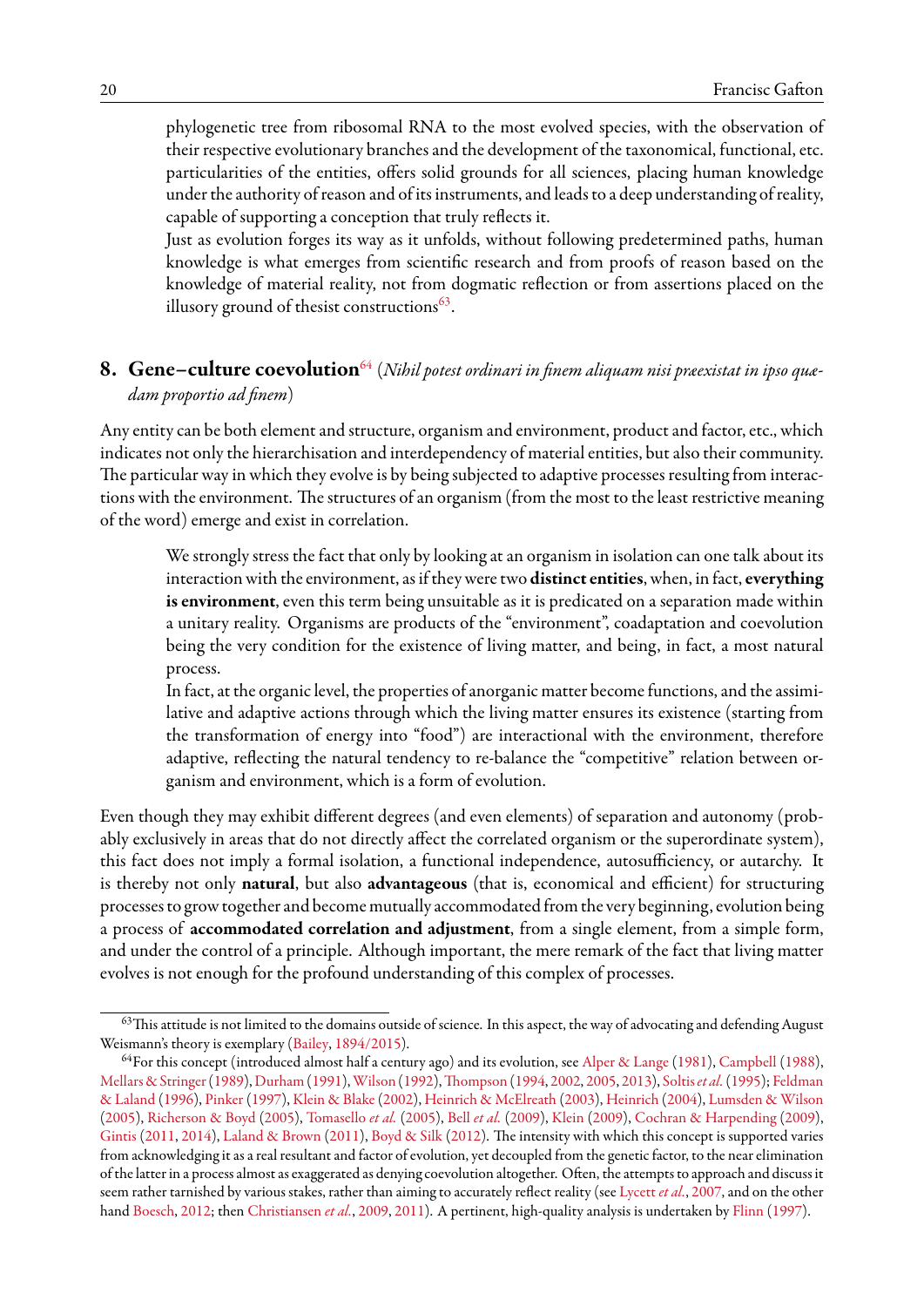**8.1.** *Evolution* refers to a concept that—much like other term-concept pairs—captures a relevant and significant attribute of the process of becoming, though not precisely, and not enough. Evolution is a principle and a process which, due to the ways in which living matter is structured and interacts, manifests itself under the material form of coevolution<sup>[65](#page-20-0)</sup>. The gene, the DNA, the components of organisms, and the organisms themselves and their communities all evolve through coevolution—the actual modality derived from their existential needs within the environment. Referring to the means of collaborative, accommodated (in fact, **agonistic**) interaction at the level of the living structures, coevolution also implies the consequence that its results may be correlated both at a structural and at a functional level. In other words, the direct, prime consequence of coevolution of matter subjected to normal interactions within an environment refers to the edification and adaptation of structures and to their continuous existence, the element on which the process is exerted being material, not ideal. The fact that functions exhibit correlations proportional to those of the structures from which they stem and whom they support is a consequence of material coevolution, and does not grant the functions any possibility for autonomous or (quasi-)independent evolution.

Just like physical and chemical entities and processes, biological entities and existence may be reversible or irreversible. Established by means obeying certain constraints with the force of law, and endowed with the ability to successively accomplish various functions, therefore hierarchically organized and developing an increasing multitude of types of potential, the structures of living matter may be destructurable or restructurable<sup>[66](#page-20-1)</sup>, and their becoming can be either reversible or irreversible. Having to respond to their own existential needs, to their interactions with the environment (i.e., the structures of the superordinate ensemble to which an ensemble or organism belongs, and the conditions it exists in), and to the exercise of their functional attributes, structures evolve at the confluence of these three types of asynchronous requirements, in an interplay of concurrent but also motive forces. Therefore: a) the evolution of structures follows a spiral path arising from their own needs, and from the interactions with the environment and with the functions they develop, the latter, in turn, required by the (adaptive) interaction between structures and environment, on the one hand, and between themselves, on the other; b) the functional attributes, the adaptive capability, and the evolutionary possibilities of the structures are characteristic traits of the latter; c) structures contain the details of their own construction and configuration, as well as the potential of the functions whose basis they form; d) what is actually transmitted are the data on which structures are established; e) being a necessary process, their evolution also represents the evolution of their embedded potential; in other words, functions cannot be inscribed into genes<sup>[67](#page-20-2)</sup>.

**8.2.The gene–culture coevolution theory** attempts to bypass this principle, holding that evolution does not occur exclusively by genetic means, but also by cultural ones, i.e., that not only do genes determine life, but that sedimented and transmitted culture is also apt to co-determine the genetic evolution. The observation that apparently lends support to this theory is that similar to how genes are transmitted and influence the emergence, development and behaviour of the biological material, culture is also transmitted and disseminated, influencing and determining—to a certain extent—the living matter. In competition with sociobiology, the gene–culture coevolution theory claims for itself a part of the factor of evolution, while in reality it takes to a different and seemingly safer level the attempt to maintain the distinction between humans and all other living organisms.

<span id="page-20-0"></span><sup>65</sup>Although in language one talks—somewhat analogously—about *articulation*, in the reality of speech it is not articulation, but coarticulation [\(Pușcariu](#page-42-27), [1994\)](#page-42-27) that exists.

<span id="page-20-1"></span><sup>&</sup>lt;sup>66</sup>All attributes are considered within the framework of evolution and of maintaining the living existence, not necessarily of its class or rank.

<span id="page-20-2"></span> $67$ We leave aside the theories that discuss epigenetic inheritance [\(Baldwin](#page-34-17), [1896;](#page-34-17) [Osborn](#page-41-23), [1897\)](#page-41-23), situations such as that of the prion proteins [\(Prusiner](#page-41-24), [1998](#page-41-24)), etc.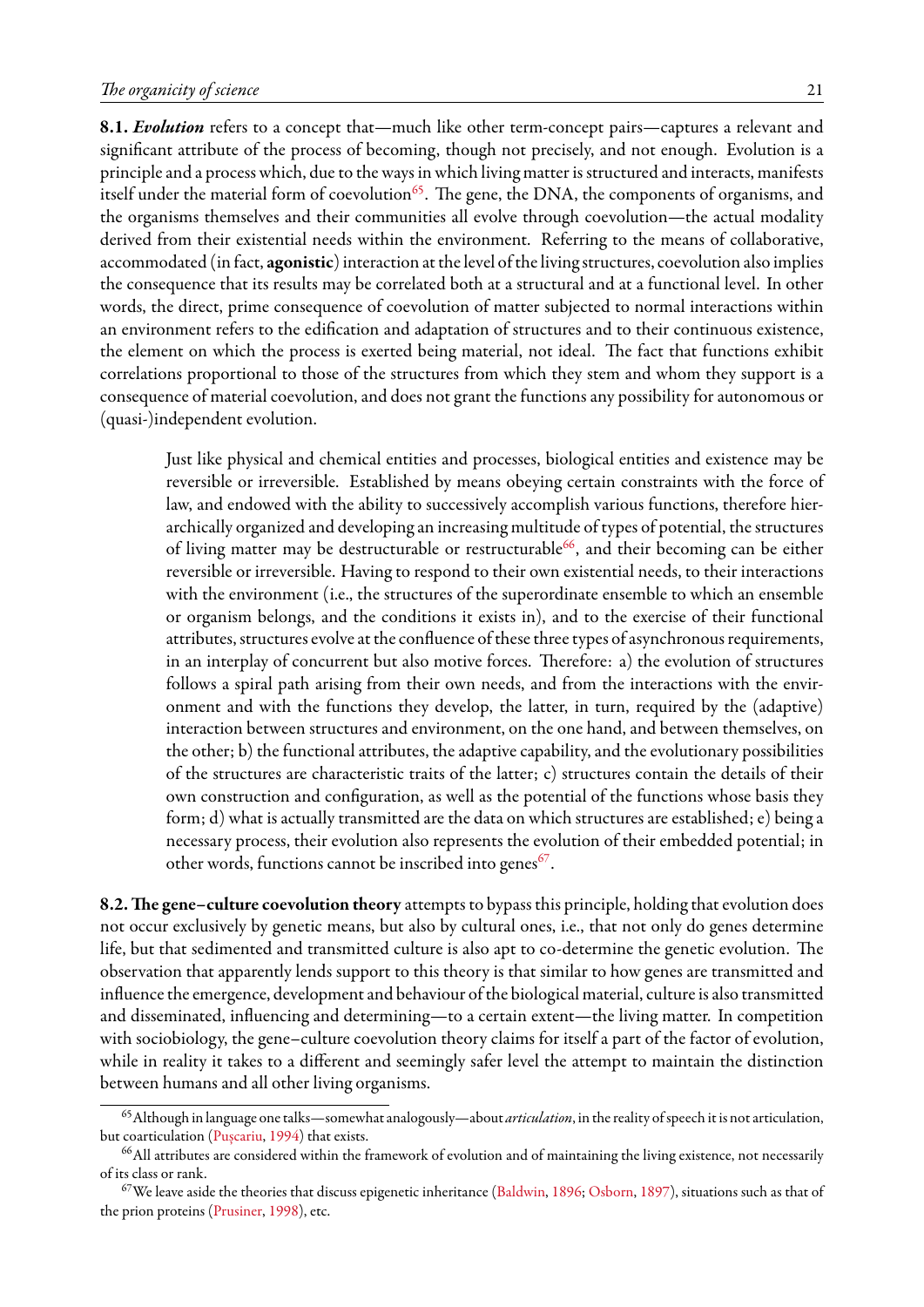Apart from issues raised by terminology—an uncomfortable obstacle, constant in all the fields where language is involved, and upon which many philosophers, even before Hume and Kant, often insisted—, the opinion supported by (but also supporting) this theory is that the human being possesses **morphofunctional**, **cognitive-intellectual**, **cultural-spiritual**, and **psycho-affective** traits that profoundly differentiate it from other beings, traits that have generated consequences and qualitative jumps in geometric progressions at the level of the species; furthemore, it holds that our species is capable of demoting or even supplanting the genetic factor [\(Kellogg & Kellogg](#page-39-30), [1933](#page-39-30); [Hockett](#page-38-14), [1960;](#page-38-14) [Lock,](#page-40-22) [1978;](#page-40-22) [Premack &](#page-41-25) [Premack](#page-41-25), [1983;](#page-41-25) [Pinker](#page-41-26), [1984;](#page-41-26) [Pinker & Bloom,](#page-41-27) [1990](#page-41-27); [Deacon](#page-36-19), [1997;](#page-36-19) [Hurford](#page-39-31) *et al.*, [1998;](#page-39-31) [Purpura](#page-42-28), [2006;](#page-42-28) [Premack](#page-41-28), [2007](#page-41-28), [2010;](#page-41-29) [Penn](#page-41-12) *et al.*, [2008](#page-41-12); [Butler & Suddendorf](#page-36-27), [2014](#page-36-27)).

It is indisputable that animals possess excellent or almost perfect "instincts", by virtue of which they function, maintain their vital cycles, autoregulate and adapt themselves. In the case of the simplest of beings, physical and chemical laws directly manifest themselves at a biological level. With an increasing degree of structural complexity, progressively more nuanced means of functioning and adaptation are accompanied by greater chances for error, with selection becoming more complex in its ways, instruments, and classes of effects. The interference between structures, functions, and the action of environments resulted in enhanced capabilities to evolve, under the condition of increasingly intricate types of competition, and differentiated by the fact that not all animals possess the genetic material necessary for the development of complex systems. Evolutionary processes in human beings led to a considerable increase in the ability to acquire adaptations, flexibility, and structural-functional specialization of communication, which triggered a massive leap (or several big leaps within a relatively short period of time). From this, the human being has come to possess both self-awareness and awareness of its environment. Based on certain indirect effects and on measurements and tests in humans, who possess only partial knowledge and who operate based on their own—that is to say, inadequate—criteria, the lack of self-awareness in animals is presumed without being clearly proven. Such a hypothesis, referring exclusively to humans, although seemingly a rather *a priori* ideaistic construction emitted by the human conscience, and not deducted from or imposed by reality, cannot be rejected *de plano*; nevertheless, it will only deserve to be granted the status of conclusion at the moment it follows from scientific research, not while it is both formulation and conclusion of what is to be proven; otherwise it remains nothing more than a desideratum, or a working hypothesis.

**8.3. Communication** is the means by which nature **coordinates** its evolution([Witzany,](#page-44-16) [2014](#page-44-16)), this process generating **cooperation** together with its counterpart, **competition** ([Mead,](#page-40-23) [2003](#page-40-23)). Various forms of existence exert these attributes in their own ways, as determined by their evolutionarily acquired traits, in particular at the level of the species and of the community. **Thought** and **behaviour**, which constitute natural means of potentiating or stabilizing evolution, may propagate by imitation—possibly as a consequence of the intervention of certain determinants—and may become patterns, norms, and reproduced models, which holds true for all products and subproducts, either direct or indirect, of all living matter. It is difficult to prove whether through any such attribute, or any of its direct effects, differences in rank could be established within the animal kingdom. The transformation of the components of the environment, in conjunction with the evolution and the enactment of the organisms' potentiality, generated means of social organization and interaction, and also cognitive, technical, scientific, and even imaginary equipment—at first organized and adapted to the actual modalities and requirements imposed by the environment, then having adjacent developments—, which became generators of **bioculture** ([Boyd](#page-35-29), [2006](#page-35-29)).

Biological existence may generate intellectual and cultural-spiritual features. Through its potential attributes, matter organized at a physical, chemical, and biological level possesses abilities that are premises for its evolution, emendable—by contact with the self and with the environment which they can both respond to and model—in various ways and at increasingly expanded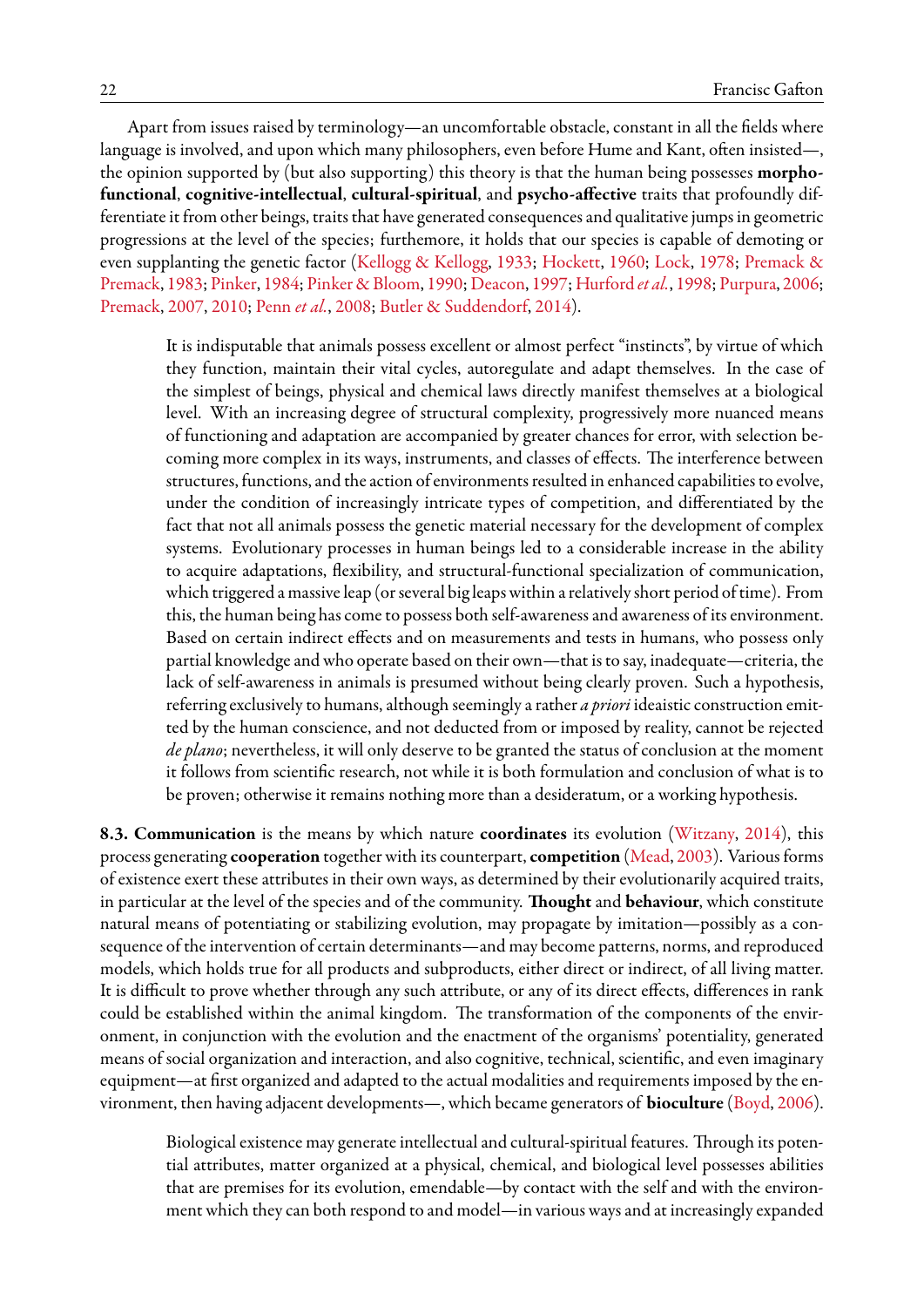levels. Actions such as the mere manifestation within the environment, interaction, transitivity and communication, cooperation and coordination, sociality, reflection, etc., result in the development of the organisms, which thus acquire a further increased potential of exerting these attributes, in even more varied and potentiating ways $^{68}.$  $^{68}.$  $^{68}.$ 

In an environment endowed with continuity, communication and community may broaden and deepen; in time, the cumulation, amplification, and durability bring along new needs and new expansions, a greater branching of communication, the strengthening of the community and hence even more continuity, and so forth [\(Boesch](#page-35-4), [2012](#page-35-4); [Deacon](#page-36-4), [2012](#page-36-4)). In the case of such a stable evolution, structural-functional traits may accumulate, stabilize, and coevolve with the behaviours and the instruments, in the context of the perpetuation of communication and community the traits thus acquired and stabilized (in fact, their lasting effects) being conserved, transmitted, and inherited, though without any of the guarantees offered by genetic inheritance.

**8.4.** The human being is a resultant of adaptive and evolutionary processes acting on the interactions between its genetic potential, its functional structure, and the demands of the environment; like any other being, it possesses the capability of progressively acquiring communication, socialization, and cognition abilities, all determined by genetics and by interactions, with the followed paths consolidating or restructuring acquisitions and behaviours([Maynard Smith & Szathmáry,](#page-40-24) [1995](#page-40-24)).

**Culture**—which for anthropologists is a subject matter, for psychologists a learning process, and for biologists an adaptive process—may be **material**, ensuing from interactions with the environment and determining it, **social**, ensuing from interactions with other beings and expressing itself through a large network of social behaviours, or **symbolic**, representing norms, ideologies, institutions. Culture represents whatever is acquired, used, and transferred thus generating habits, the results of its evolution arising naturally from the **evolution of matter** from a **biological perspective**.

As it represents specific behavioural patterns acquired by social means and at a social level [\(Deacon](#page-36-4), [2012\)](#page-36-4), culture entails differences between social groups; in essence, there is no culture at the level of a species, only *cultures*. The production, acquisition, and transmission of cultural traits are determined by the social dimension of the living beings and stem from the adaptation process. In this way, a common basis in continuous adaptive becoming may be formed, which then models societies and the culture produced by them, giving rise to various habitual, behavioural, and mentalitary consequences.

Cultural traits can be learned in multiple ways (the mechanisms of cultural transmission being: observation, imitation, copying, practice, teaching and learning, evidently with the participation of the in-stinct<sup>[69](#page-22-1)</sup>), the styles of learning differing between the various types of societies, and depending on the dominant type of culture, within a society and in time([Boesch](#page-35-30) *et al.*, [2002;](#page-35-30) [2012\)](#page-35-4). As culture is a phenotypical product, learning, in turn, is a type of phenotypical modification that participates to adaptation and that uses the environmental conditions in order to adjust the responses of the organism [\(Alvard,](#page-34-18) [2003\)](#page-34-18). It further depends on the task at hand, and, in the complex and specific conditions of a society, occurs according to the possibility to practise what has been learned, while observing the resulting effects and their influence, and associating the mistakes with the costs involved. The dominant methods are trial and error in the material culture, influence in the social culture, and learning in the symbolic culture, which implicitly reflects and means that various types of learning produce different types of response at the level

<span id="page-22-0"></span><sup>68</sup>For example, the fundamental and primary role of language is not communication, but connection, then representation– knowledge–communication. Fulfilled at basic level, these attributes amplified both the effects on language itself, and the effects at the individual and social level, augmenting the linguistic basis of the life and activity of the organ, of the function, and of the individual and social organisms, hence creating premises for development through amplification and expansions of all the organs and functions somewhat related to language.

Similarly, the ability to learn and teach generated both the direct surplus product of these actions, as well as the direct surplus of the processes themselves, augmenting the basis of both these and all other related processes.

<span id="page-22-1"></span> $^{69}$ For the weight of cognition in imitation, see [Heyes](#page-38-28) ([1993](#page-38-28)), [Bates & Byrne](#page-35-31) ([2010](#page-35-31)).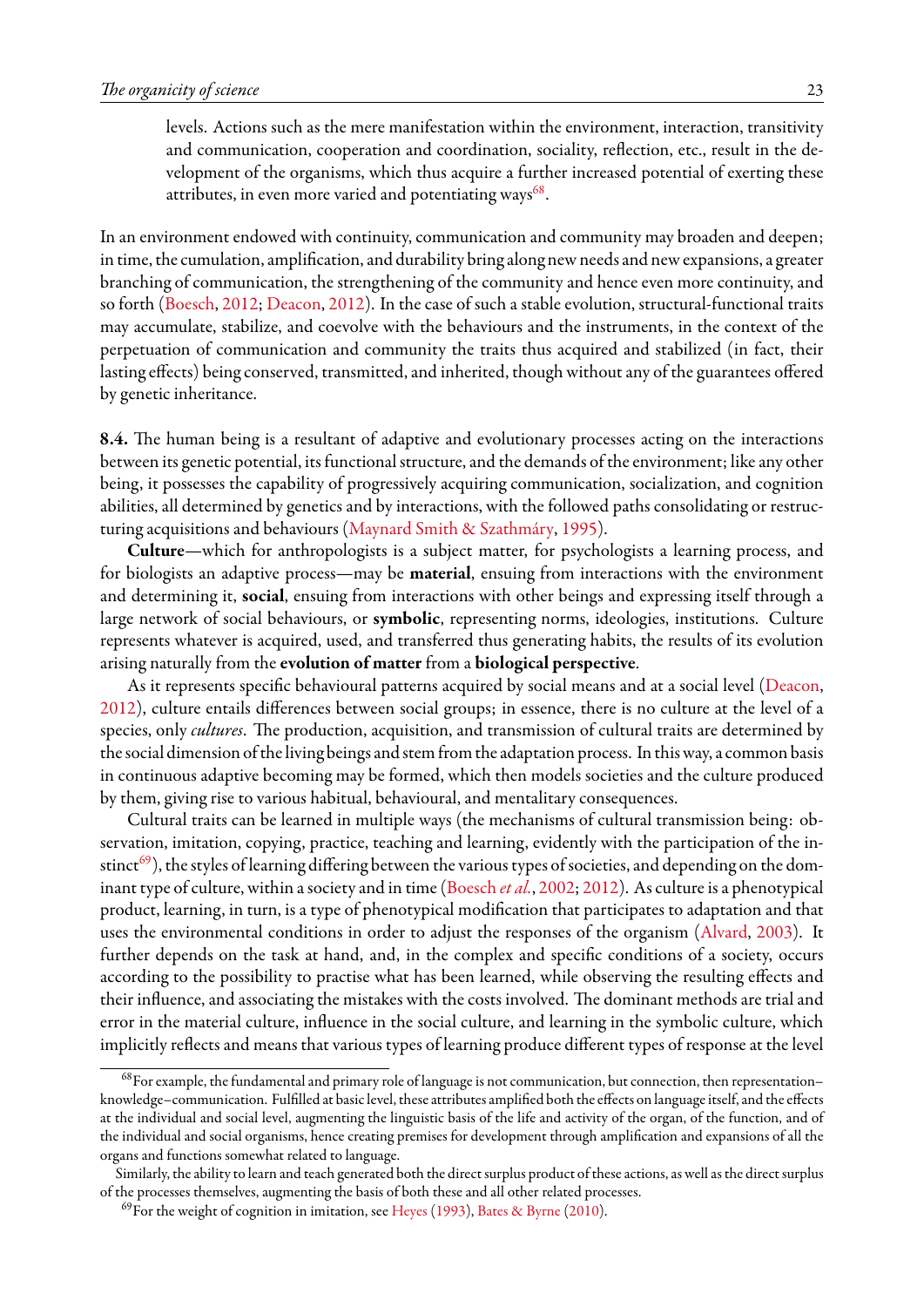of the various types of culture [\(Mead](#page-40-25), [2012](#page-40-25); [Deacon,](#page-36-4) [2012\)](#page-36-4).

Although the learning process and learning may be described, enclosing them in a definition is difficult due to the inventory of overtones in the realm of these notions. Nevertheless, one may show that learning is the product of genes, a response to the environmental demands through which the phenotype becomes equipped with an instrument that allows it to construct answers to the problems raised by the environment([Alexander](#page-34-2), [1979](#page-34-2)). In this aspect, learning is not different from other flexible responses to the environment, its consequences and the actions it enables being—to the same extent—biological and involving the same chemical reactions, all products of evolution. In turn, the machinery for learning, the brain, is a product of natural selection, and is optimized to generate adaptive behaviours compatible with the demands of the environment [\(Flinn,](#page-37-0) [1997;](#page-37-0) [Frith](#page-37-26), [2007\)](#page-37-26).

All these aspects hold true for non-human beings. Although equally connected to the environment, their feedback does not have the same effect on it, that is, their interaction with the environment occurs at another level, and within different parameters. Due to the fact that the reactions of organisms and the abilities they develop are proportional and related to the demands of the environment, non-human animals use more economical, more efficient, and less demanding means, as a consequence of evolutionary constraints, their evolution being, in a certain sense, an interplay of concurrent forces between action and reaction. The step from the transformation of reality into a tool to the manufacturing of a tool is dictated by need, and, initially, all that is required is memory. The fact that humans have the habit of inventing tools that can build even more complex tools, and thus arrive at complex products, is merely a response to the demands of the environment and to the ever more complex conditions of life.

**Culture** is an effect of phenotype and product of organic evolution, derives from selective pressures exerted by the environment—including competition between individuals, within a group, and between groups<sup>[70](#page-23-0)</sup>—,and has the ability to interact with other such traits and to disseminate itself ([Alexander](#page-34-3), [1989\)](#page-34-3). By distinguishing the groups and helping them manage their relation with the environment, culture is a collective mental set of patterns and of cultural traits whose acquisition and transmission are determined by the social dimension and the relation with the environment [\(Whiten](#page-44-17) *et al.*, [1999;](#page-44-17) [Hohmann & Fruth,](#page-38-29) [2003;](#page-38-29) [Boesch](#page-35-4), [2012](#page-35-4); [Deacon,](#page-36-4) [2012\)](#page-36-4)<sup>[71](#page-23-1)</sup>. This, however, does not mean that the results of cultural development may be genetically inherited, since culture does not have genes, and genes do not have culture.

**8.5.** In one way or another, everything that emerges at the phenotypical level, following the interaction between genes and the environment and as a result of the adaptability of living matter, is cultural; that is, it does not directly and exclusively stem from gene activity. This does not take such products from under the authority of the genes, since ontogenetically everything that exists is subject to the relation between genes and environment. The ways in which organic matter becomes equipped to give nuanced responses to the demands of the environment do not lead to a change in its material and genetic foundations, and do not promote an evolutionary path on which the foundations would become secondary while the results of their existence or evolution would become primordial or pattern-generating. Whatever and however large would the direct and indirect cultural surplus product of such a result would be, and even if it were defining for the current state of the human being([Passingham](#page-41-30), [1982;](#page-41-30) [Barnard](#page-35-32), [2000;](#page-35-32) [Clark](#page-36-28), [2002;](#page-36-28) [Pasternak](#page-41-31), [2007\)](#page-41-31), it ultimately and essentially ensues from the support of the material structure and its evolution, and is not an autonomous and inalienable given.

<span id="page-23-0"></span> $^{70}$ Competition is a pressure force that enacts and develops unconscious adaptive capabilities to analyse, accommodate, learn, constitute, and develop mechanisms of adaptation([Flinn](#page-37-0), [1997](#page-37-0)).

<span id="page-23-1"></span><sup>&</sup>lt;sup>71</sup>For socioecological conditions, learning, intergroup variations, spreading of behaviours depending on age, kinship, behavioural effectiveness, etc., see [Perry & Manson](#page-41-32) ([2003](#page-41-32)). For the evolution of social behaviour and inclusive fitness, see [Hamilton](#page-38-30) [\(1964a;](#page-38-30) [1964b](#page-38-31)), [Williams](#page-44-18) [\(1966;](#page-44-18) [1971\)](#page-44-19), [Bourke](#page-35-18) ([2011](#page-35-18)), [Gintis](#page-37-25) [\(2014\)](#page-37-25).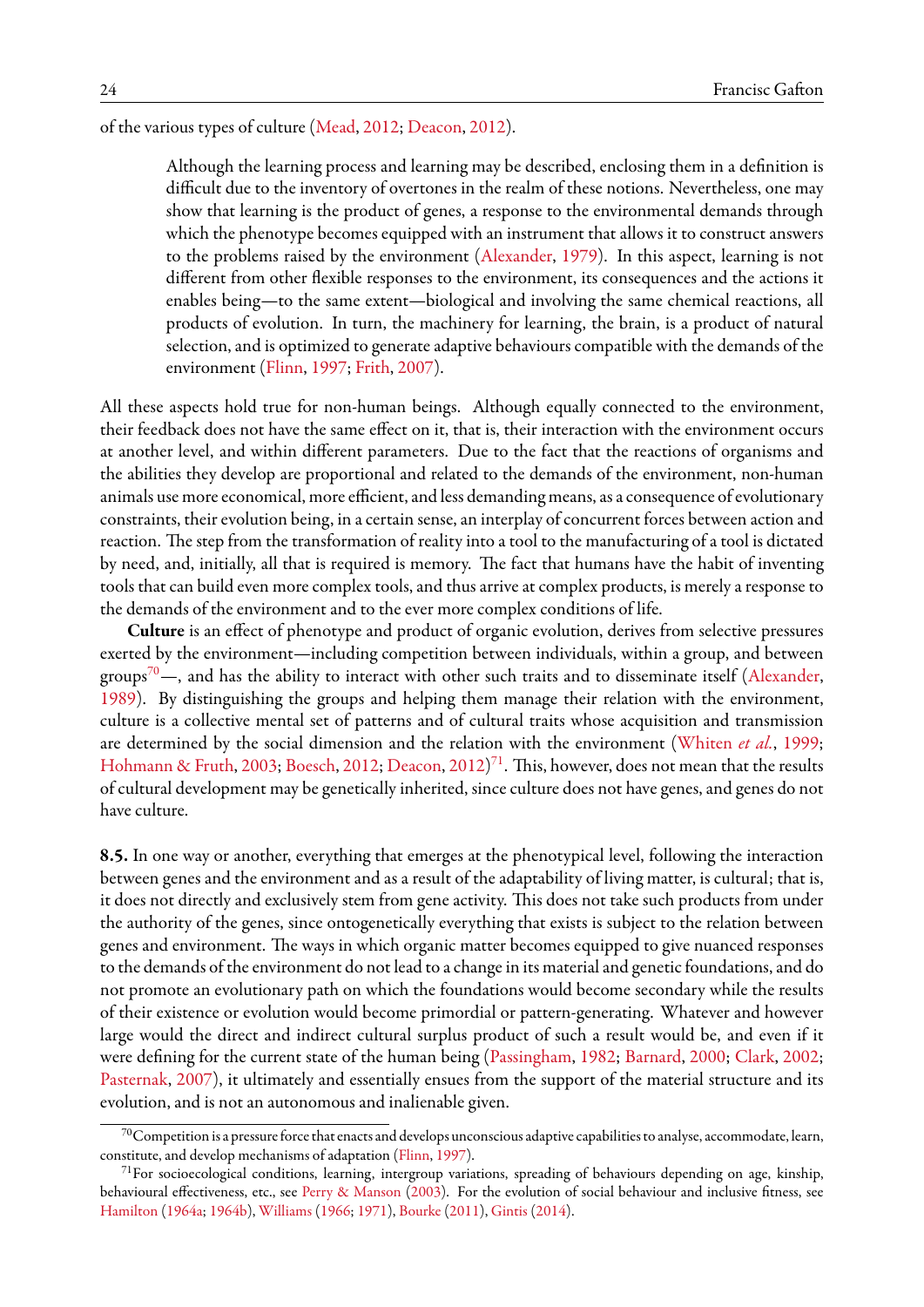At the same time, in what concerns the mental phenomena (while admitting that some cultural phenomena are also mental), there are no reasons to individualize them or to consider them different from any other phenomenon of life. The brain, which is a neurobiological system, manifests itself through physical and electrochemical structures and processes along the entire variety of tasks it performs, whether it serves functions required for the survival and development of the organism itself, or its interactions with the environment([Gazzaniga,](#page-37-27) [1992\)](#page-37-27).

Evolution within the framework of the **social organism** ([Worms,](#page-44-5) [1895](#page-44-5); [Wilson,](#page-44-20) [2002](#page-44-20)) brings with it an increase in the degree of complexity of the organism—in order to respond to increasingly complex and varied demands, and in order to create wider possibilities for the organism to adapt and to continue its evolution—; the central stake is the increase in adaptability, with all other elements being means, instruments, and intermediate steps([Boesch](#page-35-4), [2012](#page-35-4); [Deacon](#page-36-4), [2012\)](#page-36-4). The possibilityfor attributes and their effects to combine in unique ways, for particular uses and developments to emerge, and for cultural acquisitions to accumulate and develop, is able to generate individuals with advanced cognitive and cultural abilities. This, however, only occurs in so far as it is permitted by the genetic potential and by the principles that control its evolution. Since structures may only satisfy requirements within their own limits, and are not able to benefit from the help of functional acquisitions, which are secondary, a functional trait cannot be regarded in the same way as a genetic trait, as it does not possess the latter's inductive and autoreproductive abilities, and as it cannot break free from its genetic source and foundation.

Functions do not produce effects that would generate heritable changes in the structures. Regardless of the extent of involvement (through consecutive streams of consequences) of the intellectual and culturalspiritual dimensions in the development of an organism or of a community, they cannot be shown to possess a fundamental rank, that is, to have the effect of genes, or an effect on genes.

Traits are, of course, recursive, but only to the extent that they result from the essence of structures, a fact that can also be observed in that maintaining the conditions results in obtaining the results that naturally stem from those conditions, while a change of conditions leads to different results; the path to the results can only go through the structures, the only ones who bear within them their evolutionary potential.

The existence of two mechanisms of equal rank that have to manage one and the same reality (i.e., evolution, including aspects and derivatives thereof ) is an impossibility from an evolutionary point of view, as long as between them there is no competition that would secure the domination of one over the other. Therefore, organic and cultural evolutions do not have a relation of equality, but one of filiation and inclusion, the latter stemming from the former and being engulfed by it. In this respect, coevolution appears as a step towards conquest – but also a way of recognizing the impossibility of the alleged mechanism of existing alone; it is merely a graft or a parasite masquerading as a symbiote.

As far as transmission is concerned([Boyd](#page-35-33), [1985;](#page-35-33) [Cavalli-Sforza & Feldman](#page-36-29), [1981\)](#page-36-29), it should be noted that this phenomenon is one of dissemination or contamination, not of inheritance. As long as reality has varied forms of existence that reciprocally influence each other (by attraction, need, etc.), as long as there are vehicles, ways of hierarchisation, selection, and combination, transmission will be an active process. In fact, the only element that encompasses all of its principles, that is capable of plenarily manifesting itself and by itself, of autoreproduction, and of generating and driving all living organisms is the genetic material. The fact that, at some point, it may seem to lend away some of its attributes only speaks to its all-powerfulness, though not in the sense of the ability of generating an equal, but in that no evolutionary system is independent of the genetic one. Exempt from genetic laws, the evolution by cultural means and coevolution understood as an autonomous mechanism that negates the existence of a unique principle and of a unique source and generator of reality represent the triumph of the Lamarckian view, retreated from the concrete and physical domain to an obscure and immaterial one.

Under any aspect, from any perspective, and from any starting point, the primal, essential, fundamental, and indispensable character of the genetic factor is undeniable([Alexander,](#page-34-2) [1979](#page-34-2)).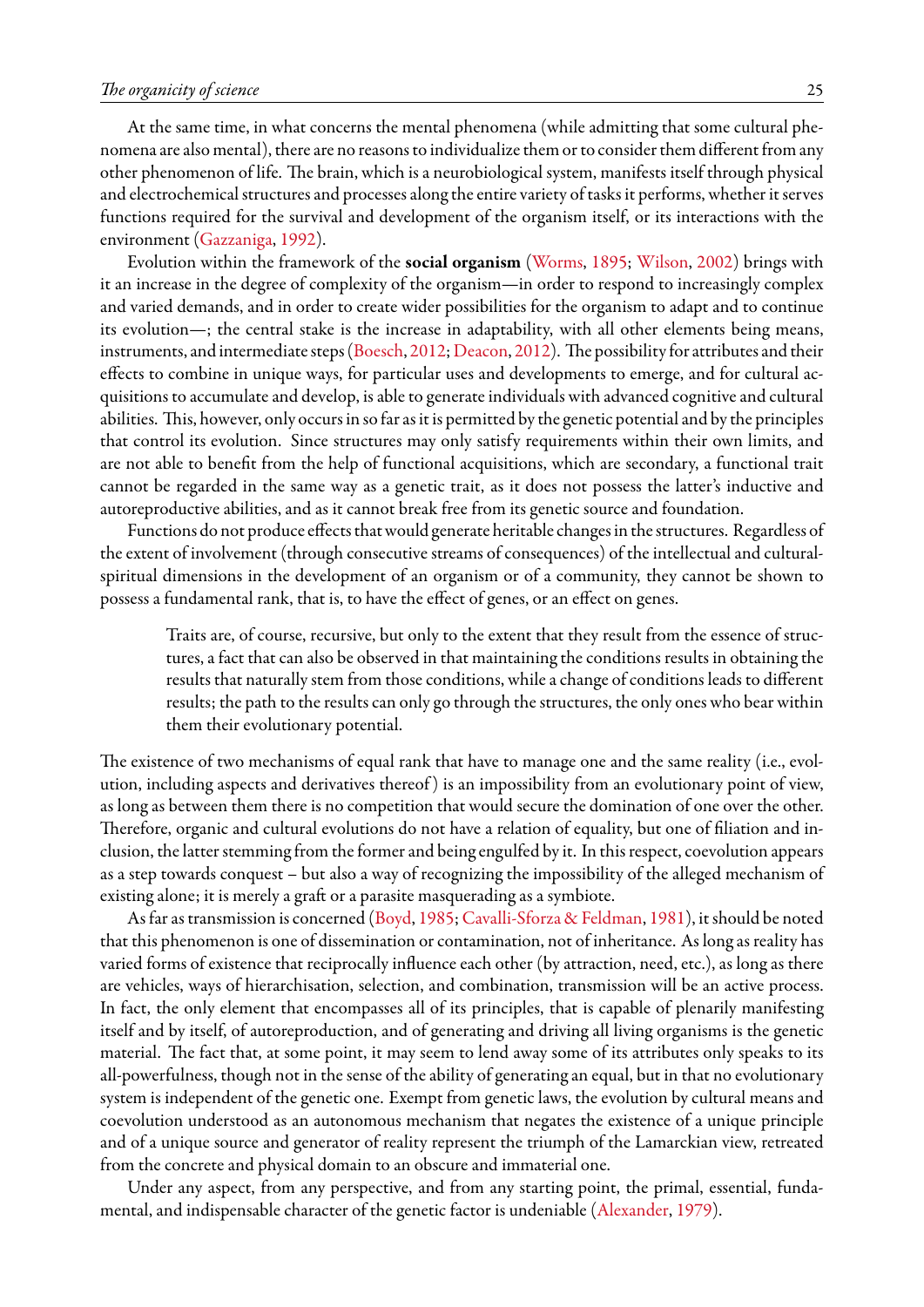**8.6.** Functions are products able to evolve and propagate just like any other genetically-developed attribute of a biological entity, but they are not able to insulate themselves from the genetic universe and start their **own lineage** or contribute to one. Just like an acquired trait cannot be inherited, but can be closely reproduced by the genes that were inherited from the previous ones, functions are also not inheritable, since they are ephemerids that emerge at the confluence of the genetic material with the environment. What is inherited are parts of chromosomes, small genetic constellations even, which are able to produce traits and functions. It is not the function that is inherited, but the genetic material. The latter possesses capabilities and possibilities, which can develop within the framework of the organic structures (also developed by the genetic material), within the limits of its own constitution and potential. The unfolding of the entire organic and functional potential of the genetic material occurs in accordance to the directions of the environmental demands, possible oriented and constant efforts maximizing the potential, though not beyond the abilities of the genetic heritage. In this regard, learning is a form through which functional structures adapt to the peculiar interactions of a given organism with the environment, with possible modulations of a social nature.

Cultural traits may be transmitted with massive investments of energy, almost exclusively social, con-scious and deliberately directed. In this cumbersome way and with unsystematic results<sup>[72](#page-25-0)</sup>, they spread horizontally and vertically, within the same society or not, as memes, culturemes, etc. These, however, emerge exclusively at the confluence between a starting point identical with the actual and current state of the generations (and even of the intragenerational stages) and the effort directed towards the acquisition of part of the memory contained by tradition. The starting point is subject to perpetual movement, with on-the-fly additions and subtractions, with restructurations, reinterpretations, sedimentations, etc., which make it so unstable that it becomes crucial to know what is kept unchanged, what evolves coherently (deterioration being in the nature of organic matter), what is transmitted following this **effort that devours its product**. In its brief moment of existence, this conglomerate does not stop changing, and the stages of creation, development, enactment, selection, and transmission suffer inherent alterations, deflections, and interferences, even before the start of a new cycle in the next generation.

In spite of certain remnants that are maintained—by virtue of the involvement of natural se-lection<sup>[73](#page-25-1)</sup>, a true cultural selection being non-existent—it is difficult not to observe the similar situation in non-human animals. In social animals in general, it is possible for those who leave their community after having acquired its habits to be able to transmit those cultural elements to their new community, though this aspect is heavily dependent on prestige, as usually the identity of the inventor is more important than the utility of the invention([Kawamura](#page-39-32), [1959;](#page-39-32) [Horner](#page-38-32) *[et al.](#page-38-32)*, [2010\)](#page-38-32). Although, for reasons pertaining to the specifics of human civilization, the trait of generality is dominant in humans, while the trait of locality is dominant in non-humans, in both cases one can observe—again, in very different degrees—the existence of communities established on multiple traditions, suffering interferences that affect the continuity of the block of traits at a given time<sup>[74](#page-25-2)</sup>.

<span id="page-25-1"></span><span id="page-25-0"></span> $^{72}$ Implicit transmission only occurs in genes, but even they are subject to natural selection.

 $^{73}$ As phenotypical traits emerged from the needs of the organism having to solve concrete situations in contact with the demands of the environment, cultural elements can be retained in the mental and behavioural background, with the purpose of managing the relation with the reality of the environment.

<span id="page-25-2"></span><sup>&</sup>lt;sup>74</sup>"Only if a culture becomes too rigid as a result of its slavery to imitative repetition, or too daring and rashly exploratory, will it flounder (...). Those with a good balance between the two urges will thrive. We can see plenty of examples of the too rigid and too rash cultures around the world today. The small, backward societies, completely dominated by their heavy burden of taboos and ancient customs, are cases of the former. The same societies, when converted and 'aided' by advanced cultures, rapidly become examples of the latter. The sudden overdose of social novelty and exploratory excitement swamps the stabilising forces of ancestral imitation and tips the scales too far the other way. The result is cultural turmoil and disintegration. Lucky is the society that enjoys the gradual acquisition of a perfect balance between imitation and curiosity, between slavish, unthinking copying and progressive, rational experimentation" [\(Morris,](#page-40-4) [1999](#page-40-4)).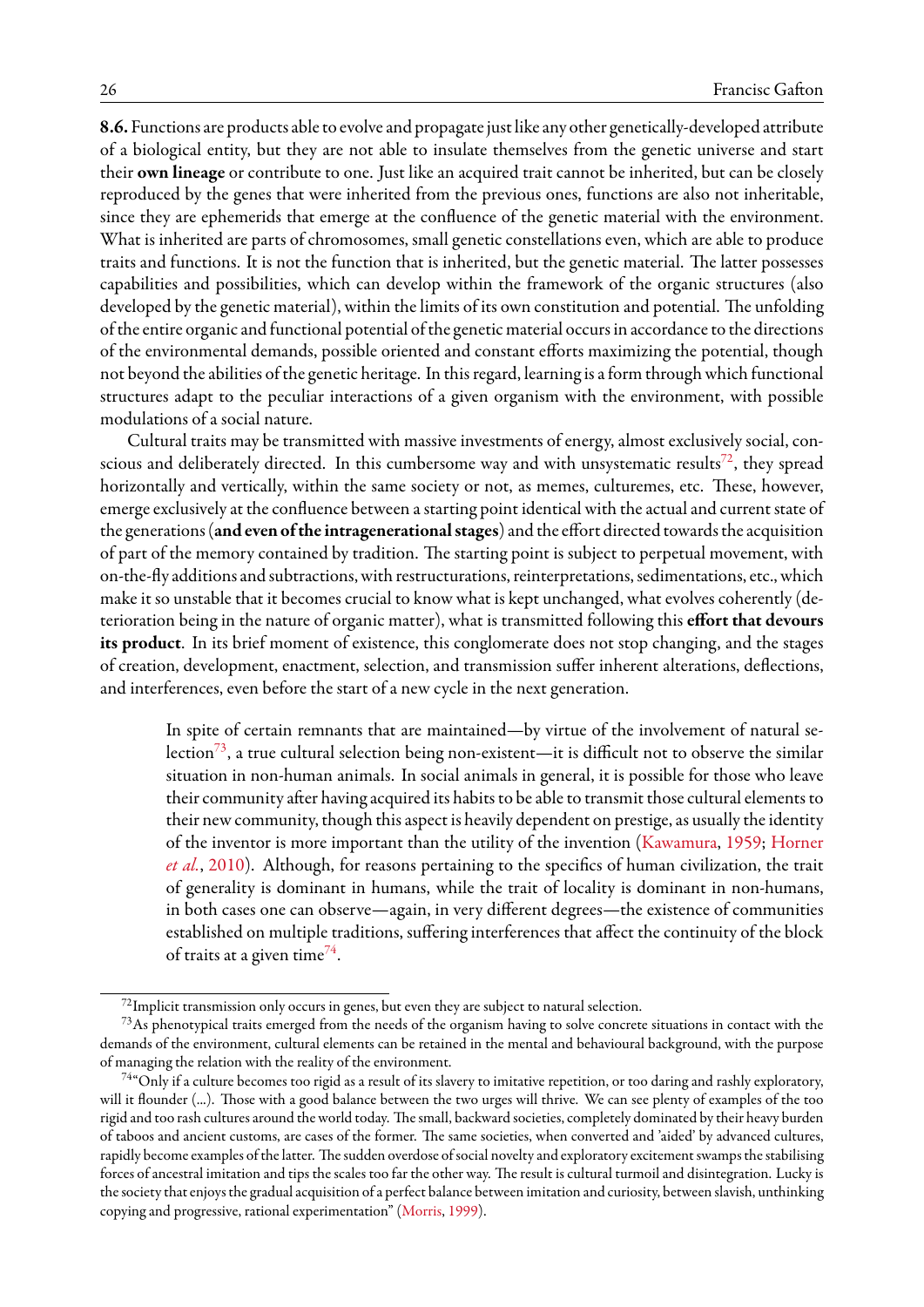Although social cognition is the basis of cultural evolution, neither does this process occur as a "cultural ratchet"([Tomasello,](#page-43-32) [1999](#page-43-32); [Hauser,](#page-38-33) [2001](#page-38-33); [Tennie](#page-43-33)*et al.*, [2009\)](#page-43-33), nor is it lacking in material support([Good](#page-37-28)[man & Moffat,](#page-37-28) [2002](#page-37-28)), but quite the contrary (cf. [Power](#page-41-33), [1991;](#page-41-33) [Gazzaniga](#page-37-27), [1992;](#page-37-27) [Povinelli,](#page-41-34) [2003](#page-41-34); [Deacon](#page-36-4), [2012\)](#page-36-4).

In fact, without learning **at every generation**, there is no possibility for the discoveries made in one generation to be accessible to subsequent generations, regress being not only possible, but necessary and ineluctable<sup>[75](#page-26-0)</sup>.

Having obtained the means of transmitting the accumulated knowledge (be it elements, structure, content, value, and even the functioning of civilization, technology, science, as well as the methods and instruments of operating and developing them), the human being still has great difficulties in maintaining this process, particularly since the content, values, and means of functions are fleeting, on the one hand due to the rhythm of cultural development, which amplifies and diversifies itself almost immeasurably<sup>[76](#page-26-1)</sup>, though mainly due to the fact that it does not possess the attributes of the genetic material.

At the natural level culture generates habits, at the scientific one it develops, at the ideological one it degrades; on neither does it autoreplicate (or is replicated)<sup>[77](#page-26-2)</sup> or create an entirely new type of organism.

<span id="page-26-1"></span> $^{76}$ At the end of the 19<sup>th</sup> century, the concept of 'social heredity' was conceived by the evolutionary psychologist J.M. Baldwin. According to him, within the framework of organic evolution, the structure and functions of organisms may incur modifications as a consequence of: a) environmentalfactors (radiations, various conditions and constraints), b) thefunctioning of the organism itself (usage develops in certain directions, lack thereof atrophies), c) adaptation by social imitation. The last element—defined from an ontogenic perspective, and also postulated for inferior biological forms—is called by the American psychologist and philosopher *social heredity* ([Baldwin](#page-34-19), [1897\)](#page-34-19). The search for the factors of evolution has been an assiduous preoccupation of Neo-Darwinian scholars (sometimes even bringing forth factors of Neo-Lamarckian essence), which blurred their ranking, as their behaviour has been confused with their essence. A very important and just as common aspect is the adoption of terms in improper contexts from the point of view of the semantics imparted by the original author, an act that metaphorized those terms, with consequence at a conceptual level. See also [Baldwin](#page-34-5) [\(1909\)](#page-34-5). For the social transfer of information, tradition, culture, and cumulative culture, see [Whiten](#page-44-21) *et al.* [\(2007a\)](#page-44-21), [Whiten & van Schaik](#page-44-22) [\(2007](#page-44-22)).

<span id="page-26-2"></span> $^{77}$ Here one may run into a small but specious confusion. The imitation, reproduction, and perpetuation of culturemes (customs, given names, behavioural patterns, etc.) do not stem from the autoreplication of that reality. They may appear alike to genes in so far as they are acquired, enter in use, produce effects, are transmitted faithfully or in a modified form. By *reductio ad absurdum*, a first implication would be that, were they to be transmitted and function like genes, this would imply the lack of free will, or that its exercise can be temporarily suspended, at least in those kind of situations. At the same time, memes would need their own material structure in order to replicate. The consequence could be admitted, but the requirement ought to be proven. Also, if one keeps in mind that such entities have the ability to autoreplicate, one still needs to prove the way, means, and mechanisms by which this occurs. In fact, memes are not living but animated entities, much like language: they do not possess the principle of existence within them, neither do they constitute an existential principle of living matter. They exist and function exclusively within living systems, but whom they cannot establish as a consequence of the plenary and autonomous manifestation of their own existence, though they can influence as a consequence alone of a somewhat parasitic relation (since symbiosis presumes a relation between two beings that are relatively equal in vitality). They are merely attributes and products—like any others—characteristic of an evolutionary stage of living matter, certain determinations that the gene creates for itself along its evolutionary path. Their relative novelty may make them seem current results and future causes of a qualitative jump, although they remain effects of the existential exercise of the aminoacids.

<span id="page-26-0"></span> $75$ The basis of every community is given by genetics and by the interaction with the environment. This is common to all living beings, too few human communities possessing a third element, one legitimately capable of offering the attribute of humanity: the **commitment**, **motivation**, **ideal**,**stake** ([Rădulescu-Motru](#page-42-29), [1932,](#page-42-29) [1998](#page-42-30); [Mead,](#page-40-26) [1970;](#page-40-26) [Deacon](#page-36-4), [2012](#page-36-4)). Its ability to coalesce and unify can be observed in all communities that have built a materially and spiritually advanced civilization. Even in those, however, the attribute is not possessed in the same form by all individuals, some being natural creators, others being imitators. Perhaps one of the true distinctions between humans and other animals resides precisely in the former's ability to coalesce—through a mentally-elaborated linguistic discourse—the energies of others, who then voluntarily give up their natural liberties and obey a set of requirements in pursuit of an ideal goal.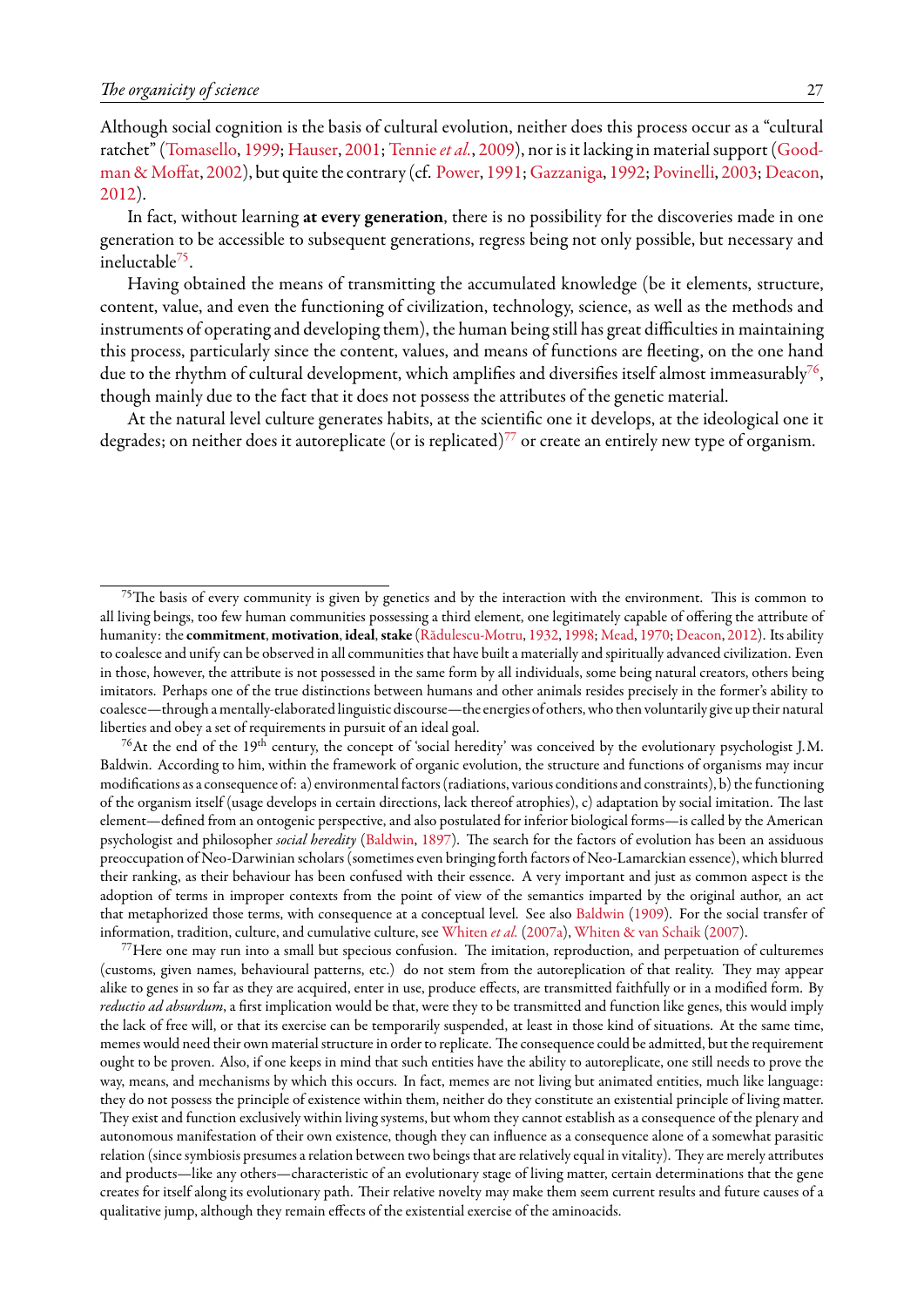**8.7.** Ultimately, the world of the human being is part of the physical world. It is established, exists, functions, and evolves upon the interactions that govern the physical, chemical, and biological world. In turn, the human being and the supreme organ, the human brain<sup>[78](#page-27-0)</sup>, together with all the effects of its evolved existence (language, thought, spirituality), are outflows of the physical world, resultants of physical, chemical, and biological processes occurring in the physical world, the human thought and behaviour emerging from the functioning of neurobiological mechanisms<sup>[79](#page-27-1)</sup> with the same physical and chemical basis. Regardless of the number and complexity of the evolutionary paths followed by its derivatives (culture, reason, etc.), Nature—which does not entrust vital decisions to reason, but to instincts alone (which cannot be summoned or blocked by reason or by any other process of the intellect)—will always maintain its rights and will, ultimately, prevail [\(Hume](#page-38-2), [1987](#page-38-2); [Wright](#page-44-23), [1995](#page-44-23)) [80](#page-27-2) .

For this reason, the peculiar attributes of the human being—who possesses superior abilities in comparison to other animals—may be highlighted, but they do not separate it from the biological order of which it is part—both genetically and evolutionarily. Regardless of the novelty and the abilities of the term, the concept of coevolution has been forming in the human mind at least since classical antiquity, but the process itself belongs to the material world and to its evolutionary processes. Subordinated to the same principles and possessing both genes and culture, animals are equally subject to gene–culture coevolution([Rendell & Whitehead](#page-42-15), [2001\)](#page-42-15), but through it they do not develop other evolutionary basis than the genetic one either. Regardless of the developments and ramifications it can produce, the only living reality that is self-contained and whose principles and laws stem directly from the universal physical laws is the gene: autoreproducible and autosufficient([Dawkins,](#page-36-6) [2001\)](#page-36-6).

Beyond the organicity and integrity that characterize it, reality is varied and capable of responding to the most deforming requirements with the most creative solutions for survival and reproduction. In turn, unless it aims to be just an ideaistic, symmetrical, harmonious, esthetic, or ideologizant construction, the organism of science can only suffer from such separations—at any level they may occur—, because as they are not true to reality they generate breaches that produce destructurations and disfunctionalities.

If things are as such, there is no reason to conduct research on a certain species and its evolution according to distinct principles, methodologies, and instruments, which presumably stem from the essentially distinct character of that species, and not from the roots that generated that avenue of evolution, and which signify more than the specificities of that species within its genus, family, order, class, phylum, and kingdom<sup>[81](#page-27-3)</sup>.

Since one does not encounter any kind of segregation within the animal kingdom—neither at the level of the order Primates, nor anywhere else—there is no need for a **consequent** segregation at the level of science<sup>[82](#page-27-4)</sup>.

<span id="page-27-0"></span> $^{78}$ Whose development is an adaptive response, by varied means, to the most diverse of problems, with the aim of obtaining the resources necessary for survival and reproduction [\(Geary](#page-37-19), [2005\)](#page-37-19).

<span id="page-27-1"></span> $^{79}$ A study of the cellular and molecular mechanisms that lead to the creation of memory and the means to keep, lose, and recover it is presented by [Kandel](#page-39-33) *et al.* ([2014](#page-39-33)). For the entire matter, however, the return to origins is indispensable: [Darwin](#page-36-14)  $(1875, p. 2 - 25, 26 - 127)$  $(1875, p. 2 - 25, 26 - 127)$  $(1875, p. 2 - 25, 26 - 127)$ .

<span id="page-27-2"></span> $80$ Evolution does not determine behaviours by means of rational arguments, but by emotions generating a behaviour that has already been validated at an evolutionary level.

<span id="page-27-3"></span><sup>&</sup>lt;sup>81</sup> Even in such a case, imagination and intuition advance at a faster pace than scientific research. It is necessary the for human sciences to wait for validations or corrections operated by the natural sciences, since—beyond any functions that may be acquired by the structures, keeping in mind that functional evolutions are predicated on material(-structural) evolutions the foundation of all reality is material.

<span id="page-27-4"></span> $82$ The very disciplines that attempt to specialize in the research of such aspects (anthropology, sociology, cognitive sciences, ethology, psychology, etc.) result from a splintering of biology.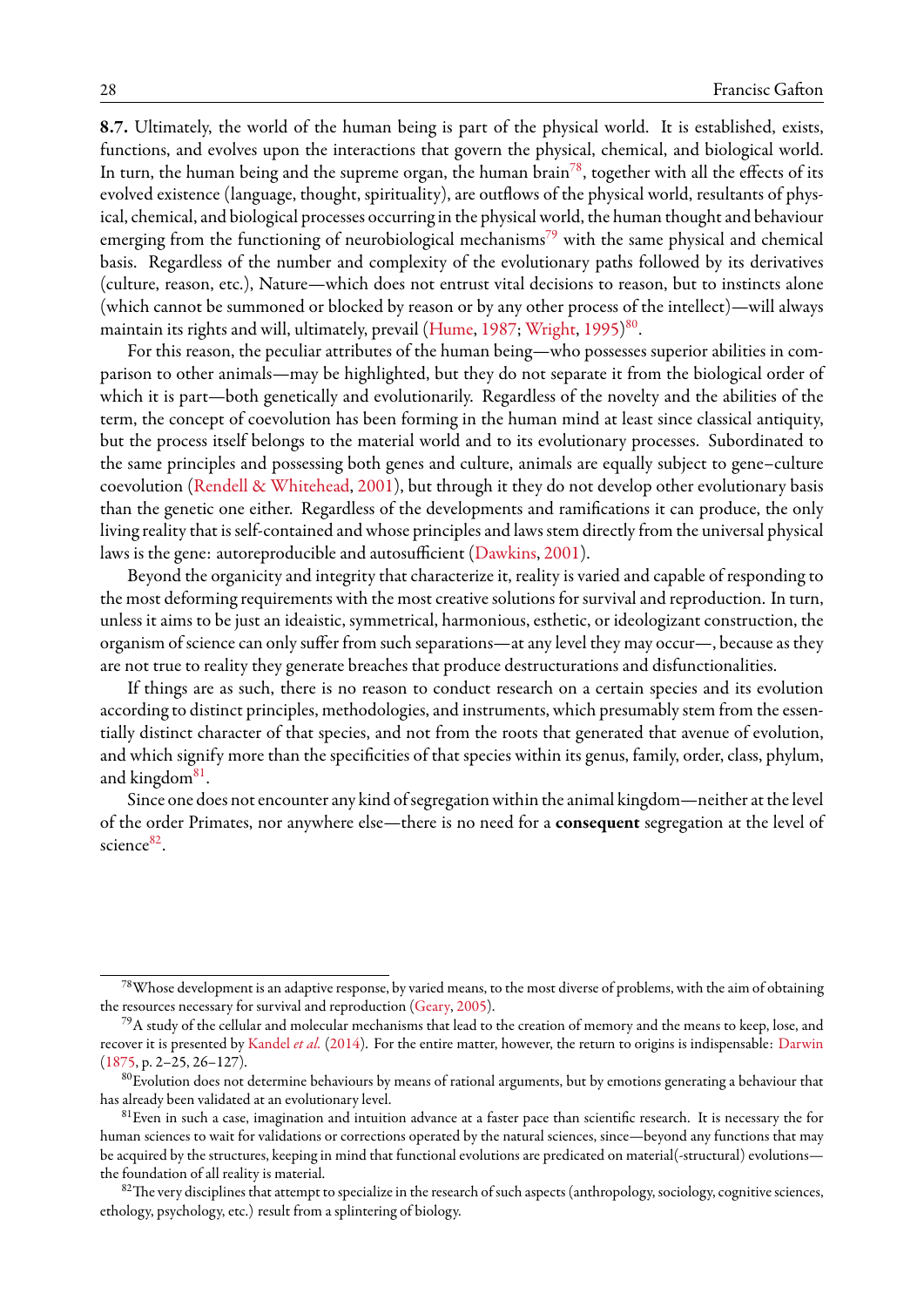### <span id="page-28-0"></span>**9. The organicity of reality and of science** (*Mathesis universalis*)

The fundamental material particles obey certain laws tailored to certain principles, and they constitute the basic elements of which structures are formed. In turn, the latter may become constitutive elements of a superior level, which due to its ability to combine with other such structures—thus forming structures of even higher complexity—becomes an element at a new level, and so on, the capability for structural aggregation being universal.

As interactions and conjunctions generate new structures with increasing levels of complexity, the elements of reality (fundamental particles, whether material—fermions—or energetic—bosons—, hadrons, atoms; then: molecules, macromolecules, cells, tissues, organs, organisms, or planets, solar systems, galaxies, etc.) $83$  experience successive, hierarchical developments with new properties and functions, existentially engaged on more and more diversified and complex levels. The newly-developed structuralfunctional levels are governed by laws derived from the fundamental principles, the laws at any level being merely forms of manifestation of these principles. Similarly to structures and functions, laws are aggregated and based on the fundamental laws and principles: those that govern the conversion of energy to matter and the constitution of elementary material entities. As products of the fundamental interactions, the levels of progressive complexity do not constitute means of dividing reality. The apparent variety of structural levels is an efficient way of enacting a large gamut of interactional and functional valences, which thus unfolded reflect the potential of energy—manifested in material form— and the viability of structures and of levels, through adaptation and evolution.

Just like in the case of structures, the results of interactions, of combinations, and of the formation of a new level may lead not only to an increase in the number of properties or functions, but also to the emergence of qualitative results. Based on elements, the structures have forms and functions that sometimes surpass those of their components or the sum of their parts, that is, they produce entities with new forms and functions. These, however, result from (re)combinations, and are innovations, not creations. The fundamental principles are the same for all matter, and the laws based on them, although evolving, have a self-identical nucleus.

The way in which all these processes occur in reality is accurately reflected by physics, chemistry, biology, and by the relations between them, each assimilating the data procured by the others and—under the particular conditions of the given level and following their own contributions—enriching the knowledge of the common organism. At the level of the sciences above biology there are marked tendencies of avoiding this type of construction; these tendencies become stronger with increasing distance from the basic sciences, and the cognitive sciences suffer irresistible tendencies of asserting their autonomy at any cost.

The possibility of social, cognitive, and human sciences being taken over by (or reduced to) the natural ones may be perceived as a danger([Snow,](#page-42-31) [1993](#page-42-31); [Wilson](#page-44-4), [1998\)](#page-44-4) only if one forgets that the goal and stake of science is not autonomy, but knowledge. Apart from various shortcomings (regarding the accuracy of knowledge) that burden all sciences,([Nelson,](#page-40-8) [1992;](#page-40-8) [Andrews,](#page-34-20) [2001;](#page-34-20) [Crystall & Foote,](#page-36-30) [2009;](#page-36-30) [Jozefowiez](#page-39-34) *et al.*, [2009;](#page-39-34) [Beran](#page-35-8) *et al.*, [2010](#page-35-8))—a fact that is not prone to stimulating solitary enterprises—the real dangers are, on the one hand, for the Humanities to ignore or not assimilate the knowledge generated by the natural sciences  $84$ , and on the other

<span id="page-28-1"></span><sup>83</sup> The existence and complexity of the last two successions, regardless of their rank, have their foundation in the first, which is the base for any other succession.

<span id="page-28-2"></span><sup>&</sup>lt;sup>84</sup>One of the frequently occurring tendencies is that of resorting, via some sort of equivalation, to literary or philosophical texts that seem to suggest things that science affirms. The appeal to such known facts and the reduction of the conclusions of natural sciences to them do not necessarily prove the lack of willingness to make an effort in the direction of acquiring knowledge offered by other sciences, but the lack of understanding that data obtained by rigorously scientific means cannot be replaced with the results of various intuitions or empirical observations, even if these are considered through the filter of logical reflection. Such knowledge remains approximate and closed—therefore unscientific—, as it feeds and leans only on itself.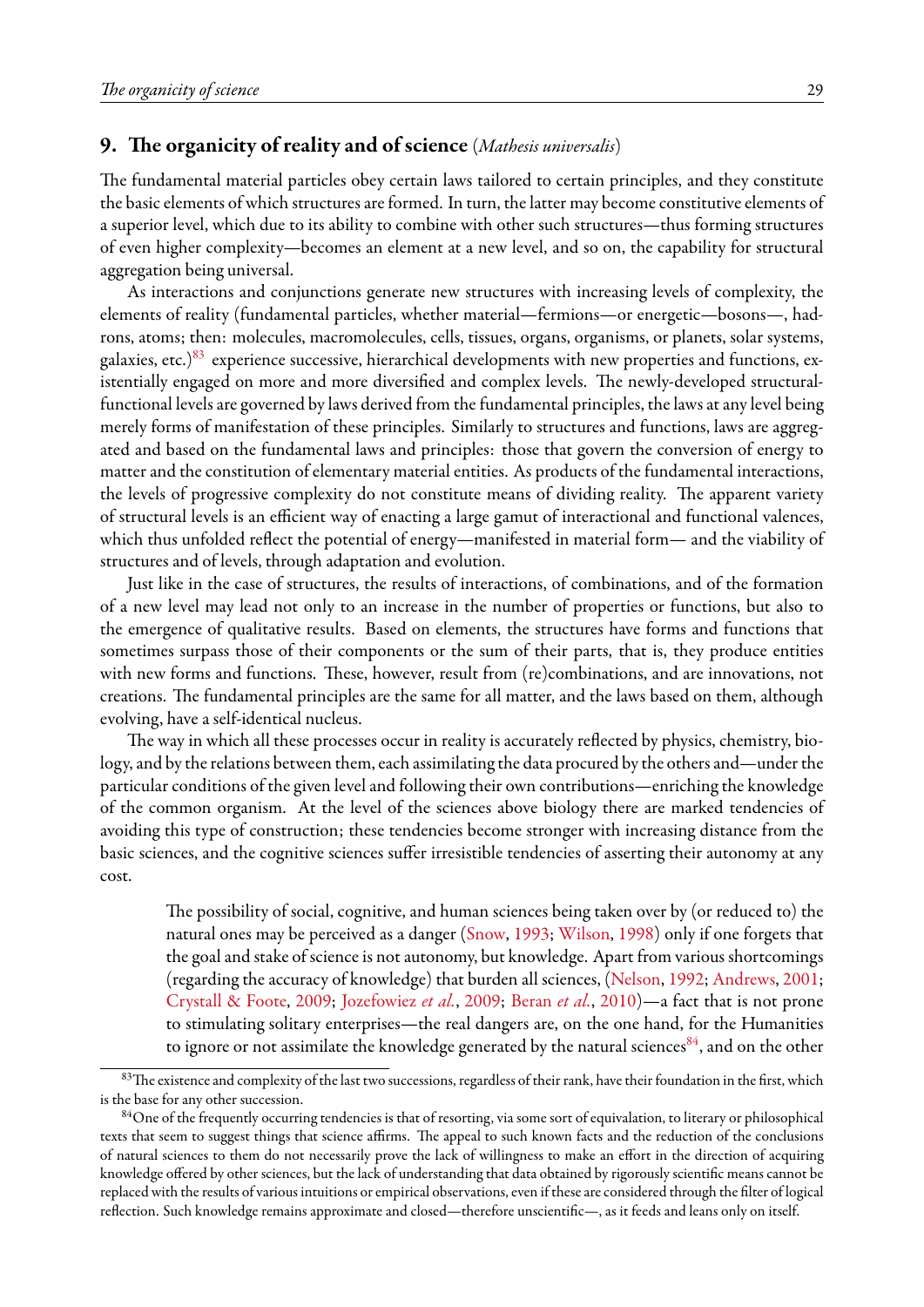hand, for the fluidity of influx characterizing the natural sciences to lead them on paths unlit by the moral beacon.

A triple, perverse effect of the tendency towards autonomy is that sciences that follow after the fundamental triad: a) naturally tend to assimilate or contain certain principles and methods of the sciences before them—often based on an intuition of their utility rather than the understanding of organicity—, but while masking or stamping the borrowed elements; b) obstinately refuse any loan, perceiving the naturalness and normality of this act as an annihilating constraint (in fact, in both cases, the naturalness follows from the very nature of reality, to the extent that it remains the same regardless of how it is filtered by human consciousness); c) impose on sciences of similar rank constraints invented to stress the distinctions between them. What is shown, however, by the lesson of history, is that living organisms cannot be isolated, and any tendency towards either autarchy or evolution outside of the group leads to a dogmatic freeze.

For this reason, the distinctions between sciences should not be interpreted as grounds for autonomy or even specialization: they are not a reason for schism but for collaboration, since sciences are not to preoccupy with themselves, by themselves. Additionally, autonomy does not imply non-interference, which would be impossible and harmful in an objective and necessary way, as the scientific organism is communal, which means that no science should act on it in a way that would damage the very principles according to which the organism is structured and functions.

Natural sciences are particularly involved with the fundamental principles of reality, a basis on which cognitive sciences may search for the constitutive and functional principles of the social, mental-cognitive, linguistic, etc. processes. By analysing the reality with which they are in direct contact, all sciences participate to the synthesis of reality laid on the foundations deduced by the natural sciences through research at their levels of interest. The fundamental methods and instruments remain those of the natural sciences and of philosophy, adequately adjusted to the objects of the other sciences, i.e. to the realities with which they are concerned.

Research based on facts and experiments, on the one hand, and commentary, interpretation, and synthesis—grounded in rationality—, on the other, have always formed a bipolar entity from whose tension any sort of progress has emerged. The necessity of distinguishing them and of understanding each of their natures cannot lead to their separation—with the loss or forsaking of either of their exercise—, their nature requiring their co-presence and conjugated exercise. This may well be the premise for any form of real understanding and for any kindle of trust, even if the two processes alternate and do not occur in the same individuals. Usually, the absence of this conjunction characterize the ages in which the human mind changes its principles of operation, in which myths and phantasms return, and ideologies and particularisms exert their subduing action([Stenholm,](#page-43-34) [2011\)](#page-43-34).

Examples of collaboration that can go all the way to the fusion of knowledge and to synthetic results<sup>[85](#page-29-0)</sup>, or of works that approach with all receptiveness and benevolence from a certain field, and become available to everyone [\(O'Bleness](#page-41-35) *et al.*, [2012\)](#page-41-35) are only beacons of hope, the vast

<span id="page-29-0"></span> $85$ Illustrative in this respect is [Fitch](#page-37-16) [\(2010\)](#page-37-16), a work that does not belong to a linguist (the author is an evolutionary biologist and cognitive scientist), but is a biolinguistic study of the evolution of language, from a Darwinian perspective, with elements of general and comparative linguistics, psycholinguistics, molecular genetics and neurology, based on a bibliography that is substantial in the quality of the consulted works; it is a study that—apart from numerous branches of biology and linguistics calls into play contributions from other domains (mathematics, sociology, musicology, psychology, physics, ethology, etc.), which allows the author to articulate, in a coherent and organic manner, a complex image. The meaning of such an endeavour is, on the one hand, the need and capability to take from linguistics and other sciences certain data procured via the abovementioned bipolar entity, in order to construct an ample theory—which in itself reveals the unity of science—, and on the other hand, a certain level of desperation, often expressed by our colleagues in the natural sciences, who are either endlessly waiting for Godot to return from the depths of the Humanist field and share the results of his research, or watching how Icarus soars alone towards the untested heights. See also [Hauser](#page-38-34) *et al.* ([2002\)](#page-38-34), [Christiansen & Kirby](#page-36-31) ([2003](#page-36-31)), [Bickerton](#page-35-34) [\(2007](#page-35-34)).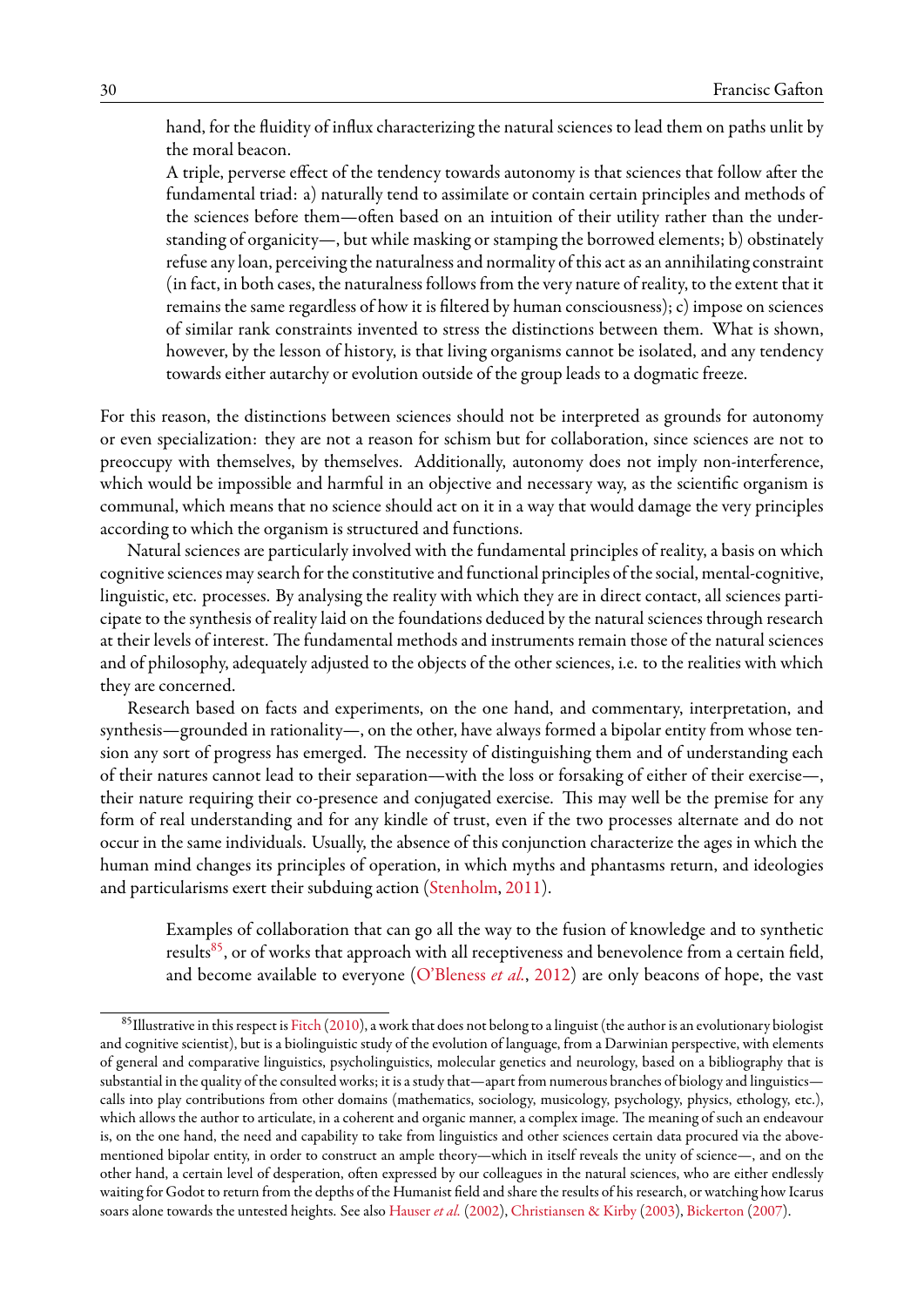majority of works choosing to either minimalize or completely ignore the natural and biological foundations, and overestimate the importance of the cultural factors.

Not only in this aspect, but naturally and from a strictly scientific perspective, it is unfathomable how, in general, when they do not ignore the results of research in anatomy, physiology, genetics, and in general in the natural sciences, the cognitive sciences seem to rather ignore the research that should have constituted the basis of any scientific assertion, as for instance is the case of [Heyes](#page-38-35) [\(2012\)](#page-38-35) or [Lindahl](#page-40-27) [\(1997](#page-40-27)). Such writings seem to prefer, for example, interpretations that stem from the use of the mirror test, rejecting the certainties of anatomical dissections $^{86},$  $^{86},$  $^{86},$ not understanding that discussion about functions, behaviours, sociality, the psychic, etc. lack a solid ground without the prior understanding of the functional and anatomo-physiological structures; regardless of how relevant the discussions about effects may be, they have no real basis unless one understand the primary causes. In fact, the lack of disposition to listen to those from other fields, whose preoccupations are—at most—regarded as mere curiosities, or as miscellaneous facts, is relevant from the standpoint of autism $87$ : some sciences consider that the evolution of matter was able to induce (in the case of the human being) such radical changes that the starting point and the operating principles are to be found exclusively in those sciences, or at even higher levels, and lean somewhat towards the function of "queen of sciences"  $88$ .

The consequences arise naturally: amongst linguists, for instance $89$ , the idea still circulates that the human larynx is an organ with peculiar characteristics owing to its adaptation for articulated speech<sup>[90](#page-30-4)</sup>; the preoccupation for the first moments of vocalization (justly delegated to other sciences, but without the subsequent recovery of the data provided by them) does not exceed the level of simple curiosity, and it is not understood that only knowledge of this aspect can allow the understanding of the ensuing ones. Only by resorting to biology can one—and not only linguists—gain fundamental insight into vocalized speech: many bird species have articulatory abilities superior to those of primates, acquired by imitation, just like in human children [\(Beck](#page-35-35)ers *[et al.](#page-35-35)*, [2014](#page-35-35)) [91](#page-30-5). Its initiation, emergence, and functioning in the human species has purely biological causes—in response to evolutionary adaptations and pressures—, generated by bioevolutionary factors [\(Corballis](#page-36-32), [2009](#page-36-32); [2010](#page-36-33)). Bipedalism influenced respiration [\(MacLarnon &](#page-40-28) [Hewit,](#page-40-28) [1999](#page-40-28)) resulting in the reorientation of the laryngeal tract, allowing the soft palate to close off the nasal passage and the airway, and enabling the production of sounds in an economical and efficient manner [\(Savage-Rumbaugh](#page-42-22) *et al.*, [1993](#page-42-22)); it constituted a major factor that stimulated the appearance of vocalized-articulated speech. The second important factor was genetic, spe-

<span id="page-30-1"></span><span id="page-30-0"></span><sup>86</sup>On the other hand, see [MacLean](#page-40-29) *et al.* [\(2012](#page-40-29)).

 $87A$  statement such as "Bipedalism probably induced numerous adaptations at the level of all the components of the body, and generated consequent functional modifications. Given the pressure of the physical laws, the change of position led to restructurations of the skeletal system (of the limbs, the spine, the pelvis, etc.), the circulatory and respiratory systems, the acoustico-vestibular receptors, with direct or indirect implications on the relations within the limbs, the role of the anterior limbs, etc., and consequences regarding the use of tools, finding food and ensuring safety, achieving communication, language, thought" is not merely a curiosity or something that occurred long ago and with no implications in the present, or the image of an interesting mechanism that illustrates physical laws. Being **basic** in essence, such knowledge generates the understanding and explanation of a stratified progression of ranges of concrete situations, and therefore constitutes a vital piece of information.

<span id="page-30-2"></span><sup>88</sup>The selective accumulation of data from all sciences and their interpretation in a particular way is facilitated by the use of such an atemporal instrument as hermeneutics. The large collection of types of images and situations, in the absence of classification principles obeying scientific rigours, may stimulate the exercise of the dimensions and forms of consciousness, through the interplay of associative ricochets, a fact related to the preconceptive, teleologizant, and mythical mentality, which may well have auroral-intuitive or popularizing-plasticizant valences, thought it cannot be an instrument or process belonging to science, given its reductionist and associative-oneiric characteristics.

<span id="page-30-4"></span><span id="page-30-3"></span><sup>&</sup>lt;sup>89</sup>We choose linguistics as an example as it is our main field of study, though linguistics is not the archetypal case.

 $^{90}$ A relatively recent study [\(Fitch & Reby](#page-37-29), [2001](#page-37-29)) shows that those morphological traits and functional adaptations are fairly common among vertebrates, being used for vocalized communication established on the same functional bases.

<span id="page-30-5"></span><sup>&</sup>lt;sup>91</sup> For the ability of primates to modify their vocal traits, see [Weiss](#page-43-35) *et al.* [\(2014](#page-43-35)).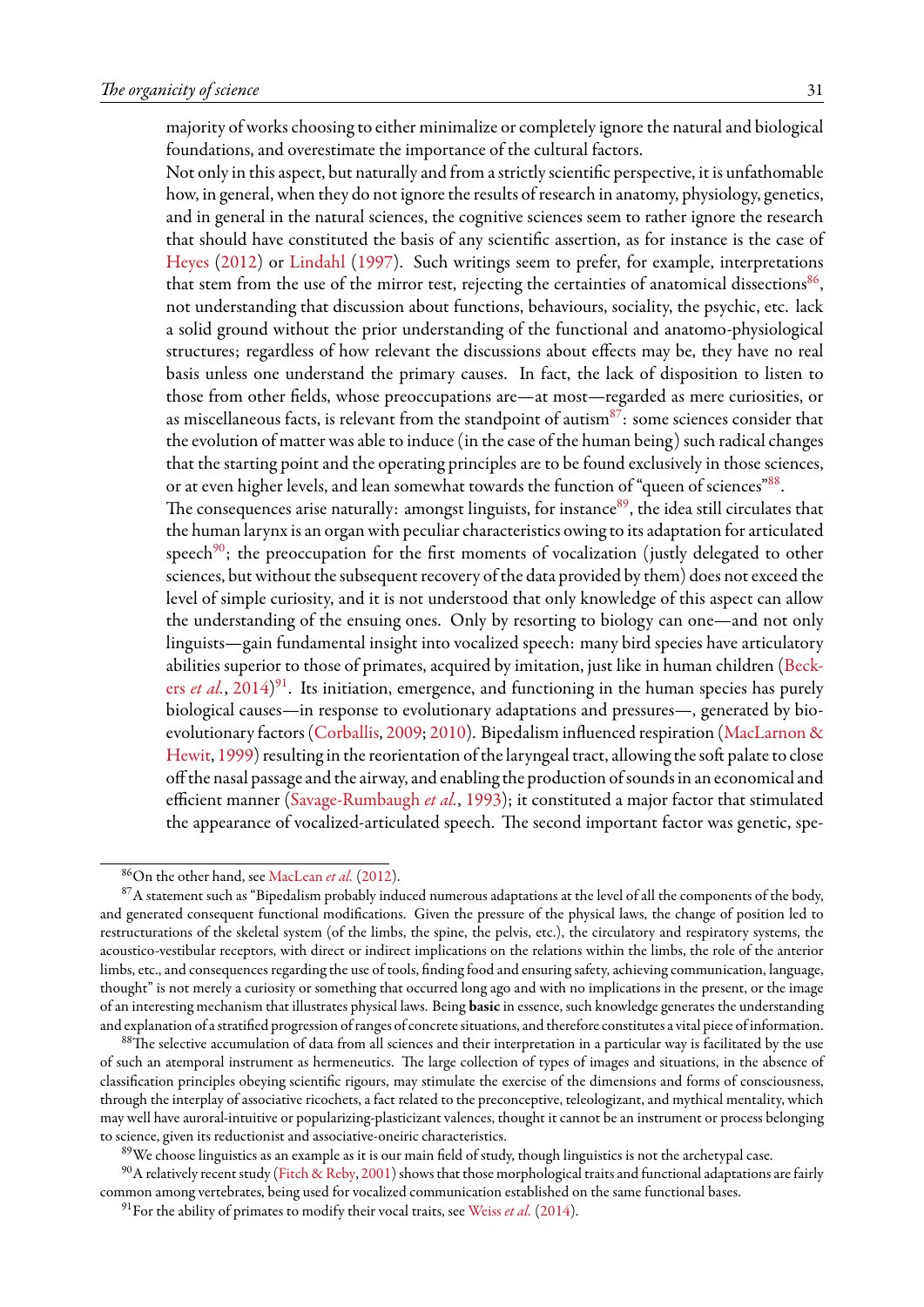cifically the appearance and stabilisation of the FOXP2 gene, which led to the restructuring of the cortico-basal ganglia circuits in the direction of acquiring and then refining and specializing the vocalization capability of the larynx [\(Falk,](#page-37-30) [1975](#page-37-30); [Fischer,](#page-37-31) [1998](#page-37-31); [Vargha-Khadem](#page-43-36) *et al.*, [1998;](#page-43-36) [Enard](#page-37-32), [2002;](#page-37-32) [Lieberman,](#page-40-30) [2002;](#page-40-30) [Zhang](#page-44-24) *et al.*, [2002;](#page-44-24) [Bustamente](#page-36-34) *et al.*, [2005](#page-36-34); [Lakatos & Janka](#page-39-25), [2008](#page-39-25); [Coop](#page-36-35) *et al.*, [2008;](#page-36-35) [Ackermann](#page-34-21) *et al.*, [2014](#page-34-21); [Mattei](#page-40-31), [2014;](#page-40-31) [Meguerditchian](#page-40-32) *et al.*, [2014;](#page-40-32) [Zenon & Olivier,](#page-44-25) [2014](#page-44-25)). Aside from the importantance of the exercise of acquisition [\(Bryant](#page-35-36), [2014](#page-35-36)), the physical adaptation to vocalization was, probably, more important than the neural one([de Boer & Perlman](#page-35-37), [2014](#page-35-37)) $^{92}$  $^{92}$  $^{92}$ . In humans, one of the consequences of bipedalism and of the FOXP2 gene was the ability to emit finely-tuned sounds, with the consequence that the auditive organ acquired the capability to make similarly finely-tuned distinctions, which in turn entrained new changes in the direction of even finer distinctions, with consequences on the adaptability and evolution of acquired traits (i.e., sociality, language, thought, etc.). (Of course, regardless of what the initial impulse was and of which material element was the first to respond, once started, the process evolved in a coordinated manner<sup>[93](#page-31-1)</sup>). In this way, linguists miss the starting point and its crucial character. The biological traits of the living being, resulting from its general configuration, produced the ability to emit at first involuntary, then voluntary sounds. The biological development<sup>[94](#page-31-2)</sup> of this result led to the functionalization of the capacity (the emitted sound becoming "useful" and efficient). From the entire set of evolutionary possibilities, the exercise of the ability in the new functional direction increased the chances of a specific bundle of biological responses, stimulating certain needs and developments. That is, organs become accommodated to this direction, and the satisfaction of demands in this way developed vocal abilities (which produced increasingly more accurate sounds) in correlation with auditive abilities (allowing the ear to discriminate sounds with a correspondingly increased accuracy). In a similar way, the experience of efficiently "reading" the natural symptom $95$  stimulated the appearance of the signal and then of the sign, the secondary effect of the symptom of an individual on another individual (additional food, consolation, prestige, privileges, etc.) stimulating the instinctual desire of the former to relive the beneficial state (first by obtaining the symptom, perhaps, in a natural way, then only its signal, and later on by replacing everything with a sign) $^{96}\!$  $^{96}\!$  $^{96}\!$ .

<span id="page-31-4"></span> $^{96}$ For the minor character of differentiations, the large gamut of possibilities, and the finesse of nuances, see [Deacon](#page-36-19) ([1997](#page-36-19)).

<span id="page-31-0"></span> $92$  For the anatomo-physiological changes preceding vocalized-articulated speech, see [Deacon](#page-36-19) [\(1997](#page-36-19)); for the precedence taken by phonation over prosodical and supraglottal articulation in both development and evolution of language, see [Oller](#page-41-36) ([2014](#page-41-36)).

<span id="page-31-1"></span><sup>&</sup>lt;sup>93</sup>For the coevolution of motor and auditive abilities, for instance, as the basis of the perception of speech, see [Lenti-Boero](#page-39-35)  $(2014).$  $(2014).$  $(2014).$ 

<span id="page-31-2"></span> $94$ It is not "randomness" that promotes a certain aptitude, but the relation between demand and the ability to respond. On the lower steps of evolution, the types of perceived stimuli are scarcer, which holds true for the number of combinations between stimuli and the types of response. In a given situation, the chances for various directions of development are the same, and the possibilities of all to develop are significant. As these bundles of possibilities pass from potency to act and develop in a correlated way, the sheer number of possibilities of development in more and more directions generate strenuous competition, and an increasingly higher energy expenditure within increasingly more complex environmental conditions. At the superior levels of organism evolution, the chances for a possibility to prevail depend mostly on its collaboration with other possibilities, within a given environment and given the configurations and specializations of the organisms, and the abilities to efficiently answer a set of demands, while developing nuances useful to the existence of the organism and to its own capacity to evolve.

<span id="page-31-3"></span><sup>&</sup>lt;sup>95</sup>Since—for reasons of economy and unity of matter—the organism develops less types of perceptible manifestations than the number of causes that generate them, the symptom does not always communicate one and the same type of information. *Symptom*, however, is an inexact and restrictive label, since in reality such a means of signalizing is complex, composed of various visual (for instance, a wound in itself, the blood, facial expressions and body language, limb movement, etc.), olfactory, and auditive messages, the analysers having to process data following the observation of the proportions and the ways in which the elements of the symptomatic complex are combined, obtaining a result which at first is to be compared with past results, and can then stand as basis for further comparisons. The symptom is processed reactively, instantaneously, and automatically; humans have the ability to intervene with awareness in this process, in which case experience (from similar situations, but also from other prior knowledge) is able to modulate the initial results.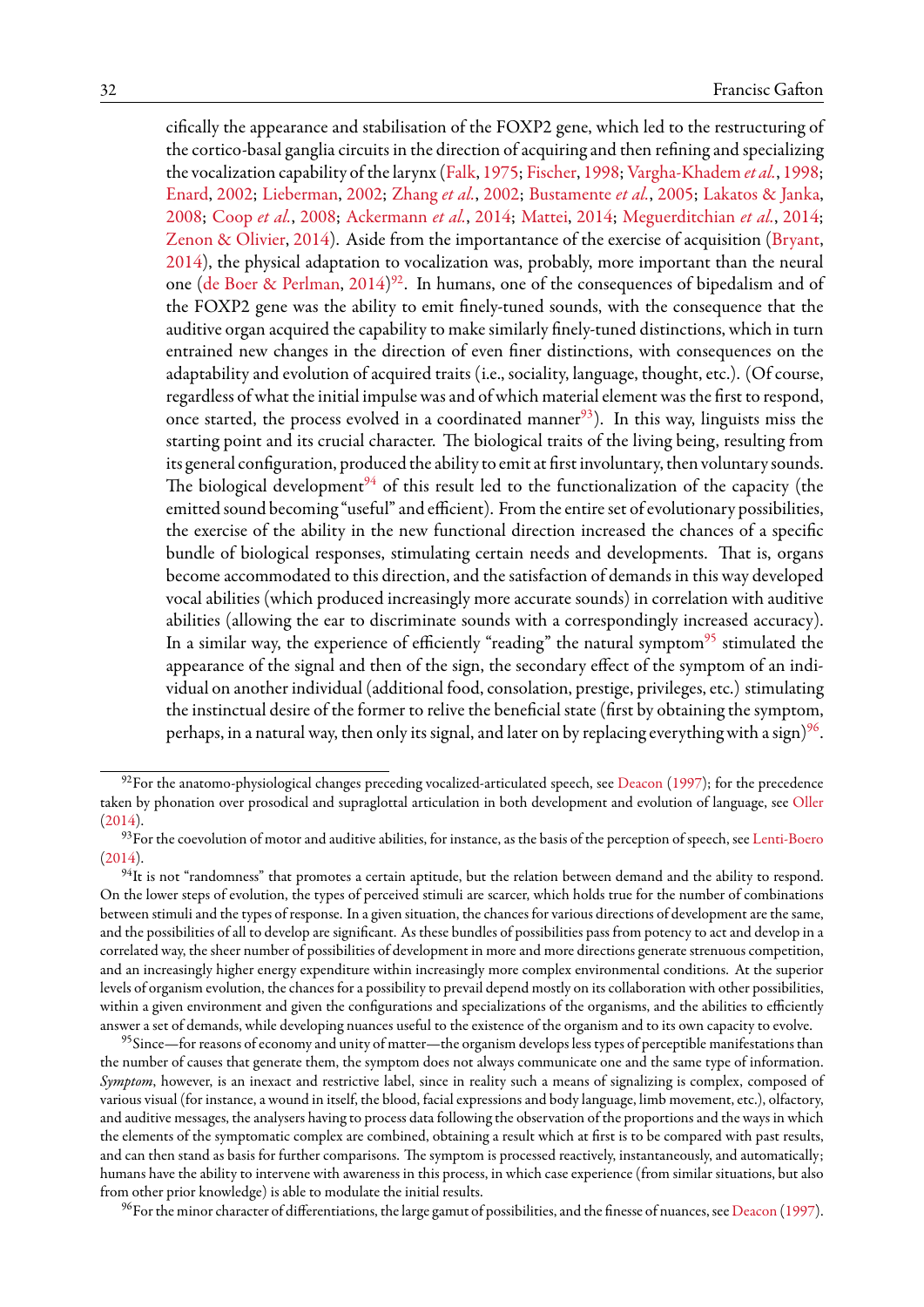At the same time, although closed frameworks may exhibit the apparent advantage and the certain comfort of movement within internal bounds, the collaboration between sciences safeguards against the natural alienations determined by isolation and autoreflexivity. The paths on which research advances may suffer various autopolenizations, homozigations, and closed loops, with the exclusive quartering into a single (synchronic or diachronic) perspective, by overlooking the true needs of the field and the methodological requirements, and by secluding itself from the benefits of knowing the evolution of the (closely or vaguely) connected domains. It is not a beneficial path, even simply because the lesson of living matter is the completely opposite one.

In the field of Romanian linguistics, for instance, several things occurred whose consequences remain manifest, and which affect and will continue to affect research.

The first is that syntheses preceded monographs. This is unnatural and harmful, since monographs pave the way for syntheses, and initial states necessarily and naturally require a consistent knowledge of the constitutive basis of reality. This issue has been partially remedied by those who understood the necessity for monographs and who corrected the deficiency<sup>[97](#page-32-0)</sup>. Even then, however, the corrections have not always been effective, since syntheses have always been more influential, afact that generated two other undesirable consequences: syntheses became the basis of teaching, learning, and even of monographs, and the valid information from syntheses has only been consolidated with the correct information from monographs after an additional (and still ongoing) effort. Whence follows the third undesirable consequence: this unsystematic and selective means of constructing syntheses has been reproduced in secondary research and in texts that dealt with aspects of limited extent.

The second is that there has never been a clear distinction between the analytic research of material aspects and the synthesis of complex topics. Erroneously, the lack of a solid theoretical and methodological basis was able to justify taking the liberty of operating inductions, often followed by the opinion that this effort may legitimize deductions. In this way, research concerned with the honest work of studying particular cases of limited extent has on the one hand been done with a lack of fundamental general and specialized knowledge, and on the other generated the idea that syntheses are a simple summation of interpretations operated on the results of the analysis of a particular case, a fact to which the researcher who procures these particular data should have implicit and natural rights.

The third fact stems from the attempt—made in good faith—of recovering a perspective that was too little or not at all mastered, a fact that led to incomplete and erroneous analyses and, evidently, to similar conclusions.

All these things led to the unravelling of the axiological paths and instruments, with the weakening of the natural hierarchies. The most dire consequence has been the ignorance of the necessity to answer the research needs of the domain. The accurate knowledge of the domain in its entirety offers true understanding of its hierarchical needs, and consequently of its priorities. The needs are based on the state of research, are real and imperative, and require the successive identification and choice of the topics that are most likely to be resolved, and that are most useful in the current state of the field. They stem from the level of theoretical knowledge and from the quality of the methods and instruments, in relation with the real possibilities for knowledge and research within the field. The research cannot be aimed at a question whose clarification needs, in turn, the clarification or at least the understanding of unknown, obscure, or insufficiently known, understood or clarified issues. Such a waste of energy evidently coincided with various structural and relational reconfigurations.

<span id="page-32-0"></span> $97$ Prior to that, scholars followed a different approach, and priority was given to answering a number of stringent problems in the field of linguistics; partially, however, they had underestimated the necessity for accurate monography, as shown by the unsystematic usage of those works on whose solid basis the observations and conclusions should have been grounded.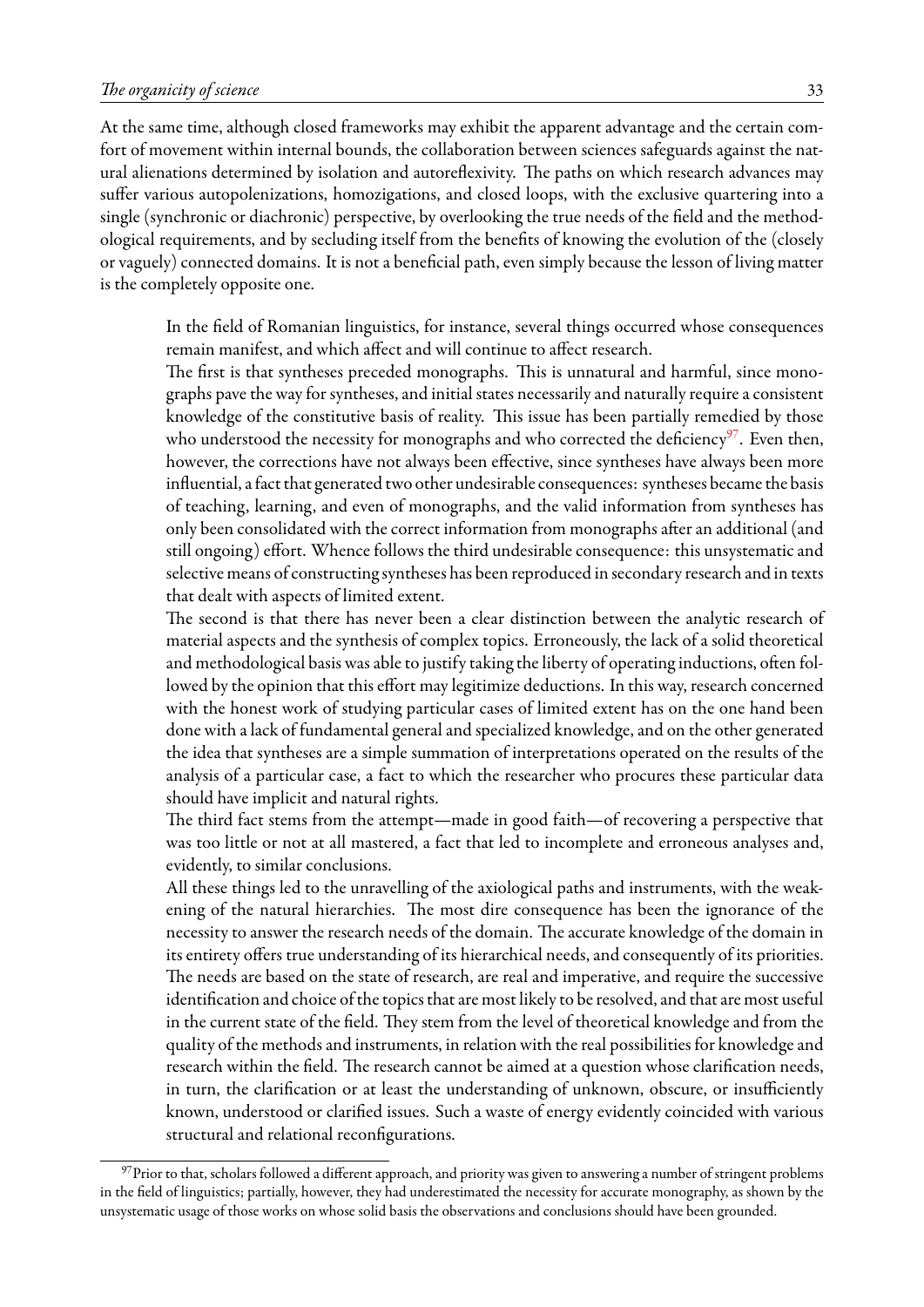For various reasons, the situation was correctly understood by numerous linguists, who chose the difficult but fruitful path; given, however, how actions recoil in science, it is significant that apart from the fact that their effort was infinitely more demanding than if scientific issues had been laid on solid ground from early on, or at least corrected at an earlier stage—they faced at every step the danger of being mistaken, precisely because of the instability and speciousity of the preceding works they had to process. With the passage of time, for many varied causes, such a state of affairs becomes more and more difficult to correct, though one thing remains certain: the cost keeps increasing with each passing day.

This situation, rooted in the narrow context that generated the illusion that things can be solved with other types of efforts and in other ways, ought to be corrected.

Regardless of the level at which research is performed (a clear-cut issue, a number of correlated issues, or a complex topic) and regardless of the type of endeavour (analytic or synthetic, diachronic—prospective or retrospective—or synchronic), the need for profound theoretical knowledge in the field is paramount. In the same philosophical sense, there is a necessity to understand how other sciences report that reality is structured, functions, and evolves. Undoubtedly, the analysis of a grammatical conjunction does not require expertise in the natural sciences, but the true understanding of the roles of this connector implies the understanding of how other types of connectors exist and function in reality—a deep knowledge that most often is not acquired from one's own field, but, optimally, from the field in which that reality most genuinely reveals itself. This effort may then yield the ultimate reward: the stone laid in the edifice of linguistics will not undermine, but strengthen it.

The rethinking of science as an organism calls for a major change of conceptual and operational paradigms. First, each human science would start off its endeavour from the common set of knowledge and methods. Beyond the special aspects of each science, there are pieces of knowledge, truths, and particular aspects that are better revealed and observed by certain sciences (due to their specific objects, methods or approach, or since reality can be observed differently from that perspective). These can be communicated in linguistic forms accessible to others, the benefits spanning from the possibility to search, within one's own domain, the concrete forms of manifestation of that aspect, to the improvement of knowledge, with multiple ensuing consequences.

Second, each science can examine its own domain with its means of research and analysis, thus observing, isolating, refining specific aspects with characteristic instruments. This is the area in which the autonomy of each science is guaranteed and complete, the limits being set only by the dangers of mannerism, autoreflection, etc., and avoided by using the toolkit with which the researcher has descended into the depths of the cell, and by understanding the necessity to revert to the integrality of the organism.

In the third step, the processed products—now tried and true, clarified, and reconsidered from the common collaborative perspective—are brought back into the common space in order to serve the humanist synthesis, the one that constitutes the organism of science. In this way, research becomes a path rather than a space; a communal effort rather than a solitary endeavour.

### <span id="page-33-0"></span>**10. Conclusion**

As it reaches beyond the level of senses and intuition, the human knowledge of reality seeks meanings, symmetries, and harmonies which—if not found—are induced as *idola tribus*. Further along, it discovers the diversity of reality; the dominion of senses and passions over reason will classify and judge, will set stakes and express prejudice, *idola specus*, after which, purified and lucid in relation to its own endeavour and to reality itself, will seek in good faith the meanings of words, though it will only find their images, *idola fori*, and often, even before liberating itself from the terminological confusion, will institute the dogma, *idola theatri* ([Bacon](#page-34-22), [1957](#page-34-22)). Without being able to fully elude the dominion of any one of these categories, this form of existence of matter—the human being—, integrated in the kingdom and the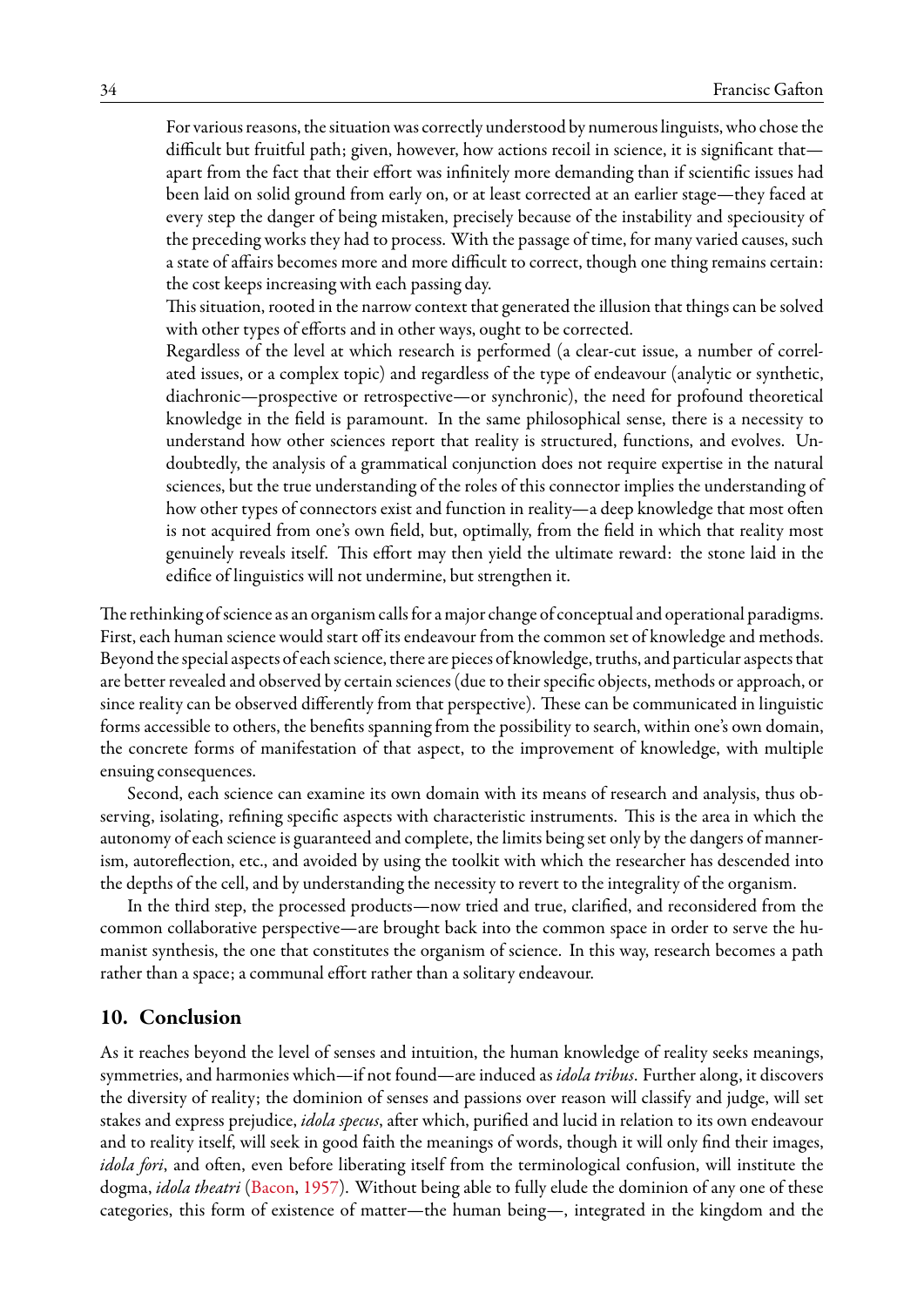phylum of which it is part, possesses still the resources of freeing itself of idols and of gaining access to science, in order to **understand**. It may well be that such a development can only occur by retracing the steps of the very reality which is to be understood; it definitely requires the harmonious collaboration of all the wheels and capabilities of science.

[Translated by Emanuel Gafton]

### <span id="page-34-0"></span>**Bibliography**[\\*](#page-34-23)

- <span id="page-34-4"></span>Ackermann, M. & Chao, L. (2004).*Evolution of cooperation: two or one?*, in "Current Biology", Jan. 20, vol. 14, no. 2, p. R73–74, [CrossRef.](http://dx.doi.org/10.1016/j.cub.2003.12.049)
- <span id="page-34-21"></span>Ackermann, H., Hage, St.R. & Ziegler, W. (2014). *Phylogenetic reorganization of the basal ganglia: A necessary, but not the only, bridge over a primate Rubicon of acoustic communication*, in "Behavioral and Brain Sciences", Dec., vol. 37, no. 6, p. 577–604, [CrossRef.](http://dx.doi.org/10.1017/S0140525X1400003X)
- <span id="page-34-2"></span>Alexander, R.D. (1979). *Darwinism and Human Affairs*, Seattle.
- <span id="page-34-11"></span><span id="page-34-3"></span>Alexander, R.D. (1987). *The biology of moral systems*, New York.
- Alexander, R.D. (1989). *Evolution of the human psyche*, in Mellars, P. & Stringer, C. (eds). *The Human Revolution*, Chicago, p. 455–513.
- <span id="page-34-16"></span>Alper, J.S. & Lange R.V. (1981). *Lumsden-Wilson theory of gene-culture coevolution*, in "Proceedings of the National Academy of Sciences of the U.S.A.", June, vol. 6, no. 78, p. 3976–3979, [CrossRef](http://dx.doi.org/10.1073/pnas.78.6.3976).
- <span id="page-34-18"></span>Alvard, M. (2003). *The adaptive nature of culture*, in "Evolutionary Anthropology", vol. 12, no. 3, p. 136–149, [CrossRef.](http://dx.doi.org/10.1002/evan.10109)
- <span id="page-34-7"></span>Alves, Ch. J., Bertin, M. & Clayton, N.S. (2013). *Evidence of episodic-like memory in cuttlefish*, in "Current Biology", Dec. 2, vol. 23, no. 23, p. R1033–1035, [CrossRef](http://dx.doi.org/10.1016/j.cub.2013.10.021).
- <span id="page-34-12"></span>Andrews, K. (2014). *The Animal Mind: An Introduction to the Philosophy of Animal Cognition*.
- <span id="page-34-20"></span>Andrews, P. (2001). *The psychology of social chess and the evolution of attribution mechanisms: explaining the fundamental attribution error*, in "Evolution and Human Behavior", Jan., vol. 22, no. 1, p. 11–29, [CrossRef](http://dx.doi.org/10.1016/S1090-5138(00)00059-3).
- <span id="page-34-13"></span><span id="page-34-8"></span>Astington, J.W. & Baird, J.A. (ed.) (2005). *Why Language Matters for Theory of Mind*, Oxford, [CrossRef](http://dx.doi.org/10.1093/acprof:oso/9780195159912.001.0001).
- Auersperg, A.M., Szabo, B., vom Bayern, A.M.P. & Kacelnik, A. (2012). *Spontaneous innovation in tool manufacture and use in a Goffin's cockatoo*, in "Current Biology", Nov. 6, vol. 22, no. 21, p. R903–904, [CrossRef](http://dx.doi.org/10.1016/j.cub.2012.09.002).
- <span id="page-34-9"></span>Auersperg, A.M., von Bayern, A.M., Weber, S., Szabadvari, A., Bugnyar, T. & Kacelnik, A. (2014). *Social transmission of tool use and tool manufacture in Goffin cockatoos (Cacatua goffini)*, in "Proceedings of the Royal Society B: Biological Sciences", 3, Sept., vol. 281, no. 1793, [CrossRef.](http://dx.doi.org/10.1098/rspb.2014.0972)
- <span id="page-34-22"></span>Bacon, Fr. (1957). *Noul Organon*, translated by N. Petrescu and M. Florian, București.
- <span id="page-34-15"></span>Bailey, L.H. (1894/2015).*Neo-Lamarckism and Neo-Darwinism*, in "The American Naturalist", vol. 28, p. 661–678, [CrossRef](http://dx.doi.org/10.1086/275987); republished in "Diacronia", no. 2, Jul. 17, 2015, art. A32, [CrossRef](http://dx.doi.org/10.17684/i2A32en).
- <span id="page-34-17"></span>Baldwin, J.M. (1896). *A New Factor in Evolution*, in "The American Naturalist", vol. 30, June, no. 354, p. 441–451; July, no. 355, p. 536–553, [CrossRef.](http://dx.doi.org/10.1086/276408)
- <span id="page-34-19"></span>Baldwin, J.M. (1897). *Social and Ethical Interpretations in Mental Development*, New York.
- <span id="page-34-5"></span>Baldwin, J.M. (1909). *Darwin and the Humanities*, Baltimore.
- Baldwin, J.M. (1917). *Development and Evolution*, London.
- <span id="page-34-1"></span>Ball, Ph. (2015). *Forging patterns and making waves from biology to geology: a commentary on Turing (1952) 'The chemical basis of morphogenesis'*, in "Philosophical Transactions of the Royal Society B: Biological Sciences", Mar. 6, vol. 370, no. 1666, [CrossRef.](http://dx.doi.org/10.1098/rstb.2014.0218)
- <span id="page-34-10"></span>Bania, A., Harris, S., Kinsley, H. & Boysen, S. (2008). *Constructive and deconstructive tool modification by chimpanzees (Pan troglodytes)*, in "Animal Cognition", Jan., vol. 12, no. 1, p. 85–95, [CrossRef](http://dx.doi.org/10.1007/s10071-008-0173-0).
- <span id="page-34-14"></span>Banks, W., Pockett, S. & Gallagher, S. (2006). *Does Consciousness Cause Behavior? An Investigation of the Nature of Intuition*, Cambridge.
- <span id="page-34-6"></span>Barkow, J.H., Cosmides L. & Tooby, J. (ed.) (1992). *The adapted mind: Evolutionary psychology and the generation of culture*, New York.

<span id="page-34-23"></span><sup>\*</sup>Constituted along several years through constant and assiduous study—sometimes naturally, sometimes deliberately and methodically—of numerous texts from the domains and subdomains in question, the bibliography thus outlined reflects the topics of interest in this paper as well as our scruples, rigours, and qualms. The emergent opinion remains, however, ingrained by the specialized instruction in just one of the domains under discussion (which has relatively little weight within the framework of this study), by the multitude and variety of the domains involved, by the often contradictory nuances that arise from the reviewed texts, as well as by our own lack of understanding of numerous aspects. In an attempt to mitigate these shortcomings, we considered that a thorough documentation may offer knowledge and understanding, as well as the right to an opinion, and concurrent citations of different or even divergent points of view may prove useful in fleshing out a fair and balanced opinion.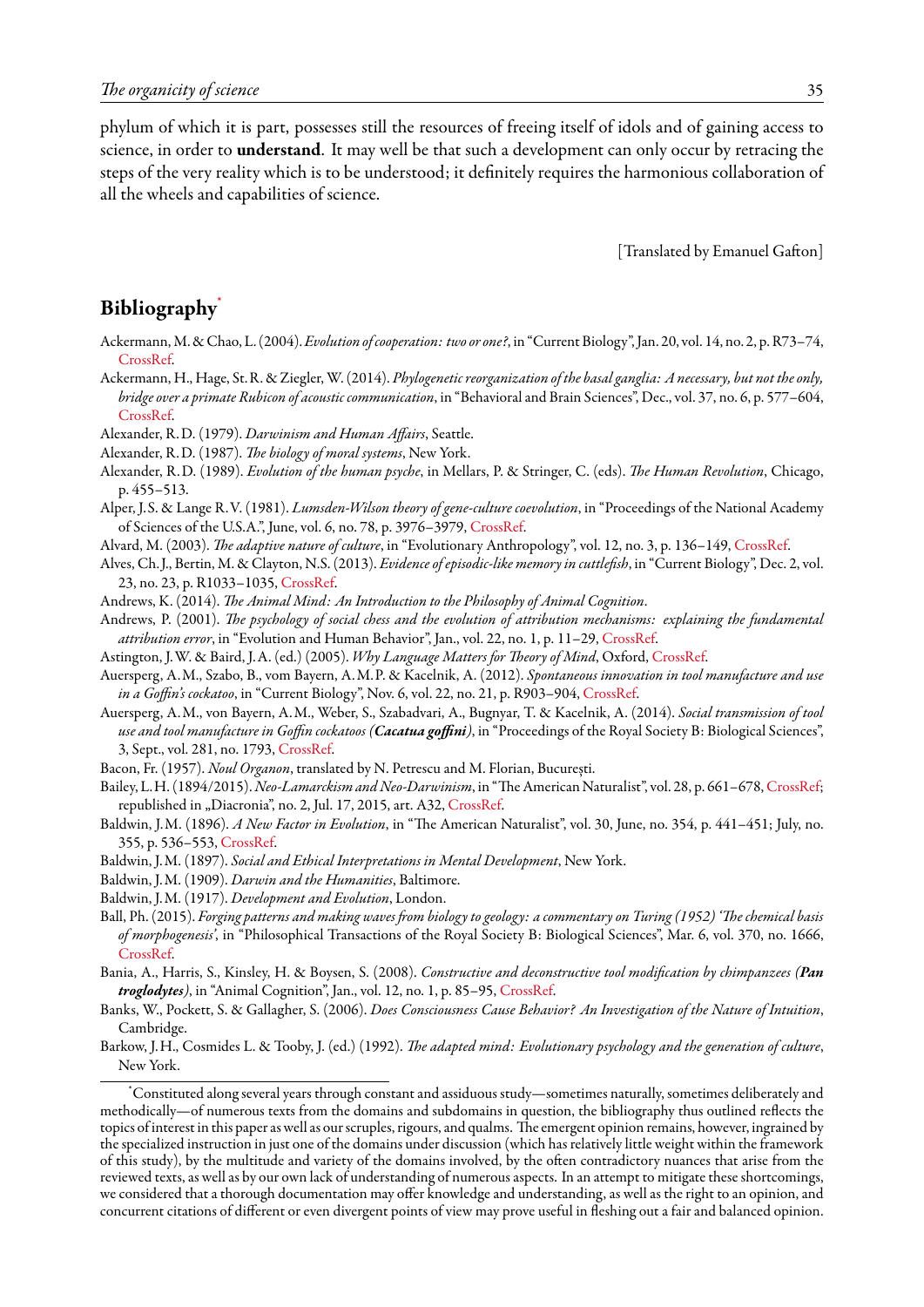<span id="page-35-32"></span>Barnard, A. (2000). *History and Theory in Anthropology*, Cambridge, [CrossRef.](http://dx.doi.org/10.1017/CBO9780511808111)

- <span id="page-35-25"></span>Barrett, L., Henzi, P. & Rendall, D. (2007). *Social brains, simple minds: does social complexity really require cognitive complexity?*, in "Philosophical Transactions of the Royal Society B: Biology", Apr. 29, vol. 362, no. 1480, p. 561–575, [CrossRef](http://dx.doi.org/10.1098/rstb.2006.1995).
- <span id="page-35-2"></span>Bassler, B.L. & Losick, R. (2006). *Bacterially speaking*, in "Cell", Apr. 21, vol. 125, no. 2, p. 237–246, [CrossRef](http://dx.doi.org/10.1016/j.cell.2006.04.001).
- <span id="page-35-31"></span>Bates, L. & Byrne, R. (2010). *Imitation: what animal imitation tells use about animal cognition*, in "Cognitive Sciences", Sept.– Oct., vol 1, no. 5, p. 685–695, [CrossRef](http://dx.doi.org/10.1002/wcs.77).
- <span id="page-35-10"></span>Bateson, P.P.G. & Hinde, R.A. (ed.) (1976). *Growing points in ethology*, Cambridge.
- <span id="page-35-17"></span>Baumeister, R.F. (2010). *The cultural animal: Human nature, meaning, and social life*, Oxford, [CrossRef](http://dx.doi.org/10.1093/acprof:oso/9780195167030.001.0001).
- <span id="page-35-21"></span>Beck, J. (2013). *Why we can't say what animal think*, in "Philosophical Psychology", vol. 26, no. 4, p. 520–546, [CrossRef](http://dx.doi.org/10.1080/09515089.2012.670922).
- <span id="page-35-35"></span>Beckers, G. J., Berwick, R.K. & Bolhuis, J. J. (2014).*Comparative analyses ofspeech and language converge on birds*, in "Behavioral and Brain Sciences", Dec., vol. 37, no. 6, p. 549–550, [CrossRef.](http://dx.doi.org/10.1017/S0140525X13003956)
- <span id="page-35-22"></span>Beekman,M.,Makinson, J.C., Couvillon,M. J., Preece, K. & Schaerf, T.M. (2015).*[Honeybee linguistics—a comparative analysis](https://www.researchgate.net/publication/272493732) [of the waggle dance among species of Apis](https://www.researchgate.net/publication/272493732)*, in "Frontiers in Ecology and Evolution", [CrossRef](http://dx.doi.org/10.3389/fevo.2015.00011).
- <span id="page-35-15"></span>Bekoff, M. (2003). *Consciousness and Self in Animals: Some Reflections*, in "Zygon", vol. 38, p. 229–245, [CrossRef.](http://dx.doi.org/10.1111/1467-9744.00497)
- <span id="page-35-16"></span>Bekoff, M. (2007). *The Emotional Lives of Animals*, New York.
- <span id="page-35-27"></span>Bell, A.V.;, Richerson, P. J. & McElreath, R. (2009). *Culture rather than genes provides greater scope for the evolution of largescale human prosociality*, in "Proceedings of the National Academy of Sciences of the U.S.A.", Oct. 20, vol. 106, no. 42, p. 17671–17674, [CrossRef](http://dx.doi.org/10.1073/pnas.0903232106).
- <span id="page-35-3"></span>Bell, J.S. (1987). *Speakable and unspeakable in quantum mechanics*, Cambridge.
- <span id="page-35-1"></span>Ben-Jacob, E., Cohen, I. & Gutnick, D.L. (1998). *Cooperative organization of bacterial colonies: from genotype to morphotype*, in "Annual Review of Microbiology", 52, p. 779–806, [CrossRef.](http://dx.doi.org/10.1146/annurev.micro.52.1.779)
- <span id="page-35-7"></span>Bentley-Condit, V.K. & Smith, E.O. (2010). *Animal tool use: current definitions and an updated comprehensive catalog*, in "Behaviour", vol. 147, no. 2, p. 185, [CrossRef](http://dx.doi.org/10.1163/000579509X12512865686555).
- <span id="page-35-8"></span>Beran, M. J., Couchman, J. J., Coutinho, M.V.C., Boomer, J. & Smith, D.J. (2010). *Metacognition in Nonhumans: Methodological and Theoretical Issues in Uncertainty Monitoring*, in "Trends and Prospects in Metacognition Research", [CrossRef](http://dx.doi.org/10.1007/978-1-4419-6546-2_2). Bickerton, D. (1990). *Language and Species*, Chicago.
- <span id="page-35-34"></span>Bickerton, D. (2007). *Language evolution: a brief guide for linguists*, in "Lingua", vol. 117, no. 3, p. 510–526, [CrossRef](http://dx.doi.org/10.1016/j.lingua.2005.02.006).
- <span id="page-35-24"></span>Block, N. (1995). *On a confusion about a function of consciousness*, in "Behavioral and Brain Sciences", June, vol. 18, no. 2, p. 227–247 (comentariile și răspunsurile p. 248–287), [CrossRef](http://dx.doi.org/10.1017/S0140525X00038188).
- <span id="page-35-12"></span>Boehm, C. (1999). *Hierarchy in the forest: The evolution of egalitarian behavior*, Cambridge.
- <span id="page-35-13"></span>Boehm, C. (2012). *Moral origins: The evolution of virtue, altruism, and shame*, New York.
- <span id="page-35-37"></span>de Boer, B. & Perlman, M. (2014). *Physical mechanisms may be as important as brain mechanisms in evolution of speech*, in "Behavioral and Brain Sciences", Dec., vol. 37, no. 6, p. 553–554, [CrossRef](http://dx.doi.org/10.1017/S0140525X13004007).
- <span id="page-35-4"></span>Boesch, Ch. (2012). *Wild cultures: A Comparison Between Chimpanzee and Human Cultures*, Cambridge, [CrossRef](http://dx.doi.org/10.1017/CBO9781139178532).
- <span id="page-35-30"></span>Boesch, Ch., Hohmann, G. & Marchant, L. (ed.) (2002). *Behavioural diversity in chimpanzees and bonobos*, Cambridge, [CrossRef.](http://dx.doi.org/10.1017/CBO9780511606397)
- <span id="page-35-23"></span>Bohr, N. (1933). *Light and Life*, in "Nature", Mar., 131, p. 421–423, [CrossRef](http://dx.doi.org/10.1038/131421a0).
- <span id="page-35-9"></span>Bonner, J.T. (1980). *The evolution of culture in animals*, Princeton.
- <span id="page-35-20"></span>Bonnie, K.E. & de Wall, F.B.M. (2012). *Primate Social Origin and the Origin of Gratitude*, in Emmons R.A. & McCullough, M.E. (ed.), *The Origin of Gratitude*, Oxford Scholarship Online, [CrossRef.](http://dx.doi.org/10.1093/acprof:oso/9780195150100.001.0001)
- <span id="page-35-18"></span>Bourke, A.F.G. (2011). *Principles of Social Evolution*, Oxford, [CrossRef.](http://dx.doi.org/10.1093/acprof:oso/9780199231157.001.0001)
- <span id="page-35-19"></span>Bowles, S. & Gintis, H. (2011). *A Cooperative Species, Human Reciprocity and Its Evolution*, Princeton, [CrossRef.](http://dx.doi.org/10.1515/9781400838837)
- <span id="page-35-29"></span>Boyd, B. (2006).*Getting It All Wrong: The proponents of Theory and Cultural Critique could learn a thing or two from bioculture*, in "American Scholar", Sept. 1, vol. 4, no. 75, p. 18–30.
- <span id="page-35-33"></span>Boyd, R. & Richerson, P. J. (1985). *Culture and the evolutionary process*, Chicago.
- <span id="page-35-28"></span>Boyd, R. & Silk, J.B. (2012). *How humans evolved*, New York.
- Boysen, S.T. & Bertnson, G.G. (1989). *Numerical competence in a chimpanzee (Pan troglodytes)*, in "Journal of Comparative Psychology, 103, p. 23–31, [CrossRef](http://dx.doi.org/10.1037/0735-7036.103.1.23).
- <span id="page-35-14"></span>Brooks, D. (2001). *The social animal: The hidden sources of love, character, and achievement*, New York.
- <span id="page-35-26"></span>Broom, D.M., Sena, H. & Moynihan, K.L. (2009). *Pigs learn what a mirror image represents and use it to obtain information*, in "Animal Behaviour", vol. 78, no. 5, p. 1037–1041, [CrossRef](http://dx.doi.org/10.1016/j.anbehav.2009.07.027).
- <span id="page-35-36"></span><span id="page-35-0"></span>Brown, J.L. (1983). *Cooperation – A Biologist's Dilemma*, in "Advances in the Study of Behavior", 13, p. 1–37, [CrossRef.](http://dx.doi.org/10.1016/S0065-3454(08)60284-3)
- Bryant, G.A. (2014). *The evolution of coordinated vocalizations before language*, in "Behavioral and Brain Sciences", Dec., vol. 37, no. 6, p. 551–552, [CrossRef.](http://dx.doi.org/10.1017/S0140525X1300397X)
- <span id="page-35-5"></span>Buchmann, St. & Reppelier, B. (2006). *Letters from the Hive: An Intimate History of Bees, Honey, and Humankind*.
- <span id="page-35-6"></span>Bugnyar, T., Schwab, C., Schloegl, C., Kotrschal, K. & Heinrich, B. (2007). *Ravens judge competitors through experience with play caching*, in "Current Biology", Oct. 23, vol. 17, no. 20, p. 1804–1808, [CrossRef.](http://dx.doi.org/10.1016/j.cub.2007.09.048)
- <span id="page-35-11"></span>Burghardt, G.M. (1985). *Animal awareness: Current perceptions and historical perspective*, in "American Psychologist", Aug., vol. 40, no. 8, p. 905–919, [CrossRef](http://dx.doi.org/10.1037/0003-066x.40.8.905).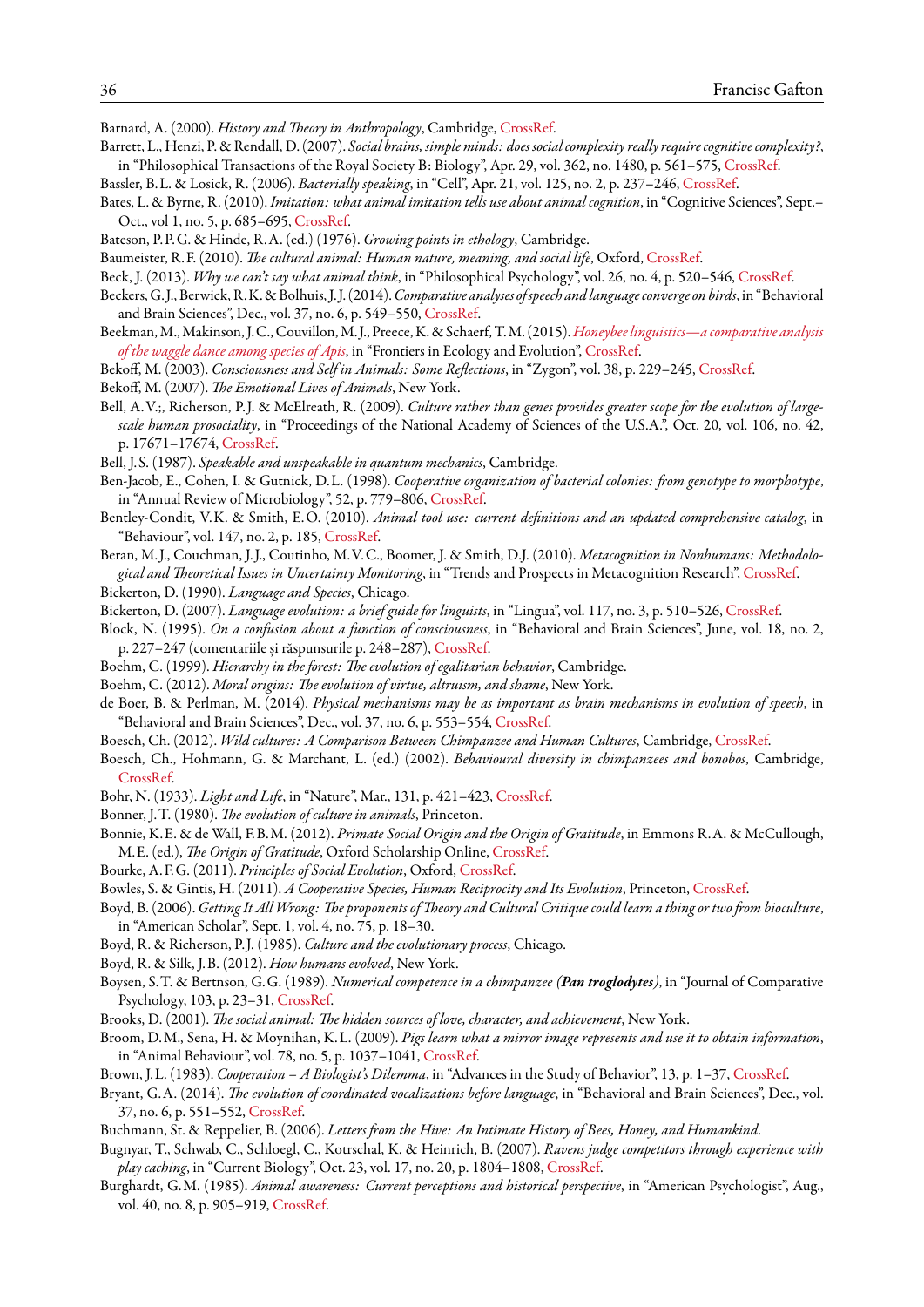- <span id="page-36-34"></span>Bustamante, C.D., Fledel-Alon, A., Williamson, S., Nielsen, R., Hubisz, M.T., Glanowski, S., Tanenbaum, D.M., White, T. J., Sninsky, J. J., Hernandez, R.D., Civello, D., Adams, M.D., Cargill, M. & Clark, A.G. (2005). *Natural selection on proteincoding genes in the human genome*, in "Nature", Oct. 20, vol., 437, no. 7062, p. 1153–1157, [CrossRef](http://dx.doi.org/10.1038/nature04240).
- <span id="page-36-27"></span>Butler, D. & Suddendorf, Th. (2014). *Reducing the neural search space for hominid cognition: What distinguishes human and great ape brains from those of small apes?*, in "Psychonomic Bulletin & Review", June, vol. 21, no. 3, p. 590–619, [CrossRef](http://dx.doi.org/10.3758/s13423-013-0559-0).
- <span id="page-36-17"></span>Byrne, R. & Whiten, A. (ed.) (1988). *Machiavellian intelligence: social expertise and the evolution of intellect in monkeys, apes and humans*, Oxford.
- <span id="page-36-23"></span>Calcott, B. & Sterelny, K. (2011). *The major transitions in evolution revisited*, Cambridge, [CrossRef](http://dx.doi.org/10.7551/mitpress/9780262015240.001.0001).
- <span id="page-36-1"></span>Camazine, S., Deneubourg, J.L., Franks, N., Sneyd, J., Theraulaz, G. & Bonabeau, E. (2001). *Self-Organization in Biological Systems*, Princeton.
- <span id="page-36-24"></span>Campbell, B. (1988). *Human evolution: An Introduction to Man's Adaptations*, New York.
- Campbell, B.G. (ed.) (1972). *Sexual selection and the descent of man*, Chicago.
- <span id="page-36-5"></span>Carroll, J., McAdams, D.P. & Wilson, E.O. (ed.) (2015). *[Darwin's Bridge: Uniting the Sciences and Humanities](https://www.academia.edu/9898810/Darwins_Bridge_Uniting_the_Sciences_and_Humanities_edited_by_Joseph_Carroll_Dan_P._McAdams_and_Edward_O._Wilson)*, Oxford.
- <span id="page-36-29"></span>Cavalli-Sforza, L.L. & Feldman, M.W. (1981). *Cultural transmission and evolution: A quantitative approach*, Princeton, New Jersey.
- <span id="page-36-13"></span>Cheke L.G., Bird C.D. & Clayton, N.S. (2011). *Tool-use and instrumental learning in the Eurasian jay (Garrulus glandarius)*, in "Animal Cognition", May, p. 441–455, [CrossRef](http://dx.doi.org/10.1007/s10071-011-0379-4).
- <span id="page-36-0"></span>Choe, J.K. & Crespi, B. J. (ed.) (1997). *The Evolution of Social Behavior in Insects and Arachnids*, Cambridge.
- <span id="page-36-31"></span>Christiansen, M.H. & Kirby, S. (2003). *Language Evolution*, Oxford, New York, [CrossRef](http://dx.doi.org/10.1093/acprof:oso/9780199244843.001.0001).
- <span id="page-36-25"></span>Christiansen, M.H., Chater, N. & Reali, F. (2009). *The biological and cultural foundations of language*, in "Communicative & Integrative Biology", May–June, vol. 2, no. 3, p. 221–222, [CrossRef](http://dx.doi.org/10.4161/cib.2.3.8034).
- <span id="page-36-26"></span>Christiansen, M.H., Reali, F. & Chater, N. (2011). *Biological Adaptations for Functional Features of Language in the Face of Cultural Evolution*, in "Human Biology", Apr., vol. 83, no. 2, p. 247–259, [CrossRef](http://dx.doi.org/10.3378/027.083.0206).
- <span id="page-36-28"></span>Clark, M.E. (2002). *In Search of Human Nature*, London, New York, [CrossRef](http://dx.doi.org/10.4324/9780203987131).
- <span id="page-36-9"></span>Clayton, N.S. (2007). *Planning for the future by western scrub-jays*, in "Nature", Febr. 22, vol. 445, no. 7130, p. 919–921, [CrossRef.](http://dx.doi.org/10.1038/nature05575)
- <span id="page-36-15"></span>Clayton, N.S., Bussey, T. J. & Dickinson, A. (2003). *Can animals recall the past and plan for the future?*, in "Nature Reviews Neuroscience", Aug., 4, p. 685–691, [CrossRef.](http://dx.doi.org/10.1038/nrn1180)
- <span id="page-36-21"></span>Cochran, Gr. & Harpending, H. (2009). *The 10,000 year explosion: How civilization accelerated human evolution*, New York.
- <span id="page-36-35"></span>Coop, G., Bullaughey, K., Luca, F. & Przeworski, M. (2008).*The Timing of Selection at the Human FOXP2 Gene*, in "Molecular Biology and Evolution", Apr. 15, vol. 25, no. 7, p. 1257–1259, [CrossRef](http://dx.doi.org/10.1093/molbev/msn091).
- <span id="page-36-32"></span>Corballis, M.C. (2009). *The evolution of language*, in "Annals of the New York Academy of Sciences", Mar., 1156, p. 19–43, [CrossRef.](http://dx.doi.org/10.1111/j.1749-6632.2009.04423.x)
- <span id="page-36-33"></span>Corballis, M.C. (2010). *Mirror neurons and the evolution of language*, in "Brain and Language", Jan., vol. 112, no. 1, p. 25–35, [CrossRef.](http://dx.doi.org/10.1016/j.bandl.2009.02.002)
- <span id="page-36-16"></span>Correla, S.P.C., Dickinson, A. & Clayton, N.S. (2007). *Western scrub-jays anticipate future needs independently of their current motivational state*, in "Current Biology", May 15, vol. 17, no. 10, p. 856–861, [CrossRef.](http://dx.doi.org/10.1016/j.cub.2007.03.063)
- <span id="page-36-18"></span>Couchmann, J. J., Coutinho, M.V.C., Beran, M. J. & Smith, J.D. (2010). *Beyond Stimulus Cues and Reinforcement Signals: A New Approach to Animal Metacognition*, in "Journal of Comparative Psychology", vol. 124, no. 4, p. 356–368, [CrossRef](http://dx.doi.org/10.1037/a0020129).
- <span id="page-36-2"></span>Crespi, B. J. (2001). *The Evolution of Social Behavior in Microorganisms*, in "Trends in Ecology & Evolution", Apr. 1, vol. 16, no. 4, p. 178–183, [CrossRef.](http://dx.doi.org/10.1016/S0169-5347(01)02115-2)
- <span id="page-36-10"></span>Crown, C., Laland, K. & Krause J. (ed.) (2011). *Fish Cognition and Behavior (Fish and Aquatic Resources)*, Wiley-Blackwell, [CrossRef.](http://dx.doi.org/10.1002/9781444342536)
- <span id="page-36-30"></span>Crystall, J.D. & Foote, A.L. (2009). *Metacognition in Animals*, in "Comparative Cognition & Behavior Reviews", 4, p. 1–16, [CrossRef.](http://dx.doi.org/10.3819/ccbr.2009.40001)
- <span id="page-36-12"></span>Csibra, G. & Gergely, G. (2009). *Natural pedagogy*, in "Trends in Cognitive Sciences", vol. 13, no. 4, p. 148–153, [CrossRef](http://dx.doi.org/10.1016/j.tics.2009.01.005).
- <span id="page-36-3"></span>Czárán, T. & Hoekstra, R.F. (2009). *Microbial communication, cooperation and cheating: quorum sensing drives the evolution of cooperation in bacteria*, in "PLoS One", Aug. 17, vol. 4, no. 8, e6655, [CrossRef](http://dx.doi.org/10.1371/journal.pone.0006655).
- <span id="page-36-11"></span>Dall, S.R.X., Giraldeau, L.-A., Olsson, O., McNamara, J.M. & Stephens, D.W. (2005). *Information and its use by animals in evolutionary ecology*, in "Trends in Ecology & Evolution", Apr., vol. 20, no. 4, p. 187–193, [CrossRef.](http://dx.doi.org/10.1016/j.tree.2005.01.010)
- <span id="page-36-22"></span>Damasio, A.R. (2010). *Self comes to mind: Constructing the conscious brain*, New York.
- <span id="page-36-14"></span>Darwin, Ch. (1875). *The Descent of Man, and selection in relation to sex*, new edition revised and augmented, New York.
- <span id="page-36-6"></span>Dawkins, R. (2001). *Gena egoistă* [The Selfish Gene], translated by D. Crăciun, București.
- <span id="page-36-7"></span>Dawkins, R. (2009). *Ceasornicarul orb* [The Blind Watchmaker], translated by S. Mudava, București.
- <span id="page-36-19"></span>Deacon, T.W. (1997). *The Symbolic Species: The Co-evolution of Language and the Human Brain*, New York.
- <span id="page-36-4"></span>Deacon, T.W. (2012). *Incomplete Nature: How Mind Emerged from Matter*, New York.
- <span id="page-36-20"></span>Dean, L.G., Kendal, R.L., Schapiro, S. J., Thierry, B. & Laland, K.N. (2012). *Identification of the Social and Cognitive Processes Undelying Human Cumulative Culture*, in "Science", Mar. 2, vol. 335, no. 6072, p. 1114–1118, [CrossRef.](http://dx.doi.org/10.1126/science.1213969)
- <span id="page-36-8"></span>Degler, C.N. (2011). *In Search of Human Nature: The Decline of Darwinism in American Thought*, Oct., Oxford Scholarship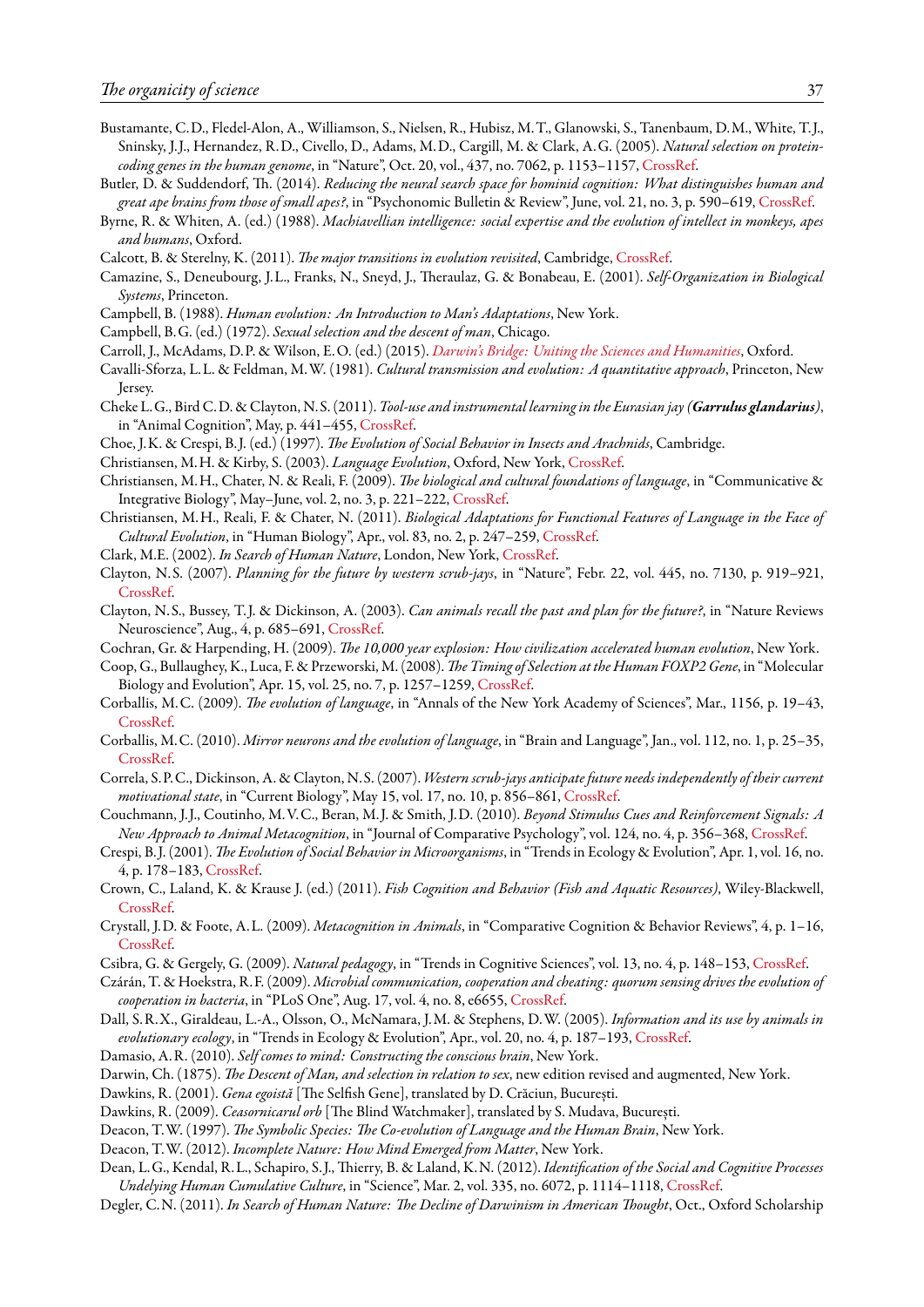Online, [CrossRef.](http://dx.doi.org/10.1093/acprof:oso/9780195077070.001.0001)

- <span id="page-37-21"></span>Delfour, F. & Marten, K. (2001). *Mirror image processing in three marine mammal species: killer whales (Orcinus orca), false killer whales (Pseudorca crassidens) and California sea lions (Zalophus californianus)*, in "Behavioral Processes", Apr., vol. 53, no. 3, p. 181–190, [CrossRef.](http://dx.doi.org/10.1016/S0376-6357(01)00134-6)
- Dobzhansky, Th. (1973). *[Nothing in Biology Makes Sense except in the Light of Evolution](http://www.2think.org/dobzhansky.shtml)*, in "The American Biology Teacher", Mar., vol. 35, no. 3, p. 125–129, [CrossRef.](http://dx.doi.org/10.2307/4444260)
- <span id="page-37-1"></span>Dubern, J. & Diggle, St.P. (2008).*Quorum sensing by 2-alkyl-4-quinolones in Pseudomonas aeruginosa and other bacterial species*, in "Molecular BioSystems", Sept., vol. 9, no. 4, p. 882–888, [CrossRef.](http://dx.doi.org/10.1039/b803796p)
- <span id="page-37-13"></span>Dugatkin, L.A. (1997). *Cooperation among animals: An evolutionary perspective*, New York.
- <span id="page-37-22"></span>Durham, W. (1991). *Coevolution: Genes, culture and human diversity*, Stanford.
- <span id="page-37-12"></span>Eibl-Eibesfeldt, I. (1989). *Human ethology*, New York.
- <span id="page-37-10"></span>Emery, N. J. & Clayton, N.S. (2004). *The mentality of crows: convergent evolution of intelligence in corvids and apes*, in "Science", Dec. 10, vol. 306, no. 5703, p. 1903–1907, [CrossRef](http://dx.doi.org/10.1126/science.1098410).
- <span id="page-37-5"></span>Emery, N. J. & Clayton, N.S. (2008). *Imaginative scrub-jays, causal rooks, and a liberal application of Occam's aftershave*, in "Behavioral and Brain Sciences", Apr., vol. 31, no. 2, p. 134–135, [CrossRef](http://dx.doi.org/10.1017/S0140525X08003609).
- <span id="page-37-32"></span>Enard,W., Przeworski, M., Fisher, S.E., Lai, C.D.L., VictorWiebe, V., Kitano, T., Monaco, A.P. & Paabo, S. (2002). *Molecular evolution of FOXP2, a gene involved in speech and language*, in "Nature", Aug. 22, vol. 418, p. 869–872, [CrossRef](http://dx.doi.org/10.1038/nature01025).
- <span id="page-37-30"></span>Falk, D. (1975). *Comparative Anatomy of the Larynx in Man and the Chimpanzee: Implications for Language in Neanderthal*, in "American Journal of Physical Anthropology", 43, p. 123–132, [CrossRef.](http://dx.doi.org/10.1002/ajpa.1330430116)
- <span id="page-37-23"></span>Feldman, M.W. & Laland, K.N. (1996). *Gene-culture coevolutionary theory*, in "Trends in Ecology & Evolution", Nov., 11, p. 435–457, [CrossRef](http://dx.doi.org/10.1016/0169-5347(96)10052-5).
- <span id="page-37-31"></span>Fischer, S.E., Vargha-Khadem, F., Watkins, K.E., Monaco, K.E. & Pembrey, M.E. (1998). *Localisation of a gene implicated in a severe speech and language disorder*, in "Nature Genetics", Feb., vol. 18, no. 2, p. 168–170, [CrossRef](http://dx.doi.org/10.1038/ng0298-168).
- <span id="page-37-16"></span>Fitch, W.T. (2010). *The Evolution of Language*, Cambridge, [CrossRef](http://dx.doi.org/10.1017/cbo9780511817779).
- <span id="page-37-29"></span>Fitch, W.T. & Reby, D. (2001). *The descended larynx is not uniquely human*, in "Proceedings of the Royal Society B", Aug. 22, vol. 268, no. 1477, p. 1669–1675, [CrossRef](http://dx.doi.org/10.1098/rspb.2001.1704).
- Fitch, W.T., Huber, L. & Bugnyar, T. (2010). *Social cognition and the evolution of language: constructing cognitive phylogenies*, in "Neuron", Mar. 25, vol. 65, no. 6, p. 795–814, [CrossRef.](http://dx.doi.org/10.1016/j.neuron.2010.03.011)
- <span id="page-37-0"></span>Flinn, M.V. (1997). *Culture and the evolution of the social learning*, in "Evolution and Human Behavior", Jan., vol. 18, no. 1, p. 23–67, [CrossRef](http://dx.doi.org/10.1016/S1090-5138(96)00046-3).
- <span id="page-37-3"></span>Foster, K.R., Parkinson, K. & Thompson, Ch.R.L. (2007). *What can microbial genetics teach sociobiology?*, in "Cell", Feb., vol. 23, no. 2, p. 74–80, [CrossRef.](http://dx.doi.org/10.1016/j.tig.2006.12.003)
- <span id="page-37-8"></span>Fouts, R.S. (1973). *Acquisition and testing of gestural signs in four young chimpanzees*, in "Science", vol. 180, no. 4089, p. 978– 980, [CrossRef](http://dx.doi.org/10.1126/science.180.4089.978).
- <span id="page-37-15"></span>Fragaszy, D.M. & Perry, S. (ed.) (2003). *The Biology of Traditions: Models and Evidence*, Cambridge, [CrossRef](http://dx.doi.org/10.1017/cbo9780511584022).
- <span id="page-37-26"></span><span id="page-37-9"></span>Frith, C. (2007). *Making up the mind: How the brain creates our mental world*, Oxford.
- Furlong, E.E., Boose, K. J. & Boysen, S. (2008). *Raking it in: the impact of enculturation on chimpanzee tool use*, in "Animal Cognition", vol. 11, no. 1, p. 83–97, [CrossRef.](http://dx.doi.org/10.1007/s10071-007-0091-6)
- <span id="page-37-14"></span>Gangestad, St.W. & Simpson, J.A. (ed.) (2007). *The evolution of mind: Fundamental questions and controversies*, New York, London.
- <span id="page-37-11"></span>Gardner, R.A., Gardner, B.T. & van Cantfort, T.E. (1989). *Teaching Sign Language to Chimpanzees*, Albany.
- <span id="page-37-27"></span>Gazzaniga, M.S. (1992). *Nature's Mind: Biological Roots of Thinking, Emotions, Sexuality, Language and Intelligence*, New York.
- <span id="page-37-18"></span>Gazzaniga, M.S. (2011). *Who's in Charge? Free Will and the Science of the Brain*, New York.
- <span id="page-37-19"></span>Geary, D.C. (2005). *The origin of mind: Evolution of brain, cognition, and general intelligence*, Washington.
- <span id="page-37-24"></span>Gintis, H. (2011). *Gene-culture coevolution and the nature of human sociality*, in "Philosophical Transactions of the Royal Society B: Biological Sciences", 366, p. 878-888, [CrossRef](http://dx.doi.org/10.1098/rstb.2010.0310).
- <span id="page-37-25"></span>Gintis, H. (2014).*Inclusive fitness and the sociobiology of the genome*, in "Biology & Philosophy", July, vol. 24, no. 4, p. 477–515, [CrossRef.](http://dx.doi.org/10.1007/s10539-013-9404-0)
- <span id="page-37-2"></span>Gloag, E.S., Turnbull, L. & Whitchurch, C.B. (2015). *Bacterial Stigmergy: An Organising Principle of Multicellular Collective Behaviours of Bacteria*, in "Scientifica", [CrossRef.](http://dx.doi.org/10.1155/2015/387342)
- <span id="page-37-6"></span>Goodall, J. (1964). *Tool-using and aimed throwing in a community of free-living chimpanzees*, in "Nature", vol. 201, no. 4926, p. 1264–1266, [CrossRef.](http://dx.doi.org/10.1038/2011264a0)
- <span id="page-37-7"></span>Goodall, J. (2010). *In the Shadow of Man*, Boston, New York.
- <span id="page-37-28"></span>Goodman, M. & Moffat A.S. (ed.) (2002). *Probing Human Origins*, Cambridge.
- <span id="page-37-4"></span>Gordon, D.M. (2010). *Ant Encounters: Interaction Networks and Colony Behavior*, Princeton, [CrossRef.](http://dx.doi.org/10.1515/9781400835447)
- <span id="page-37-17"></span>Gottschall, J. (2012). *The storytelling animal: How stories make us human*, Boston.

<span id="page-37-20"></span>Greenfield, P.M. (1991). *Language, tools and brain. The ontogeny and phylogeny of hierachically organized sequential behaviour*, in "Behavioral and Brain Sciences", Dec., vol. 14, no. 4, p. 531–595, [CrossRef](http://dx.doi.org/10.1017/S0140525X00071235).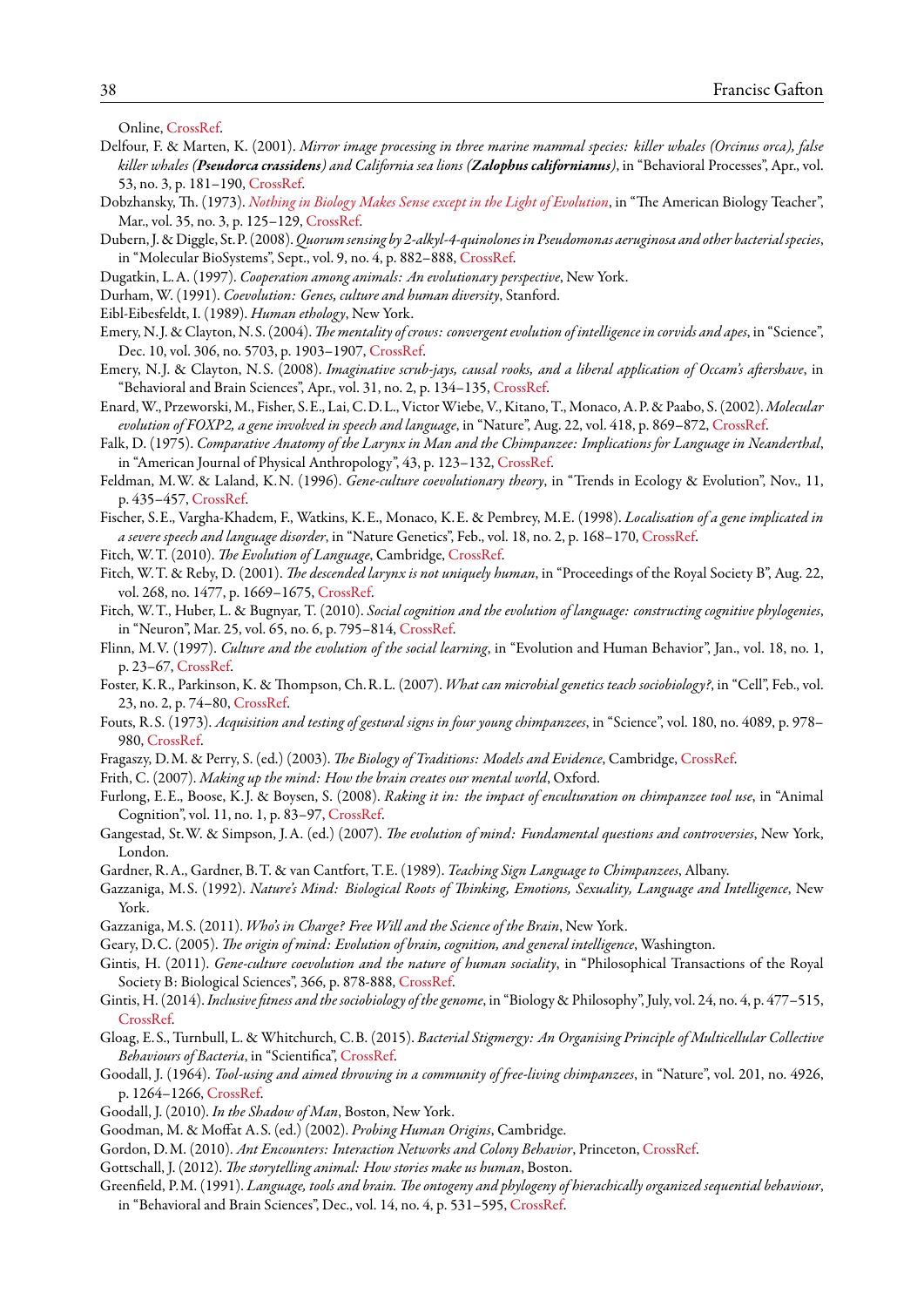- <span id="page-38-21"></span>Gregg, D.C. (2012). *Free Will and Consciousness: A Determinist Account of the Illusion of Free Will*, Plymouth.
- <span id="page-38-16"></span><span id="page-38-15"></span>Griffin, D.R. (1984). *Animal Thinking*, Cambridge, London.
- Griffin, D.R. (2001). *Animal Minds: Beyond Cognition to Consciousness*, Chicago.
- <span id="page-38-17"></span>Griffin, D.R. & Speck G.B. (2004). *New Evidence of Animal Consciousness*, in "Animal Cognition", Jan., vol. 7, no. 1, p. 5–18, [CrossRef.](http://dx.doi.org/10.1007/s10071-003-0203-x)
- <span id="page-38-23"></span>Gruber,Th., Zuberbühler, K., Clément, F. & van Schaik, C. (2015).*Apes have culture but may not knowthatthey do*, in "Frontiers in Psychology", Feb., vol. 6, art. 91, [CrossRef.](http://dx.doi.org/10.3389/fpsyg.2015.00091)
- <span id="page-38-10"></span>Guttridge, T.L., Myrberg, A.A., Porcher, I.F., Sims, D.W. & Krause, J. (2009). *The role of learning in shark behaviour*, Dec., vol. 10, no. 4, p. 450–469, [CrossRef](http://dx.doi.org/10.1111/j.1467-2979.2009.00339.x).
- <span id="page-38-11"></span>Guttridge, T.L., van Dijk, S., Stamhuis, E. J., Krause, J., Gruber, S.H. & Brown, C. (2013). *Social learning in juvenile lemon sharks, Negaprion brevirostris*, in "Animal Cognition", Jan., vol. 16, no. 1, p. 55–64, [CrossRef](http://dx.doi.org/10.1007/s10071-012-0550-6).
- <span id="page-38-12"></span>Guttridge, T.hspL. & Brown, C. (2014). *Learning and memory in the Port Jackson shark, Heterodontus portusjacksoni*, in "Animal Cognition", Mar., vol. 17, no. 2, p. 415–425, [CrossRef](http://dx.doi.org/10.1007/s10071-013-0673-4).
- <span id="page-38-0"></span>Hagen, S. J. (ed.) (2015). *The Physical Basis of Bacteria Quorum Communication*, Gainesville, [CrossRef](http://dx.doi.org/10.1007/978-1-4939-1402-9).
- <span id="page-38-30"></span>Hamilton, W.D. (1964a). *The genetical evolution of social behaviour. I*, in "Journal of Theoretical Biology", July, vol. 7, no. 1, p. 1–16, [CrossRef.](http://dx.doi.org/10.1016/0022-5193(64)90038-4)
- <span id="page-38-31"></span>Hamilton, W.D. (1964b). *The genetical evolution of social behaviour. II*, in "Journal of Theoretical Biology", July, vol. 7, no. 1, p. 17–52, [CrossRef](http://dx.doi.org/10.1016/0022-5193(64)90039-6).
- <span id="page-38-1"></span>Hammerstein, P. (ed.) (2003). *Genetic and Cultural Evolution of Cooperation*, MIT.
- <span id="page-38-19"></span>Hardy, S.B. (2009). *Mothers and others: The evolutionary origins of mutual understanding*, Cambridge.
- <span id="page-38-8"></span>Hare, B., Call, J., Agnetta, B. & Tomasello, M. (2000). *Chimpanzees know what conspecific do and do not see*, in "Animal Behaviour", Apr., vol. 59, no. 4, p. 771–785 [\(CrossRef.](http://dx.doi.org/10.1006/anbe.1999.1377)
- <span id="page-38-9"></span>Hare, B., Call, J. & Tomasello, M. (2006). *Chimpanzees deceive a human competitor by hiding*, in "Cognition", Oct., vol. 101, no. 3, p. 495–514, [CrossRef.](http://dx.doi.org/10.1016/j.cognition.2005.01.011)
- <span id="page-38-24"></span>Hauser, M.D. (2000). *The Evolution of Communication*, MIT.
- <span id="page-38-33"></span>Hauser, M.D. (2001). *Wild Minds: What Animals Really Think*, New York.
- <span id="page-38-34"></span>Hauser, M.D., Chomsky, N. & Fitch, W.T. (2002). *The Faculty of language: What Is It, Who Has It, and How Did It Evolve?*, in "Science", Nov. 22, vol. 298, no. 5598, p. 1569–1579, [CrossRef](http://dx.doi.org/10.1126/science.298.5598.1569).
- <span id="page-38-27"></span>Heinrich, J. (2004). *Cultural group selection, coevolutionary processes and large-scale cooperation*, in "Journal of Economic Behavior & Organization", 53, p. 3–35, [CrossRef.](http://dx.doi.org/10.1016/S0167-2681(03)00094-5)
- <span id="page-38-26"></span>Heinrich, J. & McElreath, R. (2003). *The Evolution of Cultural Evolution*, in "Evolutionary Anthropology", May 19, vol. 12, no. 3, p. 123–135, [CrossRef.](http://dx.doi.org/10.1002/evan.10110)
- <span id="page-38-18"></span>Herrmann, E. & Tomasello M. (2006). *Apes' and children's understanding of cooperative and competitive motives in a communicative situation*, in "Developmental Science", vol. 9, no. 5, p. 518–529, [CrossRef](http://dx.doi.org/10.1111/j.1467-7687.2006.00519.x).
- <span id="page-38-7"></span>Herrmann, E., Wobber, V. & Call, J. (2008). *Great Apes' (Pan troglodytes, Pan paniscus, Gorilla gorilla, Pongo pygmaeus) understanding of tool functional properties after limited experience*, in "Journal of Comparative Psychology", vol. 122, no. 2, p. 220–230, [CrossRef](http://dx.doi.org/10.1037/0735-7036.122.2.220).
- <span id="page-38-28"></span>Heyes, C.M. (1993). *Imitation, culture and cognition*, in "Animal Behavior", Nov, vol. 5, no. 46, p. 999–1010, [CrossRef.](http://dx.doi.org/10.1006/anbe.1993.1281)
- <span id="page-38-13"></span>Heyes, C.M. (1994). *Social learning in animals: categories and mechanisms*, in "Biological Reviews", May, vol. 69, no. 2, p. 207– 231, [CrossRef](http://dx.doi.org/10.1111/j.1469-185X.1994.tb01506.x).
- <span id="page-38-35"></span>Heyes, C.M. (2012).*Grist and mills: on the cultural origins of cultural learning*, in "Philosophical Transactions of Royal Society B", Aug., vol. 367, no. 1599, p. 2181–2191, [CrossRef.](http://dx.doi.org/10.1098/rstb.2012.0120)
- <span id="page-38-25"></span>Hinton, G.E. & Nowlan, S. J. (1987). *How learning can guide evolution*, in "Complex Systems", vol. 3, no. 1, p. 495–502.
- <span id="page-38-6"></span>Hobaiter, C. & Byrne, R.W. (2011). *The gestural repertoire of the wild chimpanzee*, in "Animal Cognition", Sept., vol. 14, no. 4, p. 745–767, [CrossRef](http://dx.doi.org/10.1007/s10071-011-0409-2).
- <span id="page-38-5"></span>Hochner, B., Shomrat, T. & Graziano, F. (2006). *The Octopus: a model for a comparative analysis of the evolution of learning and memory mechanisms*, in "Biology Bulletin", 210, p. 308–317.
- <span id="page-38-14"></span>Hockett, C. (1960). *The origin of speech*, in "Scientific American", vol. 203, no. 3, p. 88–96, [CrossRef.](http://dx.doi.org/10.1038/scientificamerican0960-88)
- <span id="page-38-20"></span>Hofstadter, D.R. (1982). *Can creativity be mechanized?*, in "Scientific American", Sept., vol. 247, p. 20–29.
- <span id="page-38-29"></span>Hohmann, G. & Fruth, B. (2003). *Culture in Bonobos? Between-species and within-species variation in behavior*, in "Current Anthropology", Aug.–Oct., vol. 44, no. 4, p. 563–571, [CrossRef](http://dx.doi.org/10.1086/377649).
- <span id="page-38-22"></span>Holzhaider L.C., Hunt, G.R. & Gray, J.D. (2010). *Social learning in New caledonian crows*, in "Learning & Behavior", Aug., vol. 30, no. 3, p. 206–219, [CrossRef](http://dx.doi.org/10.3758/LB.38.3.206).
- <span id="page-38-32"></span>Horner, V., Proctor, D., Bonnie, K.E., Whiten, A. & de Waal, F.B.M. (2010). *Prestige affects cultural learning in chimpanzees*, in Public Library of Science one, May 19, vol. 5, no. 5, e10625, [CrossRef.](http://dx.doi.org/10.1371/journal.pone.0010625)
- <span id="page-38-3"></span>Hölldobler, B. & Wilson, E.O. (1990). *Ants*, Harvard.
- <span id="page-38-4"></span>Hölldobler, B. & Wilson, E.O. (2009). *The Superorganism: the Beauty, Elegance, Strangesness of Insect Societies*.
- <span id="page-38-2"></span>Hume, D. (1987). *Cercetare asupra intelectului omenesc* [An Enquiry Concerning Human Understanding], translated by M. Flonta, A.-P. Iliescu and C. Ioniță, București.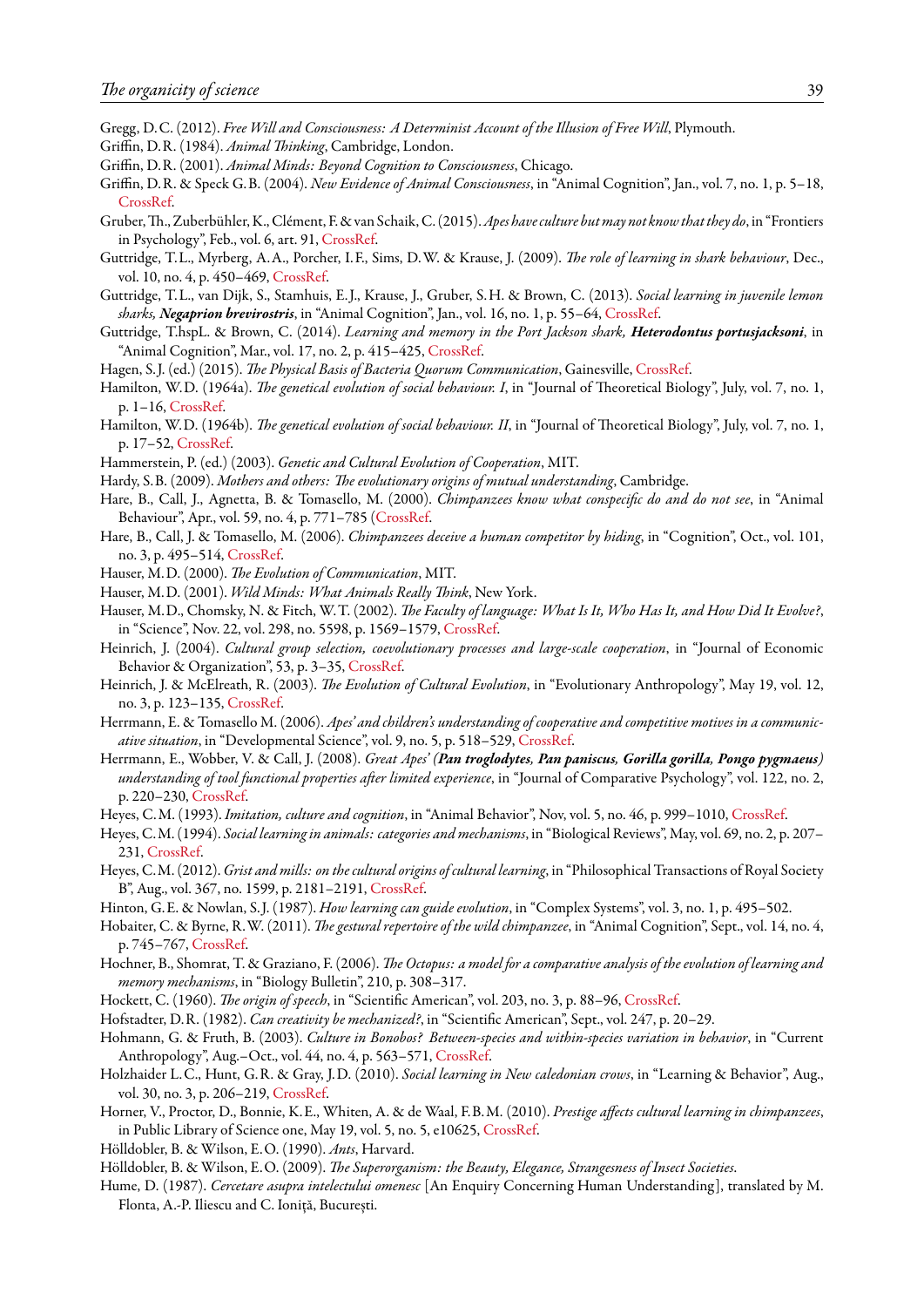- <span id="page-39-7"></span>Hunt, G.R. (1996). *Manufacture and use of hook-tools by New Caledonian crows*, in "Nature", Jan., vol. 379, no. 6562, p. 249– 251, [CrossRef](http://dx.doi.org/10.1038/379249a0).
- <span id="page-39-8"></span>Hunt, G.R. & Gray, R.D. (2003a).*The crafting of hook tools by wild New Caledonian crows*, in "Proceedings of the Royal Society of london, Series B", Feb. 7, vol. 270 suppl. 3, S88–S90, [CrossRef](http://dx.doi.org/10.1098/rsbl.2003.0085).
- <span id="page-39-9"></span>Hunt, G.R. & Gray, R.D. (2003b). *Diversification and cumulative evolution in New Caledonian crow tool manufacture*, in "Proceedings of the Royal Society of London, Series B", Apr. 22, vol. 270, no. 1515, p. 867–874, [CrossRef.](http://dx.doi.org/10.1098/rsbl.2002.2302)
- <span id="page-39-31"></span>Hurford J.R., Studdert-Kennedy, M. & Knight, C. (ed.) (1998). *Approaches to the evolution of language: Social and cognitive bases*, Cambridge.
- <span id="page-39-26"></span>Hyatt, C.W. (1998). *Responses of gibbons (Hylobates lar) to their mirror images*, in "American Journal of Primatology", vol. 45, no. 3, p. 307–311, [CrossRef.](http://dx.doi.org/10.1002/%28SICI%291098-2345%281998%2945%3A3%3C307%3A%3AAID-AJP7%3E3.0.CO%3B2-%23)
- <span id="page-39-21"></span><span id="page-39-4"></span>*Interdisciplinaritatea* = \*\*\*, *Interdisciplinaritatea și științele umane* [Interdisciplinarity and the Humanities], București, 1986. van Inwagen, P. (1983). *An essay on Free Will*, New York.
- <span id="page-39-0"></span>Irons, W. (1998). *Adaptively relevant environments versus the environment of evolutionary adaptedness*, in "Evolutionary Anthropology", vol. 6, no., 6, p. 194–204, [CrossRef.](http://dx.doi.org/10.1002/(SICI)1520-6505)
- <span id="page-39-20"></span>James, W. (1879). *[Are we automata?](http://psychclassics.yorku.ca/James/automata.htm)*, in "Mind", vol. 4, no. 13, p. 1–22, [CrossRef](http://dx.doi.org/10.1093/mind/os-4.13.1).
- <span id="page-39-2"></span>Joyce, R., Calcott B., Sterelny K. & Fraser B. (2013). *Cooperation and it's Evolution*, MIT.
- <span id="page-39-34"></span>Jozefowiez, J., Staddon, J.E.R. & Cerutti, D.T. (2009). *Metacognition in animals: how do we know that they know?*, in "Comparative Cognition & Behavior Reviews", 4, p. 29–39, [CrossRef.](http://dx.doi.org/10.3819/ccbr.2009.40003)
- <span id="page-39-5"></span>Jung, C.G. & Pauli, W. (2012). *The Interpretation of Nature and Psyche: Synchronicity – An Acausal Conecting Principle / The Influence of Archetypal Ideas on the Scientific Theories of Kepler*, New York.
- <span id="page-39-33"></span>Kandel, E.R., Dudai, Y. & Mayford, M.R. (2014). *The Molecular and Systems Biology of Memory*, in "Cell", Mar. 27, vol. 157, no. 1, p. 163–186, [CrossRef.](http://dx.doi.org/10.1016/j.cell.2014.03.001)
- <span id="page-39-32"></span>Kawamura, S. (1959). *The process of sub-culture propagation among Japanese macaques*, in "Primates", vol. 2, no. 1, p. 43–60, [CrossRef.](http://dx.doi.org/10.1007/BF01666110)
- <span id="page-39-24"></span>Kaznatcheev, A. (2014). *[Misleading models: How learning can guide evolution](https://egtheory.wordpress.com/2014/02/07/learning-guide-evolution/)*, Feb. 7.
- <span id="page-39-22"></span>Keeley, B. (2004). *Anthropomorphism, primatomorphism, mammalomorphism: understanding cross-species comparisons*, in "Biology and Philosophy", Sept., vol. 19, no. 4, p. 521–540, [CrossRef.](http://dx.doi.org/10.1007/sBIPH-004-0540-4)
- <span id="page-39-6"></span>Keller, L. & Gordon, E. (2009). *The Lives of Ants*, Oxford.
- <span id="page-39-1"></span>Keller, L. & Surette, M.G. (2006). *Communication in bacteria: an ecological and evolutionary perspective*, in "Nature Reviews Microbiology", Apr., 4, p. 249–258, [CrossRef](http://dx.doi.org/10.1038/nrmicro1383).
- <span id="page-39-30"></span>Kellogg, W.N. & Kellogg, L.A. (1933). *The Ape and the Child: a study of Environmental Influence Upon Early Behavior*, New York.
- <span id="page-39-14"></span>Kenward, B., Weir, A.A.S., Rutz, Ch. & Kacelnik, A. (2005). *Behavioural ecology: Tool manufacture by naive juvenile crows*, in "Nature", Jan. 13, vol. 433, no. 7022, p. 121, [CrossRef.](http://dx.doi.org/10.1038/433121a)
- <span id="page-39-28"></span>Klein, R.G. (2009). *The human career: Human biological and cultural origins*, Chicago.
- <span id="page-39-27"></span>Klein, R.G. & Blake, E. (2002). *The dawn of human culture*, New York.
- <span id="page-39-19"></span>Koehler, W. (1976). *The mentality of apes*, London, Toronto.
- <span id="page-39-3"></span>Kohlstedt, S.G. & Kaiser, D. (2003). *Science and the American Century: Readings from "Isis"*, Chicago.
- <span id="page-39-10"></span>Kopps, A.M., Ackermann, C.Y., Sherwin, W.B., Allen, S. J., Bejder, L. & Krützen M. (2014). *Cultural transmission of tool use combined with habitat specializations leads to fine-scale genetic structure in bottlenose dolphins*, in "Proceedings of the Royal Society B", Mar. 19, vol. 281, no. 1782, [CrossRef.](http://dx.doi.org/10.1098/rspb.2013.3245)
- <span id="page-39-11"></span>Krützen, M., Kreicker, S., MacLeod, C.D., Learmonth, J., Kopps, A.M.,Walsham, P. & Allen, S. J. (2014).*Culturaltransmission oftool use by Indo-Pacific bottlenose dolphins (Tursiops sp.) provides accessto a novel foraging niche*, in "Proceedings of the Royal Society B", June, vol. 281, no. 1784, [CrossRef](http://dx.doi.org/10.1098/rspb.2014.0374).
- <span id="page-39-12"></span>Ladygina-Kohts, N.N. & de Waal, F.B.M. (2002). *Infant Chimpanzee and Human Child: A Classic 1935 Comparative Study of Ape Emotions and Intelligence*, translator: B. Vekker, New York.
- <span id="page-39-25"></span>Lakatos, L. & Janka, Z. (2008). *Az emberi agy és intelligencia evolúciója*, in "Ideggyógyászati Szemle", July, vol. 61, no. 7–8, p. 220–229.
- <span id="page-39-29"></span>Laland, K.N. & Brown, G.R. (2011). *Sense and nonsense: Evolutionary perspectives on human behaviour*, New York.
- <span id="page-39-17"></span>Laland, K.N. & Galef, B.G. (2009). *The Question of the Animal Culture*, Harvard.
- <span id="page-39-23"></span>Lane, N. (2009). *Life ascending: The ten great inventions of evolution*, New York.
- <span id="page-39-16"></span>Leadbeater, E. (2015). *What evolves in the evolution of social learning?*, in "Journal of Zoology", Jan. 5, vol. 295, no. 1, p. 4–11, [CrossRef.](http://dx.doi.org/10.1111/jzo.12197)
- <span id="page-39-15"></span>Lefebvre, L. (2013). *Brains, innovations, tools and cultural transmission in birds, non-human primates and fossils hominins*, in "Frontiers in Human Neuroscience", June 6, vol. 7, no. 245, [CrossRef](http://dx.doi.org/10.3389/fnhum.2013.00245).
- <span id="page-39-13"></span>Lefebvre, L., Nicolakakis, N. & Boire, B. (2002). *Tools and brains in birds*, in "Behaviour", vol. 139, p. 939–973, [CrossRef.](http://dx.doi.org/10.1163/156853902320387918)
- <span id="page-39-18"></span>Lenneberg, E.H. (1971). *Of language, knowledge, apes, and brains*, in "Journal of Psycholinguistic Research", Mar., vol. 1, no. 1, p. 1–29, [CrossRef](http://dx.doi.org/10.1007/BF01066934).
- <span id="page-39-35"></span>Lenti-Boero, D. (2014). *Early human communication helps in understanding language evolution*, in "Behavioral and Brain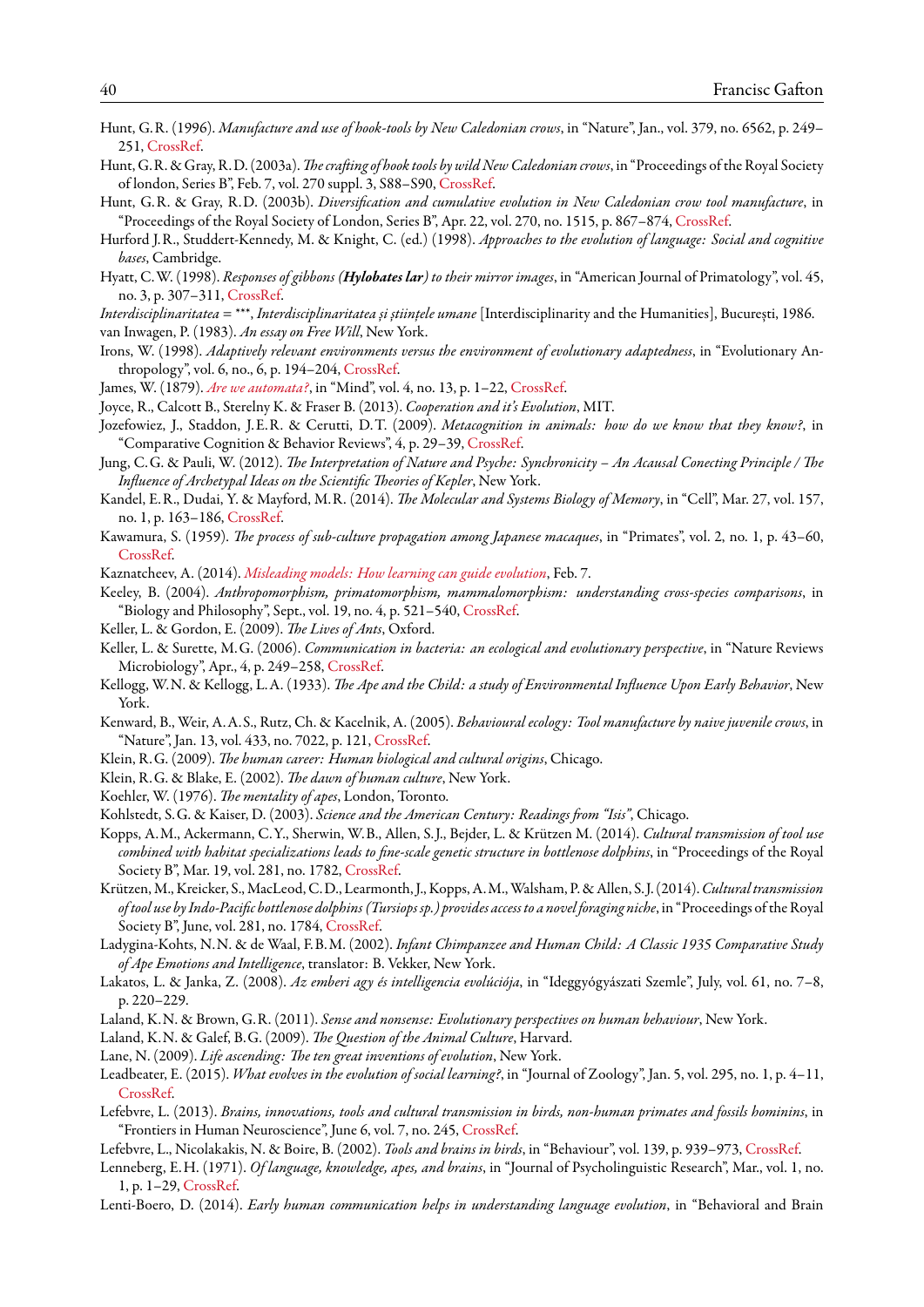Sciences", Dec., vol. 37, no. 6, p. 563–564, [CrossRef.](http://dx.doi.org/10.1017/S0140525X13004081)

- <span id="page-40-15"></span>Libet, B. (1985). *Unconscious Cerebral Initiative and the Role of Conscious Will in Voluntary Action*, in "Behavioral and Brain Sciences", 8, p. 529–566, [CrossRef](http://dx.doi.org/10.1017/s0140525x00044903).
- <span id="page-40-30"></span>Lieberman, P. (2002). *On the nature and evolution of the neural bases of human language*, in "American Journal of Physical Anthropology. Supplement: Yearbook of Physical Anthropology", Dec., vol. 119, no. suppl. 35, p. 36–62, [CrossRef](http://dx.doi.org/10.1002/ajpa.10171).
- <span id="page-40-27"></span>Lindahl, B. I.B. (1997). *Consciousness and biological evolution*, in "Journal of Theoretical Biology", Aug. 21, vol. 187, no. 4, p. 613–629, [CrossRef](http://dx.doi.org/10.1006/jtbi.1996.0394).
- <span id="page-40-18"></span>Linden, D.J. (2007). *The accidental mind*, Cambridge.
- <span id="page-40-22"></span>Lock, A. (ed.) (1978). *Action, Gesture and Symbol*, New York.
- <span id="page-40-9"></span>Lumsden, C. & Wilson, E. (2005). *Genes, Mind and Culture: The Coevolutionary Process*, Singapore, New Jersey, London.
- <span id="page-40-21"></span>Lycett, S. J., Collard, M. & McGrew, W.C. (2007). *Phylogenetic analyses of behavior support existence of culture among wild chimpanzees*, in "Proceedings of the National Academy of Sciences of the U.S.A.", vol. 104, no. 45, p. 17588–17592, [CrossRef.](http://dx.doi.org/10.1073/pnas.0707930104)
- <span id="page-40-28"></span>MacLarnon, A.M. & Hewit, G.P. (1999). *The evolution of human speech: The role of enhanced breathing control*, in "American Journal of Physical Anthropology", July, vol. 109, no. 3, p. 341–363, [CrossRef.](http://dx.doi.org/10.1002/%28SICI%291096-8644%28199907%29109%3A3%3C341%3A%3AAID-AJPA5%3E3.0.CO%3B2-2)
- <span id="page-40-29"></span>MacLean, E.L., Matthews, L. J., Hare, B.A., Nunn, C.L., Anderson, R.C., Aureli, F., Brannon, E.M., Call, J., Drea, C.M., Emery, N. J., Haun, D.B., Herrmann, E., Jacobs, L.F., Platt, M.L., Rosati, A.G., Sandel, A.A., Schroepfer, K.K., Seed, A.M., Tan, J., van Schaik, C.P. & Wobber, V. (2012). *How does cognition evolve? Phylogenetic comparative psychology*, in "Animal cognition", Mar., vol. 15, no. 2, p. 223–238, [CrossRef.](http://dx.doi.org/10.1007/s10071-011-0448-8)
- <span id="page-40-14"></span>Majid, A., Bowerman, M., Kita, S., Haun, D.B.M. & Levinson, St.C. (2004). *Can language restructure cognition? The case for space*, in "Trends in Cognitive Sciences", Mar., vol. 8, no. 3, p. 108–114, [CrossRef.](http://dx.doi.org/10.1016/j.tics.2004.01.003)
- <span id="page-40-10"></span>Matsuzawa, T. (ed.) (2008). *Primate origins of human cognition and behavior*, Tokyo, Berlin, Heidelberg, New York.
- <span id="page-40-31"></span>Mattei, T.A. (2014). *Speech as a breakthrough signaling resource in the cognitive evolution of biological complex adaptive systems*, in "Behavioral and Brain Sciences", Dec., vol. 37, no. 6, p. 564–565, [CrossRef](http://dx.doi.org/10.1017/S0140525X13004111).
- <span id="page-40-2"></span>Matthew, Fr. (2012). *Quantum entanglement shows that reality can't be local*, in "Nature Physics", Oct. 30, [CrossRef](http://dx.doi.org/10.1038/NPHYS2460).
- <span id="page-40-0"></span>Maynard Smith, J. & Harper, D. (2003). *Animal Signals*, Oxford.
- <span id="page-40-24"></span>Maynard Smith, J. & Szathmáry, E. (1995). *The major transitions in evolution*, Oxford.
- <span id="page-40-7"></span><span id="page-40-6"></span>McGrew, W. (1992). *Chimpanzee Material Culture: Implications for Human Evolution*, Cambridge, [CrossRef](http://dx.doi.org/10.1017/cbo9780511565519).
- McGrew, W. (2004). *The Cultured Chimpanzee: Reflections on Cultural Primatology*, Cambridge, [CrossRef.](http://dx.doi.org/10.1017/cbo9780511617355)
- <span id="page-40-26"></span>Mead, M. (1970). *Culture and Commitment: A Study of the Generation Gap*, New York.
- <span id="page-40-25"></span><span id="page-40-23"></span>Mead, M. (2012). *Continuities in cultural evolution*, New Brunswick.
- Mead, M. (ed.) (2003). *Cooperation and competition among primitive peoples*, New Brunswick.
- <span id="page-40-16"></span>Megill, J. (2007). *Naturalism, Physicalism and Epiphenomenalism*, in "Philosophical Psychology", vol. 20, no.6, p. 681–686, [CrossRef.](http://dx.doi.org/10.1080/09515080701665896)
- <span id="page-40-32"></span>Meguerditchian, A., Taglialatela, J.P., Leavens, D.A. & Hopkins, W.D. (2014). *Why vocal production of atypical sounds in apes and its cerebral correlates have a lot to say about the origin of language*, in "Behavioral and Brain Sciences", Dec., vol. 37, no. 6, p. 565–566, [CrossRef.](http://dx.doi.org/10.1017/S0140525X13004135)
- <span id="page-40-20"></span>Mellars, P. & Stringer, Ch.B. (ed.) (1989).*The human revolution: Behavioural and biological perspectives onthe origins of modern humans*, Princeton.
- <span id="page-40-19"></span>Merker, B. (2007). *Consciousness without a cerebral cortex: A challenge for neuroscience and medicine*, in "Behavioral and Brain Sciences", vol. 30, no. 1, p. 63–134, [CrossRef.](http://dx.doi.org/10.1017/S0140525X07000891)
- <span id="page-40-11"></span>Mesoudi, A. (2011). *Cultural Evolution: How Darwinian Theory Can Explain Human Culture & Synthesize the Social Sciences*, Chicago, [CrossRef](http://dx.doi.org/10.7208/chicago/9780226520452.001.0001).
- <span id="page-40-12"></span>Metcalfe, J. & Shimamura, A.P. (1994). *Metacognition: knowing about knowing*, Cambridge.
- Michod, R.E. (1996). *Cooperation and conflict in the evolution of individuality. II. Conflict mediation*, in "Proceedings of the Royal Society B: Biological Sciences", July 22, vol. 263, no. 1372, p. 813–822, [CrossRef.](http://dx.doi.org/10.1098/rspb.1996.0121)
- Michod, R.E. (1997). *Cooperation and conflict in the evolution of individuality. I. Multilevel selection of the organism*, in "The American Naturalist", Apr., vol. 149, no. 4, p. 607–645, [CrossRef](http://dx.doi.org/10.1086/286012).
- <span id="page-40-3"></span>Michod, R.E. & Roze, D. (2001). *Cooperation and conflict in the evolution of multicellularity*, in "Heredity" (Edinb), Jan., vol. 86, no. 1, p. 1–7, [CrossRef](http://dx.doi.org/10.1046/j.1365-2540.2001.00808.x).
- <span id="page-40-17"></span>Miller, E.K., Freedman, D. J. &Wallis, J.D. (2002).*The Prefrontal Cortex: Categories, Concepts and Cognition*, in "Philosophical Transactions of the Royal Society B: Biological Sciences", Aug. 29, vol. 357, no. 1424 p. 1123–1136, [CrossRef.](http://dx.doi.org/10.1098/rstb.2002.1099)
- <span id="page-40-13"></span>Moll, H. & Tomasello, M. (2007). *Cooperation and human cognition: the Vygotskian intelligence hypothesis*, in "Philosophical Transactions of the Royal Society B: Biological Sciences", vol. 362, no. 1480, p. 639–648, [CrossRef.](http://dx.doi.org/10.1098/rstb.2006.2000)
- <span id="page-40-4"></span>Morris, D. (1999). *The naked ape: The controversial classic of man's origins*, New York.
- <span id="page-40-5"></span>Moss, C. (1988). *Elephant memories: Thirteen years in the life of an elephant family*, New York.
- <span id="page-40-1"></span>Nadell, C.D., Bucci, V., Drescher, K., Levin, S.A., Bassler, B.L. & Xavier, J.B. (2013). *Cutting through the complexity of cell collectives*, in "Proceedings of the Royal Society B: Biological Sciences", Jan 30, vol. 280, no. 1755, [CrossRef.](http://dx.doi.org/10.1098/rspb.2012.2770)
- <span id="page-40-8"></span>Nelson, T.O. (ed.) (1992). *Metacognition: Core readings*, Toronto, [CrossRef](http://dx.doi.org/10.1007/978-1-4419-6546-2_2).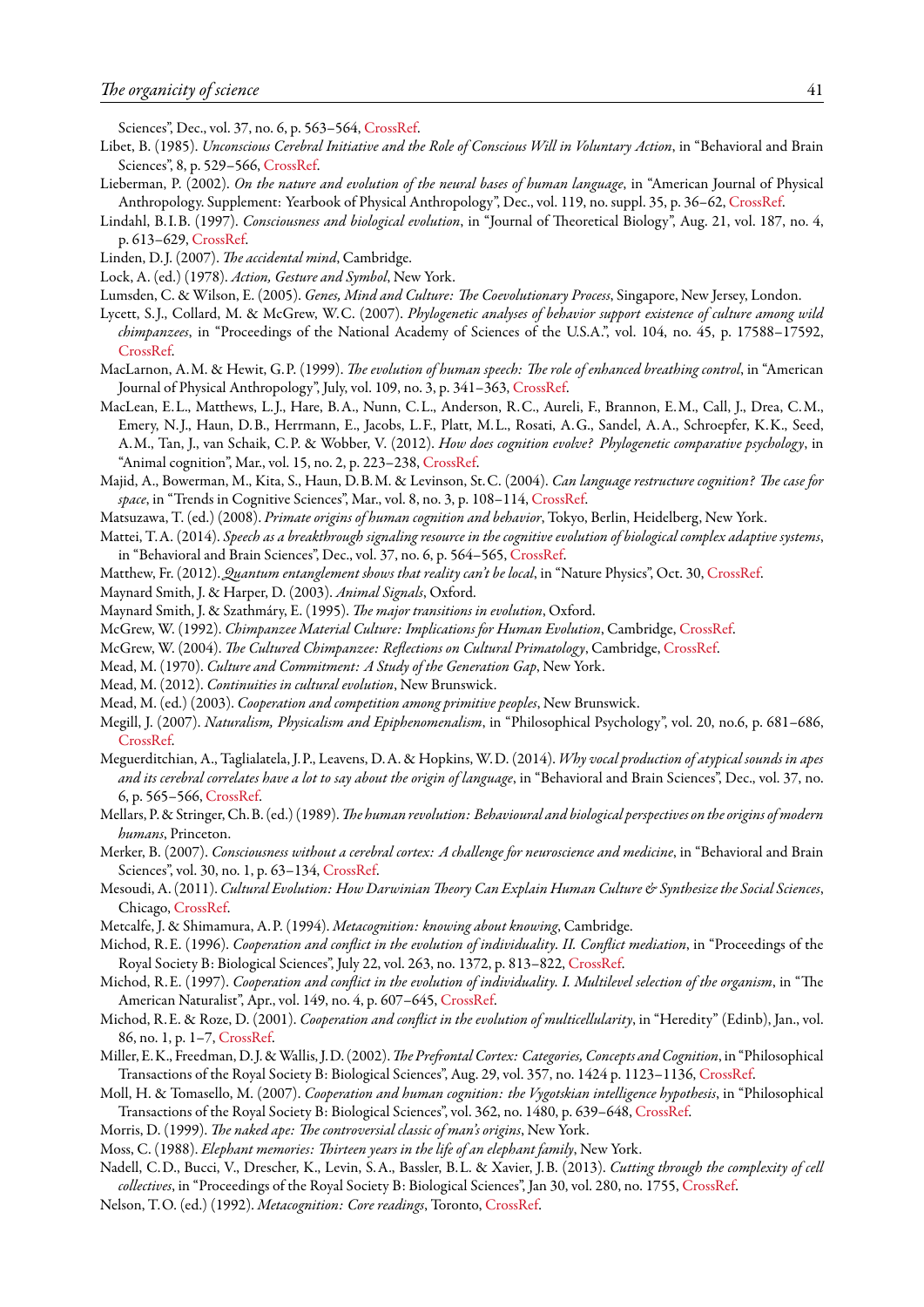<span id="page-41-1"></span>Nesse, M.H. (ed.) (1995). *Bio-aesthetics: bridging the gap between evolutionary theory and the arts*.

- <span id="page-41-15"></span>Nisbett, R.E. & Wilson, T.D. (1977). *Telling More Than We Can Know: Verbal Reports on Mental Processes*, in "Psychological Review", vol. 84, no. 3, p. 231–259, [CrossRef](http://dx.doi.org/10.1037/0033-295x.84.3.231).
- <span id="page-41-6"></span>Nishida, T. (1968). *The social group of wild chimpanzees in the Mahali Mountains*, in "Primates", Sept., vol. 9, no. 3, p. 167–224, [CrossRef.](http://dx.doi.org/10.1007/bf01730971)
- <span id="page-41-20"></span>Noad, M. J., Cato, D.H., Bryden, M.M., Jenner, M.-N. & Jenner, K.C.S. (2000).*Cultural revolution in whale songs*, in "Nature", Nov. 30, vol. 408, p. 537, [CrossRef](http://dx.doi.org/10.1038/35046199).
- <span id="page-41-35"></span>O'Bleness, M., Searles, V.B., Varki, A., Gagneux, P. & Sikela, J.M. (2012). *Evolution of genetic and genomic features unique to the human lineage*, in "Nature Reviews Genetics", Dec., vol. 13, no. 12, p. 853–866, [CrossRef](http://dx.doi.org/10.1038/nrg3336).
- <span id="page-41-36"></span>Oller, D.K. (2014). *Phonation takes precedence over articulation in development as well as evolution of language*, in "Behavioral and Brain Sciences", Dec., vol. 37, no. 6, p. 567–568, [CrossRef.](http://dx.doi.org/10.1017/S0140525X13004159)
- <span id="page-41-11"></span>Orban, G.A. & Caruana, F. (2014). *The neural basis of human tool use*, in "Frontiers in psychology", Apr. 9, vol. 9, no. 5, p. 310, [CrossRef.](http://dx.doi.org/10.3389/fpsyg.2014.00310)
- <span id="page-41-23"></span>Osborn, H.F. (1897). *The limits of organic selection*, in "The American Naturalist", Nov., 31, p. 944–951, [CrossRef](http://dx.doi.org/10.1086/276734).
- <span id="page-41-5"></span>Osborn, H.F. (2014). *De la greci la Darwin* [From the Greeks to Darwin], translated by Al. Gafton and A. Chirilă, Iași.
- <span id="page-41-9"></span>Parker, S.T. & Gibson, K.R. (ed.) (1990). *'Language' and Intelligence in Monkeys and Apes: Comparative Developmental Perspectives*, Cambridge, [CrossRef.](http://dx.doi.org/10.1017/cbo9780511665486)
- <span id="page-41-0"></span>Parsek, M.R. & Greenberg, E.P. (2005). *Sociomicrobiology: the connections between quorum sensing and biofilms*, in "Trends Microbiology", Jan, 1, p. 27–33, [CrossRef](http://dx.doi.org/10.1016/j.tim.2004.11.007).
- <span id="page-41-30"></span>Passingham, R. (1982). *The human primate*, London.
- <span id="page-41-31"></span>Pasternak, C. (ed.) (2007). *What makes us human?*, Oxford.
- <span id="page-41-8"></span>Patterson, F.G. & Linden, E. (1981). *The education of Koko*, New York.
- <span id="page-41-21"></span>Payne, K. & Payne, R. (1985). *Large-scale changes over 19 years in songs of humpback whales in Bermuda*, in "Zeitschrift für Tierpsychologie", vol. 68, no. 2, p. 89–114, [CrossRef](http://dx.doi.org/10.1111/j.1439-0310.1985.tb00118.x).
- <span id="page-41-12"></span>Penn, D.C., Holyoak, K. J. & Povinelli, D. J. (2008). *Darwin's mistake: explaining the discontinuity between human and nonhuman minds*, in "Behavioral and Brain Sciences", Apr., 31, p. 109–130, [CrossRef.](http://dx.doi.org/10.1017/S0140525X08003543)
- <span id="page-41-32"></span>Perry, S. & Manson, J. (2003). *Traditions in monkeys*, in "Evolutionary Anthropology", Apr., vol. 12, no. 2, p. 71–81, [CrossRef.](http://dx.doi.org/10.1002/evan.10105)
- <span id="page-41-26"></span>Pinker, St. (1984). *Language Learnability and Language Development*, Cambridge.
- <span id="page-41-22"></span>Pinker, St. (1997). *How the mind works*, New York.
- <span id="page-41-27"></span>Pinker, St. & Bloom, P. (1990).*Natural language and natural selection*, in "Behavioral and Brain Sciences", vol. 13, no. 4, p. 707– 784, [CrossRef](http://dx.doi.org/10.1017/S0140525X00081061).
- <span id="page-41-3"></span>Popper, K. (2002). *The Logic of Scientific Discovery*, London.
- <span id="page-41-4"></span>Popper, K. (2012). *The Two Fundamental Problems of the Theory of Knowledge*, London, New York.
- <span id="page-41-34"></span>Povinelli, D. (2003). *Folk Physics for Apes: The Chimpanzee's theory of how the world works*, Oxford, [CrossRef](http://dx.doi.org/10.1093/acprof:oso/9780198572190.001.0001).
- <span id="page-41-19"></span>Povinelli, D.J., Gallup, G.G.jr., Eddy, T.J., Bierschwale, D.T., Engstrom, M.C., Perilloux, H.C. & Toxopeus, I.B. (1997). *Chimpanzees recognize themselves in mirrors*, in "Animal Behaviour", May 2, vol., 53, no. 5, p. 1083–1088, [CrossRef](http://dx.doi.org/10.1006/anbe.1996.0303).
- <span id="page-41-14"></span>Povinelli, D. J., Nelson, K.E. & Boysen, S.T. (1990). *Inferences about guessing and knowing by chimpanzees (Pan troglodytes)*, in "Journal of Comparative Psychology", 104, p. 203–210, [CrossRef](http://dx.doi.org/10.1037/0735-7036.104.3.203).
- <span id="page-41-18"></span>Povinelli, D. J., Rulf, A.B., Landau, K.R. & Bierschwale, D.T. (1993). *Self-recognition in chimpanzees (Pan troglodytes): distribution, ontogeny, and patterns of emergence*, in "Journal of Comparative Psychology", Dec., vol. 107, no. 4, p. 347– 372, [CrossRef](http://dx.doi.org/10.1037//0735-7036.107.4.347).
- <span id="page-41-33"></span>Power, M. (1991). *The Egalitarians: Human and chimpanzee*, Cambridge, [CrossRef.](http://dx.doi.org/10.1017/cbo9780511565533)
- <span id="page-41-7"></span>Premack, D. (1971). *Language in Chimpanzee?*, in "Science", vol. 172, no. 3985, p. 808–822, [CrossRef](http://dx.doi.org/10.1126/science.172.3985.808).
- <span id="page-41-28"></span>Premack, D. (2007). *Human and animal cognition: continuity and discontinuity*, in "Proceedings of the National Academy of Sciences of the U.S.A.", Aug. 28, vol. 104, no. 5, p. 13861–13867, [CrossRef.](http://dx.doi.org/10.1073pnas.0706147104)
- <span id="page-41-29"></span>Premack, D. (2010). *Why Humans Are Unique. Three Theories*, in "Perspectives on Psychological Science", Jan., vol. 5, no. 1, p. 22–31, [CrossRef](http://dx.doi.org/10.1177/1745691609356782).
- <span id="page-41-25"></span>Premack, D. & Premack, J. (1983). *The mind of an ape*, New York.
- <span id="page-41-13"></span>Premack, D. & Woodruff, G. (1978). *Does the chimpanzee have a theory of mind?*, in "Behavioral and Brain Sciences", Dec., vol. 1, no. 4, p. 515–526. [Call, J. & Tomasello, M. (2008). *Does the chimpanzee have a theory of mind? 30 years later*, in "Trends in Cognitive Sciences", May, vol. 12, no. 5, p. 187–192, [CrossRef\]](http://dx.doi.org/10.1016/j.tics.2008.02.010).
- <span id="page-41-16"></span>Preuss, T.M. (2012). *Human brain evolution: From gene discovery to phenotype discovery*, in "Proceedings of the National Academy of Sciences of the U.S.A.", June, 109, suppl. 1, p. 10709–10716, [CrossRef.](http://dx.doi.org/10.1073/pnas.1201894109)
- <span id="page-41-2"></span>Prigogine, I. & Stengers, I. (1984). *Noua alianță. Metomorfoza științei*, translated by C. Boico and Z. Manolescu, București, 1984.
- <span id="page-41-17"></span>Pross, A. (2012). *What is life? How chemistry becomes biology*, Oxford.
- <span id="page-41-10"></span>Pruetz, J. & Bertolani, P. (2007). *Savanna chimpanzees, Pan troglodytes verus, hunt with tools*, in "Current Biology", Mar. 6, vol. 17, no. 6, p. 1–6 [CrossRef](http://dx.doi.org/10.1016/j.cub.12.042).
- <span id="page-41-24"></span>Prusiner, S.B. (1998). *Prions*, in "Proceedings of the National Academy of Sciences of the U.S.A.", Nov. 10, no. 95, vol. 23,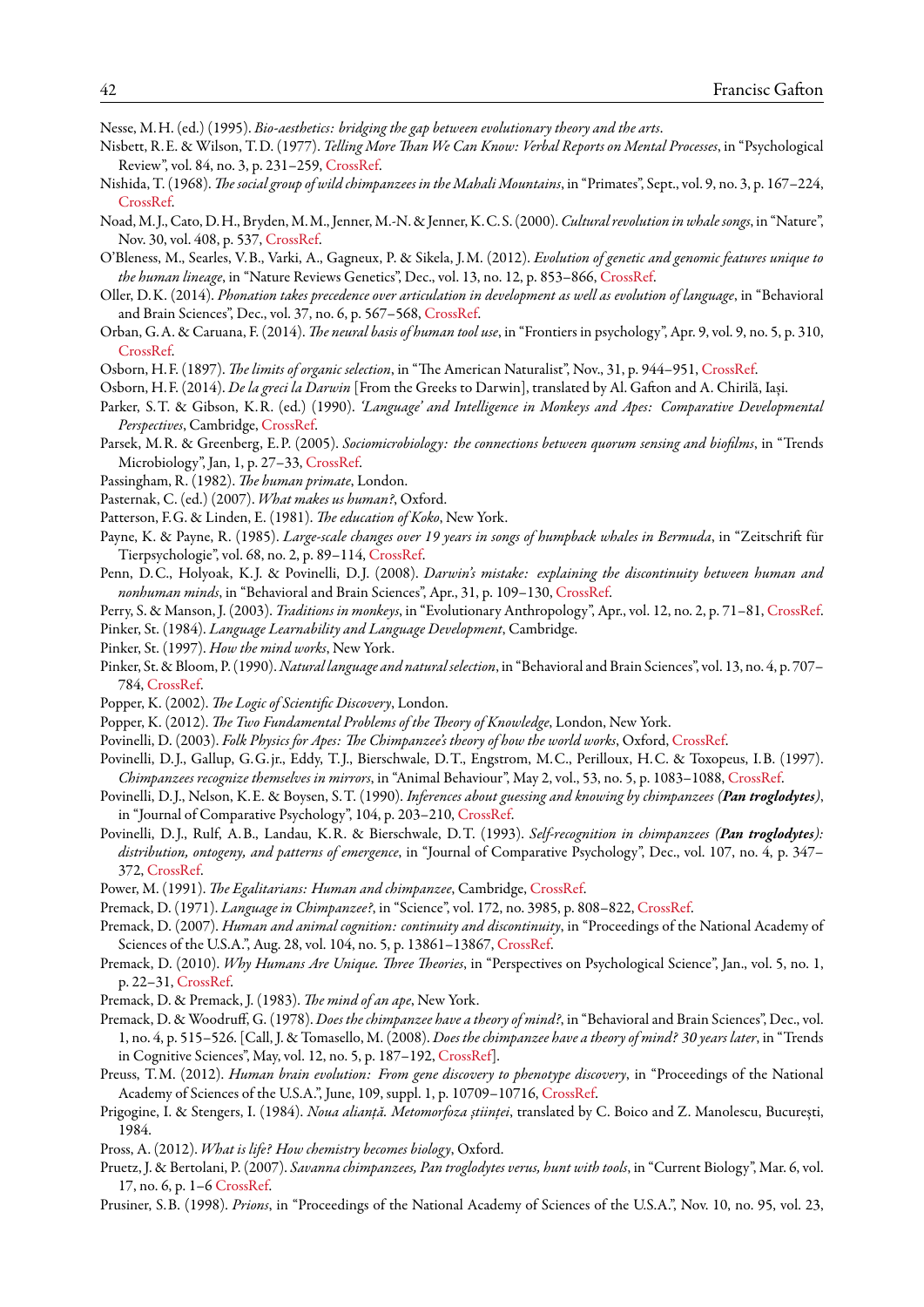p. 13363–13383.

<span id="page-42-28"></span>Purpura, G. J. (2006). *In Search of Human Uniqueness*, in "Philosophical Psychology", vol. 19, no. 4, p. 443–461, [CrossRef.](http://dx.doi.org/10.1080/09515080600726369)

<span id="page-42-27"></span>Pușcariu, S. (1994). *Limba română* [The Romanian Language], II. *Rostirea* [Utterance], București (1st ed.: 1959).

- <span id="page-42-17"></span>Raby, C.R., Alexis, D.M., Dickinson, A. & Clayton, N.S. (2007). *Planning for the future by western scrub-jays*, in "Nature", Febr. 22, vol. 445, no. 7130, p. 919–921, [CrossRef.](http://dx.doi.org/10.1038/nature05575)
- <span id="page-42-1"></span>Rainey, P.B. & Rainey, K. (2003). *Evolution of cooperation and conflict in experimental bacterial populations*, in "Nature", Sept. 4, 425, p. 72–74, [CrossRef.](http://dx.doi.org/10.1038/nature01906)
- Ramsey, G. (2013). *Culture in Humans and other Animals*, in "Biology and Philosophy", vol. 28, no. 3, p. 457–479, [CrossRef](http://dx.doi.org/10.1007/s10539-012-9347-x).
- <span id="page-42-29"></span>Rădulescu-Motru, C. (1932). *Vocația. Factor hotărîtor in cultura popoarelor* [Vocation. A Decisive Factor in the Culture of Peoples], București.
- <span id="page-42-30"></span>Rădulescu-Motru, C. (1998). *Psihologia poporului român* [The Psychology of the Romanian Peoples], edited by Al. Boboc, București.
- <span id="page-42-5"></span>Reid, Ch.R., Garnier, S., Beekman, M. & Latty, T. (2015). *Information integration and multiattribute decision making in nonneuronal organisms*, in "Animal Behaviour", Febr., 100, p. 44–50, [CrossRef.](http://dx.doi.org/10.1016/j.anbehav.2014.11.010)
- <span id="page-42-25"></span>Reiss, D. & Marino, L. (2001). *Mirror self-recognition in the bottlenose dolphin: a case of cognitive convergence*, in "Proceedings of National Acadademy of Scienced of the U.S.A.", vol. 98, no. 10, p. 5937–5942, [CrossRef.](http://dx.doi.org/10.1073/pnas.101086398)
- <span id="page-42-15"></span>Rendell, L. & Whitehead, H. (2001). *Culture in whales and dolphins*, in "Behavioral and Brain Sciences", vol. 24 no. 2, p. 309– 382, [CrossRef](http://dx.doi.org/10.1017/s0140525x0100396x).
- <span id="page-42-14"></span>Rendell, L., Boyd, R., Cownden, D., Enquist, M., Eriksson, K., Feldman, M.W., Fogarty, L., Ghirlanda, S., Lillicrap, T. & Laland, K.N. (2010). *Why Copy Others? Insights from the Social Learning Strategies Tournament*, in "Science", Apr. 9, vol. 328, no. 5975, p. 208–213, [CrossRef.](http://dx.doi.org/10.1126/science.1184719)
- <span id="page-42-26"></span>Richerson, P. J. & Boyd, R. (2005). *Not By Genes Alone: How Culture Transformed Human Evolution*, Chicago, [CrossRef.](http://dx.doi.org/10.7208/chicago/9780226712130.001.0001)
- <span id="page-42-2"></span>Rico-Gray, V. & Oliveira, P.O. (2007). *The Ecology and Evolution of Ant-Plant Interactions*, Chicago.
- <span id="page-42-20"></span>van Riel, G. & Destrée, P. (ed.) (2009). *Ancient perspectives on Aristotle's De anima*, Leuven.
- <span id="page-42-3"></span>Romanes, G. (1884). *Animal intelligence*, New York.
- <span id="page-42-4"></span>Romanes, G. (1900). *Mental evolution in animals, with a posthumous essay on instinct by Charles Darwin*, New York.
- <span id="page-42-0"></span>Rothschild, Fr.S. (2000). *Creation and Evolution: A Biosemiotic Approach*, New Jersey.
- <span id="page-42-18"></span>Runciman, W., Maynard Smith, J. & Dunbar, R. I.M. (ed.) (1996). *Evolution of social behaviour patterns in primates and man*, Oxford.
- <span id="page-42-12"></span>Russon, A.E., Bard, K.A. & Parker, S.T. (ed.) (1996). *Reaching into thought: The minds of the great apes*, Cambridge.
- <span id="page-42-16"></span>Sapolsky, R. (2006). *Social cultures among nonhuman primates*, in "Current Anthropology", vol. 47, no. 4, p. 641–648, [CrossRef.](http://dx.doi.org/10.1086/504162)
- <span id="page-42-8"></span>Savage-Rumbaugh, E.S. & Fields, W.M. (2000). *Linguistic, cultural and cognitive capacities of bonobos (Pan paniscus)*, in "Culture and Psychology", vol. 6, no. 2, p. 131–153, [CrossRef](http://dx.doi.org/10.1177/1354067X0062003).
- Savage-Rumbaugh, E.S., Fields, W.M. & Taglialatela, J.P. (2000). *Ape Consciousness-Human Consciousness: A Perspective Informed by Language and Culture*, in "American Zoologist", vol. 40, no. 6, p. 910–921, [CrossRef](http://dx.doi.org/10.1093/icb/40.6.910).
- <span id="page-42-7"></span>Savage-Rumbaugh, E.S., McDonald, K., Sevcik, R.A., Hopkins,W.D. & Hopkins, E.R. (1986). *Spontaneoussymbol acquisition and communicative use by pygmy chimpanzees (Pan paniscus)*, in "Journal of Experimental Psychology: General", sept., vol. 115, no. 2, p. 211–235.
- <span id="page-42-22"></span>Savage-Rumbaugh, E.S., Murphy, J., Sevcik, R.A., Brakke, K.E., Williams, S.L. & Rumbaugh, D.M. (1993). *Language comprehension in ape and child*, in "Monographs of the Society for Research in Child Development", vol. 58, no. 3–4, p. 1– 222, [CrossRef](http://dx.doi.org/10.2307/1166068).
- <span id="page-42-6"></span>Savage-Rumbaugh, E.S., Rumbaugh, D.M. & McDonald, K. (1985). *Language learning in two species of apes*, in "Neuroscience and Biobehavioral Reviews", vol. 9, p. 653–665, [CrossRef](http://dx.doi.org/10.1016/0149-7634(85)90012-0).
- <span id="page-42-9"></span>van Schaik, C.P. & Knott, Ch.D. (2001). *Geographic variation in tool use on Neesia fruits in orangutans*, in "American Journal of Physical Anthropology", Apr., vol. 114, no. 4, p. 331–342, [CrossRef.](http://dx.doi.org/10.1002/ajpa.1045)
- <span id="page-42-10"></span>van Schaik, C.P., Ancrenaz, M., Brogen, G., Galdikas, B., Knott, Ch.D., Singleton, I., Suzuki, A., Utami, S.S. & Merrill, M. (2003). *Orangutan cultures and the evolution of material culture*, in "Science", Jan. 3, vol. 299, no. 5603, p. 102–105, [CrossRef.](http://dx.doi.org/10.1126/science.1078004)
- <span id="page-42-19"></span>van Schaik, C.P., van Deaner, R.O. & Merrill, M.Y. (1999). *The conditions for tool use in primates: implications for the evolution of material culture*, in "Journal of Human Evolution", 36, p. 719–741, [CrossRef](http://dx.doi.org/10.1006/jhev.1999.0304).
- <span id="page-42-13"></span>Schluessel, V. (2015). *Who would have thought that 'Jaws' also has brains? Cognitive functions in elasmobranches*, in "Animal Cognition", Jan., vol. 18, no. 1, p. 19–37, [CrossRef](http://dx.doi.org/10.1007/s10071-014-0762-z).
- <span id="page-42-11"></span>Schrier, A.M., Harlow, H.F. & Stollnitz, F. (2013). *Behavior of non-human primates*, New York, London, [CrossRef](http://dx.doi.org/10.1016/B978-1-4832-2821-1.50002-1).
- <span id="page-42-21"></span>Schürch, R. & Grüter, Ch. (2014). *[Dancing Bees Improve Colony Foraging Success as Long-Term Benefits Outweigh Short-Term](https://www.researchgate.net/publication/264940990) [Costs](https://www.researchgate.net/publication/264940990)*, [CrossRef](http://dx.doi.org/10.1371/journal.pone.0104660).
- <span id="page-42-23"></span>Searle, J. (2005). *Consciousness*, în: Honderich T., *The Oxford companion to philosophy*, Oxford.
- <span id="page-42-24"></span>Shubin, N. (2008). *Your inner fish: A journey into the 3.5-billion-year history of the human body*, New York, 2008.
- <span id="page-42-31"></span>Snow, C.P. (1993). *The Two Cultures*, Cambridge, [CrossRef.](http://dx.doi.org/10.1017/CBO9780511819940)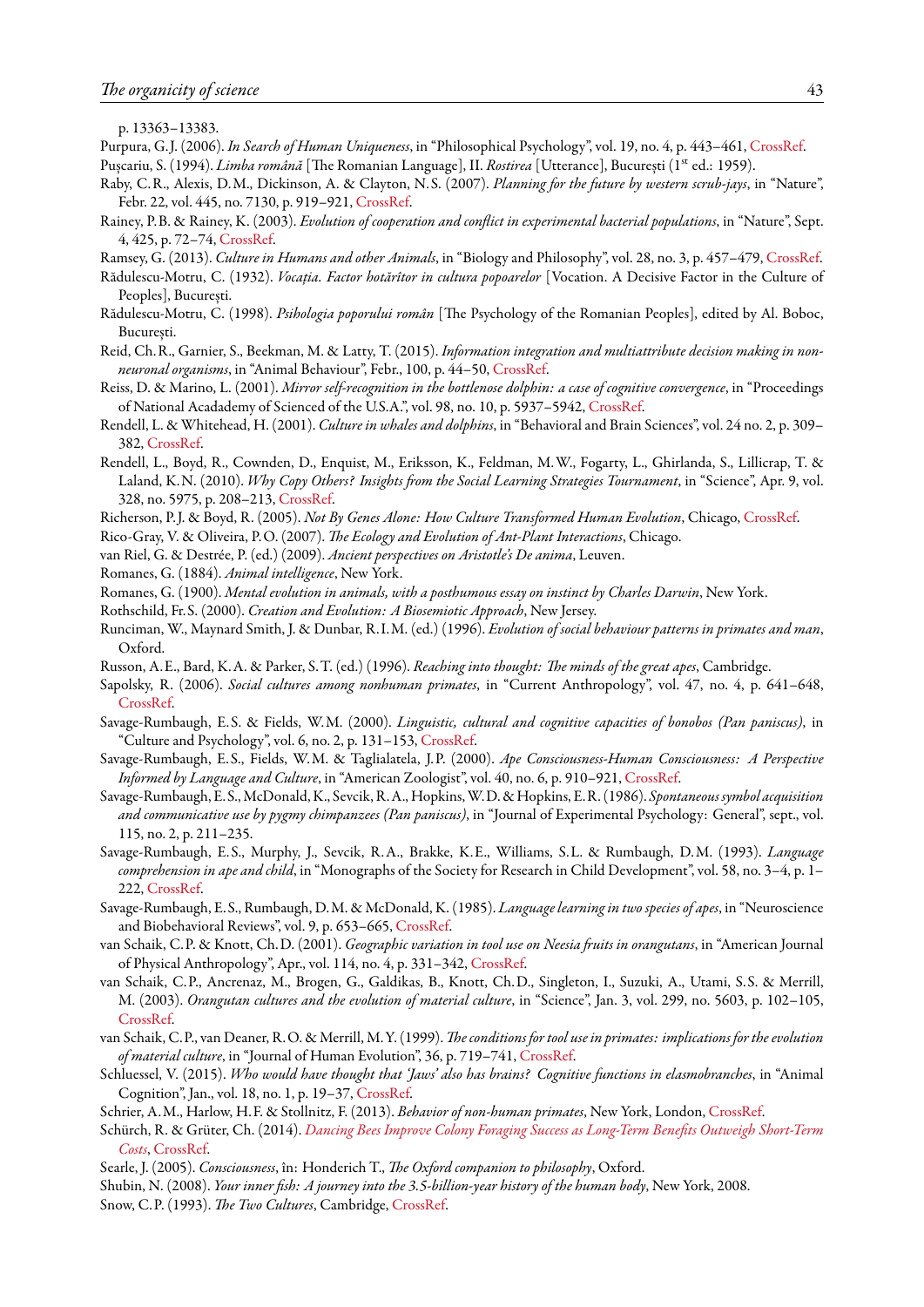- <span id="page-43-30"></span>Soltis, J., Boyd, R. & Richerson, P. J. (1995). *Can Group-functional Behaviors Evolve by Cultural Group Selection? An Empirical Test*, in "Current Anthropolgy", June, vol. 36, no. 3, p. 473–494, [CrossRef](http://dx.doi.org/10.1086/204381).
- <span id="page-43-34"></span>Stenholm, S. (2011). *The Quest for Reality: Bohr and Wittgenstein: Two Complementary Views*, Oxford.
- <span id="page-43-17"></span>Suddendorf, Th. & Corballis, M.C. (2007). *The evolution of foresight: What is mental time travel, and is it unique to humans?*, in "Behavoral and Brain Sciences", June, vol. 30, no. 3, p. 299–351, [CrossRef.](http://dx.doi.org/10.1017/S0140525X07001975)
- <span id="page-43-19"></span>Suddendorf, Th. & Whiten, A. (2001). *Mental evolution and development: Evidence for secondary representation in children, great apes, and other animals*, in "Psychological Bulletin", Sept., vol. 127, no. 5, p. 629–650, [CrossRef](http://dx.doi.org/10.1037/0033-2909.127.5.629).
- <span id="page-43-15"></span>Taylor, A.H. & Gray, R.D. (2014). *Is there a link between the crafting of tools and the evolution of cognition?*, in "Cognitive Science", Sept. 23, vol., 5, no. 6, p. 693–703, [CrossRef](http://dx.doi.org/10.1002/wcs.1322).
- <span id="page-43-9"></span>Taylor, A.H., Miller, R. & Gray, R.D. (2012). *New Caledonian crows reason about hidden causal agents*, in "Proceedings of the National Academy of Sciences", vol. 109, no. 40, p. 16389–16391, [CrossRef.](http://dx.doi.org/10.1073/pnas.1208724109)
- <span id="page-43-7"></span>Tebbich, S., Taborsky, M., Fessl, B. & Blomqvist, D. (2001). *Do woodpecker finches acquire tool-use by social learning?*, in "Proceedings Biological Sciences", Nov. 7, vol. 268, no. 1382, p. 2189–2193, [CrossRef](http://dx.doi.org/10.1098/rspb.2001.1738).
- <span id="page-43-33"></span>Tennie, C., Call, J. & Tomasello, M. (2009). *Racheting up the ratchet: on the evolution of cumulative culture*, in "Philosophical Transactions of the Royal Society B: Biology", Aug., vol. 364, no. 1528, p. 2405–2415, [CrossRef](http://dx.doi.org/10.1098/rstb.2009.0052).
- <span id="page-43-23"></span><span id="page-43-11"></span>Terrace, H.S. (1979). *Nim: A chimpanzee who learned Sign Language*, New York.
- Thagard, P. (2010). *The brain and the meaning of life*, Princeton, [CrossRef.](http://dx.doi.org/10.1515/9781400834617)
- <span id="page-43-16"></span>Théoret, H. & Pascual-Leone, A. (2002). *Language Acquisition: Do as You Hear*, in "Current Biology", Oct. 29, vol. 12, no. 21, p. R736–737, [CrossRef](http://dx.doi.org/10.1016/S0960-9822(02)01251-4).
- <span id="page-43-26"></span><span id="page-43-0"></span>Thompson, J.N. (1994). *The Coevolutionary Process*, Chicago, [CrossRef.](http://dx.doi.org/10.7208/chicago/9780226797670.001.0001)
- Thompson, J.N. (1999).*The Evolution of Species Interactions*, in "Science", June 25, vol. 284, no. 5423, p. 2116–2118, [CrossRef.](http://dx.doi.org/10.1126/science.284.5423.2116)
- <span id="page-43-28"></span>Thompson, J.N. (2005). *The Geographic Mosaic of Coevolution*, Chicago.
- <span id="page-43-29"></span><span id="page-43-27"></span>Thompson, J.N. (2013). *Relentless Evolution*, Chicago, [CrossRef](http://dx.doi.org/10.7208/chicago/9780226018898.001.0001).
- Thompson, J.N., Nuismer, S.L. & Gomulkiewicz, R. (2002). *Coevolution and Maladaptation*, in "Integrative & Comparative Biology", Apr., vol. 42, no. 2, p. 381–387, [CrossRef](http://dx.doi.org/10.1093/icb/42.2.381).
- <span id="page-43-1"></span>Thompson Klein, J. (1990). *Interdisciplinarity: History, Theory and Practice*, Detroit.
- <span id="page-43-6"></span><span id="page-43-2"></span>Thompson Klein, J. (1996). *Crossing Boundaries: Knowledge, Disciplinarities and Interdisciplinarities*.
- Thorndike, E.L. (1911). *Animal intelligence. Experimental studies*, MacMillan.
- <span id="page-43-32"></span>Tomasello, M. (1999). *The cultural origins of Human Cognition*, Cambridge.
- Tomasello, M. (2003). *Constructing A Language. A Usage-Based Approach*, Cambridge, Harvard.
- Tomasello, M. (2008). *The Origins of Human Communication*, Cambridge, MIT.
- <span id="page-43-22"></span>Tomasello, M. & Call, J. (1997). *Primate cognition*, Oxford.
- <span id="page-43-31"></span>Tomasello, M., Carpenter, M., Call, J., Behne, T. & Moll, H. (2005). *Understanding and sharing intentions: The origins of cultural cognition*, in "Behavioral and Brain Sciences", Oct., vol. 28, no. 5, p. 675–691, [CrossRef](http://dx.doi.org/10.1017/S0140525X05000129).
- Tomasello M., Kruger, A.C. & Ratner, H.H. (1993). *Cultural Learning*, in "Behavioral and Brain Sciences", vol. 16, no. 3, p. 495–552, [CrossRef](http://dx.doi.org/10.1017/S01405X0003123X).
- <span id="page-43-3"></span>Vaihinger, K. (2001). *Filozofia lui ca și cum* [The philosophy of *as if* ], translated by L. Cotrău, București.
- <span id="page-43-36"></span>Vargha-Khadem, F., Watkins, K.E., Price, C. J., Ashburner, J., Alcock, K. J., Connelly, A., Frackowiack, R.S., Friston, K. J., Pembrey, M.E., Mishkin, M., Gadian, D.G. & Passingham, R.E. (1998). *Neural basis of an inherited speech and language disorder*, in "Proceedings of the National Academy of Sciences of the U.S.A.", Oct. 13, vol., 21, no. 95, p. 12695–12700, [CrossRef.](http://dx.doi.org/10.1073/pnas.95.21.12695)
- <span id="page-43-18"></span>Vauclair, J. (1996). *Animal Cognition: an introduction to Modern Comparative Psychology*, Harvard.
- <span id="page-43-10"></span>deVore, I. (ed.) (1965). *Primate Behavior:Field studies of monkeys and apes*, Cambridge.
- <span id="page-43-20"></span>de Waal, F. (2003). *GOOD NATURED: The Origins of Right and Wrong in Humans and Other Animals*, Harvard, Cambridge, London.
- <span id="page-43-13"></span>de Waal, F. (2006). *Primates and Philosophers*, Princeton.
- <span id="page-43-21"></span>de Waal, F.B.M., Smith Churchland, P., Pievani, T. & Parmigiani, S. (2014). *Evolved Morality: The Biology and Philosophy of Human Conscience*, Leiden, Boston.
- <span id="page-43-4"></span>Wald, H. (1970). *Homo significans*, București.
- <span id="page-43-5"></span>Wald, H. (1983). *Ideea vine vorbind* [The Idea Comes as You Speak], București.
- <span id="page-43-14"></span>Walker, St. (1983). *Animal thought*, London.
- <span id="page-43-12"></span>Wallman, J. (1992). *Aping Language*, Cambridge, [CrossRef.](http://dx.doi.org/10.1017/cbo9780511611858)
- <span id="page-43-8"></span>Watanabe A., Grodzinski U. & Clayton N.S. (2014). *Western scrub-jays allocate longer observation time to more valuable information*, in "Animal cognition", July, vol. 17, no. 4, p. 859–867, [CrossRef.](http://dx.doi.org/10.1007/s10071-013-0719-7)
- <span id="page-43-25"></span>Watson, K.S., Townsend, S.W., Schel, A.M., Wilke, C., Wallace, E.K., Cheng, L., West, V. & Slocombe, K.E. (2015). *Vocal Learning in Functionally Referential Food Grunts of Chimpanzees*, in "Current Biology", Feb. 16, vol. 25, no. 4, p. 495–499, [CrossRef.](http://dx.doi.org/10.1016/j.cub.2014.12.032)
- <span id="page-43-24"></span>Weber, B.H. & Depew, D. J. (ed.) (2003). *Evolution and Learning. The Baldwin Effect Reconsidered*, MIT.
- <span id="page-43-35"></span>Weiss, D. J., Hotchkin, C.F. & Parks, S.E. (2014). *Modification of spectral features by nonhuman primates*, in "Behavioral and